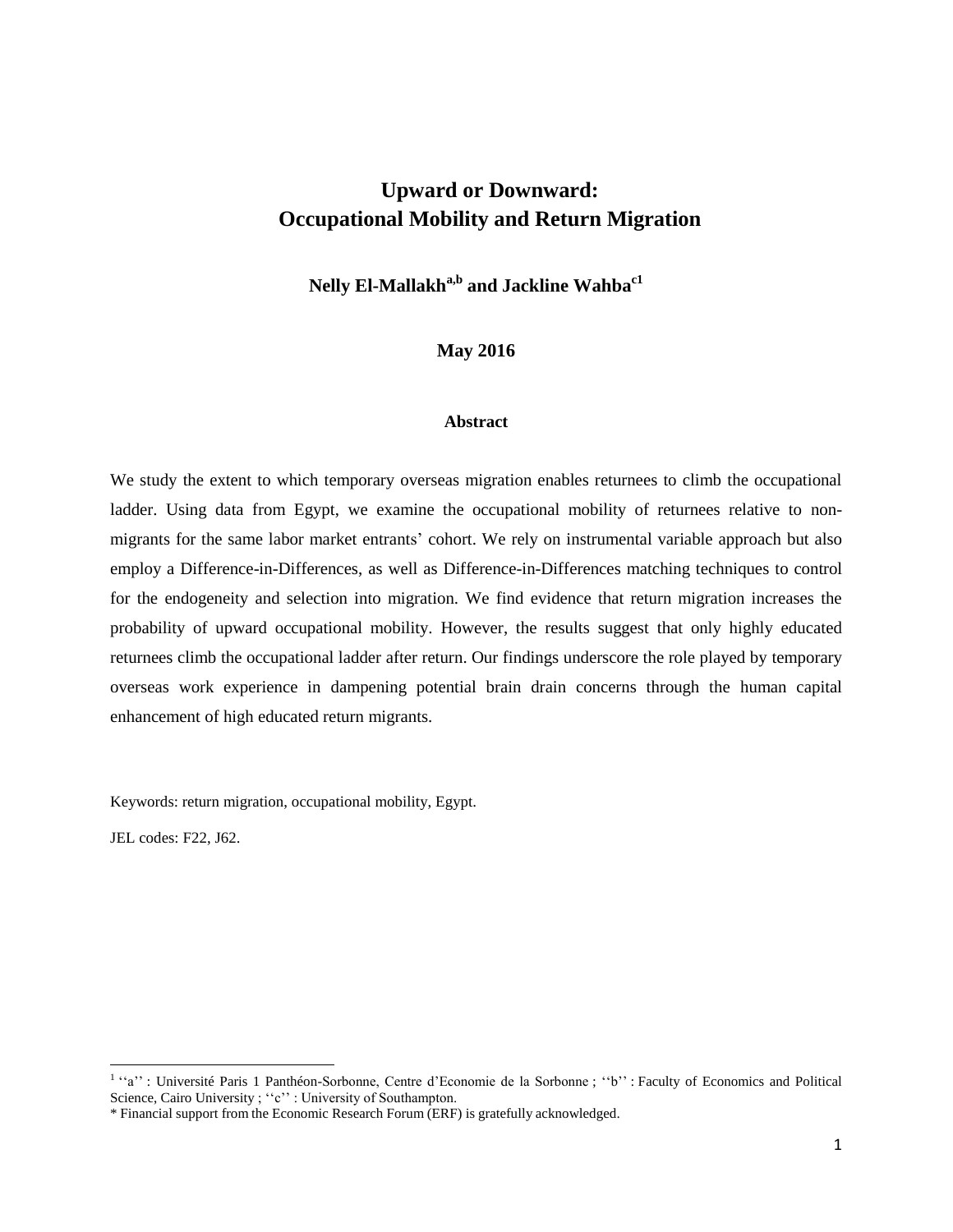## **1. Introduction**

For many poor developing countries, the emigration of the high skilled workers is a source of concern. As such, the brain drain is seen as a negative consequence of international emigration. However, international migration can lead to brain gain when the possibility of emigration increases the incentives to get education of both migrants and remaining citizens (see, e.g. Batista et al. (2012), Docquier and Rapoport (2012) and Beine et al. (2011)). Another channel through which the emigration of high skilled workers results in a brain gain is return migration, when returnees enhance the average human capital of the origin country. Indeed the return migration motive increases the education incentive if there is a wage premium for returnees as shown by Mayr and Peri (2011) and Dustmann et al. (2011).

Temporary migration provides an opportunity for workers to acquire physical capital, to accumulate savings and assets and most importantly to acquire new skills and knowledge. Upon return to their home country, migrants represent an inflow of both human capital and financial capital. The return of migrants can be a potential source of economic growth for the origin country through increased productivity and knowledge diffusion (see, for example Dustmann and Gorlach (2015), Djajic (2014) and Dos Santos and Postel-Vinay (2003)).

The literature on the impact of international migration on the human capital accumulation of returnees has focused on the wage premium earned by return migrants compared to nonmigrants.<sup>2</sup> Overall the evidence suggests that there is a positive wage premium associated with overseas work migration for returnees in developing countries, see for example Lacuesta (2010), De Vreyer et al. (2010), Reinhold and Thom (2013), and Wahba (2015). Another measure of the acquisition of human capital of temporary migrants is their skill upgrading or occupational mobility. Whether migrants acquire human capital whilst overseas is an important question for the economic development of the home developing countries since the public debate tends to underscore the negative impact of high skilled emigration, resulting in a brain drain for origin developing countries.

This paper contributes to this literature by providing evidence on the impact of temporary migration experience on human capital accumulation of returnees by examining occupational mobility, a hardly studied issue, of return migrants vis-à-vis working-age individuals who have never migrated, controlling for the potential endogeneity and selection of migration. Unlike the studies on wage premiums where wages of returnees are only observed at the time of survey, we are able to construct individual occupational mobility based on the first job and the current occupation. Furthermore, we adopt a novel approach in order to identify the impact of overseas migration by constructing cohort groups who entered the labor market in the same decade to control for the initial labor market conditions and examine current occupational mobility relative to the first job.

<sup>&</sup>lt;sup>2</sup> See Wahba (2014) for a survey on return migration.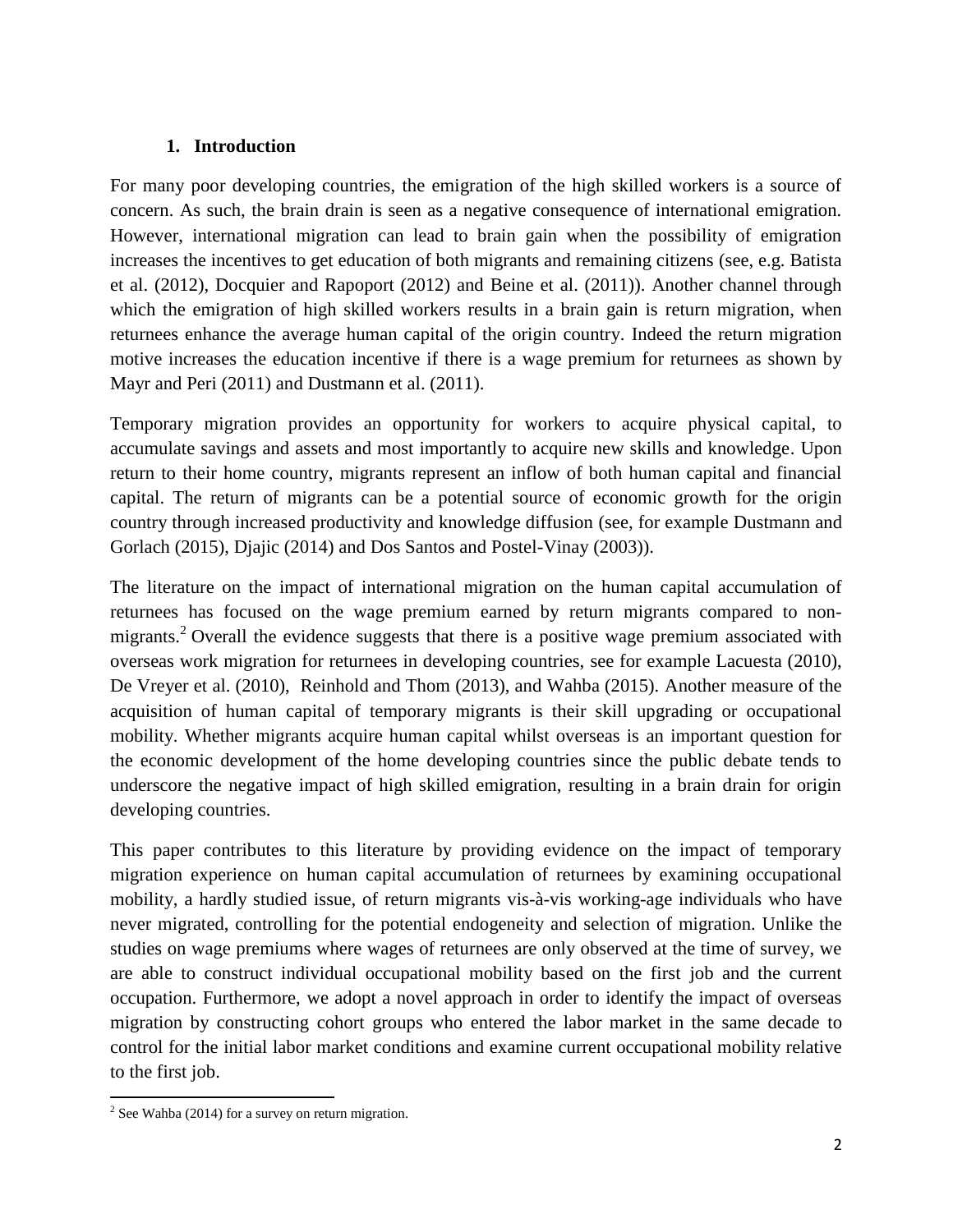The relevance of this research question is twofold. On the one hand, the answer to this question is not straightforward. Temporary migrants might acquire additional human capital due to their work experience abroad and hence, the human capital accumulated abroad might help those temporary migrants to find occupations higher in the skill and remuneration ladder upon return. Conversely, it might be the case that temporary migration experience is motivated by the shortage of unskilled labor in destination countries and subsequently, the positive effects of temporary migration on human capital and occupational mobility might be contested. Whether temporary emigration and overseas work experience enhance human capital accumulation is an important question. In particular, whether return migration can provide a leeway to promote the economic development of sending countries and compensate for the loss of human capital due to outward migration, through the returnees' higher human capital remain to be an understudied issue.

In this context, understanding the development effects of return migration is crucial. We use data from Egypt, a country with substantial temporary migration. The literature on return migration in Egypt focuses primarily on the impact of temporary migration experience on self-employment, entrepreneurial activities, wage premiums of temporary migrants or fertility choices. For example, Wahba and Zenou (2012) have studied the impact of temporary migration on entrepreneurial activities of returnees in Egypt. Bertoli and Marchetta (2015) have examined how the prevailing social norms in the countries of destination of Egyptian migrants affect their fertility choices upon return. More recently, Wahba (2015) has examined the returns to returning by estimating the wage premium incurred by Egyptian returnees. We extend this literature by investigating the extent to which return migrants move up the occupational ladder relative to nonmigrants.

The existing literature on the impact of return on upward mobility is very sparse. Carletto and Kilic (2011) estimate the impact of international migration experience on the occupational mobility of returnees compared to stayers in Albania. Relying on an instrumental variable approach to control for the non-random nature of international migration and return, they use foreign language knowledge of household members before migration and the number of young children at the time of return, as predictors of past migration and return decisions. They find that past migration experience increases the probability of upward occupational mobility. On the other hand, using the online job search portal of Estonia, Masso, Eamets and Motsmees (2014) also investigate the effect of temporary migration experience on the upward occupational mobility, but using online job search data, which also rely on online self-reported occupations. They find that temporary migration experience does not exhibit any significant effect on upward occupational movement, but this could be due to the very selective nature of their data and the bias arising from using self-reported online information. Unlike those previous studies, we adopt a novel approach by constructing cohort groups who entered the labor market in the same decade to control for the initial labor market conditions as well as using Difference-in Differences and Difference-in-Differences matching techniques to control for the endogeneity and selection into migration.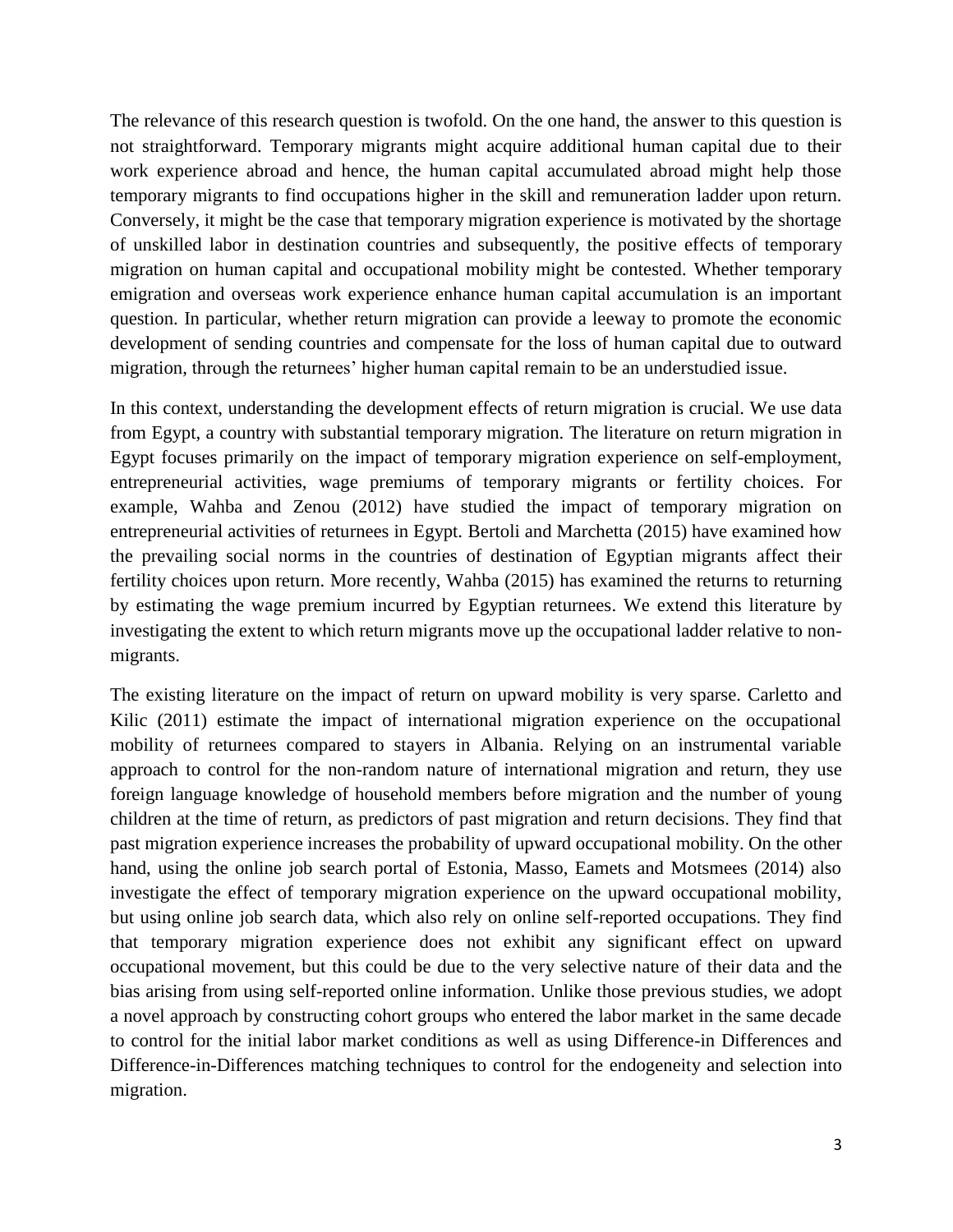In this paper, we estimate occupational mobility of returnees relative to non-migrants taking into account the selection into temporary emigration, using the Egypt Labor Market Panel Survey (ELMPS), a nationally representative household survey with very rich information on labor market characteristics and dynamics, including retrospective data on international migration and individual experiences before, during and after migration. We rely on cohort analysis by focusing on individuals who had their first job in the same decade and examine occupational mobility between the first job and their job in 2010, before the Egyptian Revolution of the  $25<sup>th</sup>$  of January 2011, to ensure that our results can be generalized and are not affected by momentous events in the aftermath of the Egyptian Uprising. Estimating the impact of temporary migration on occupational mobility poses the challenge of addressing the non-random selection of who migrates and who returns. To control for the non-randomness nature of migration, we rely on an instrumental variable approach, following Wahba and Zenou (2012) and Bertoli and Marchetta (2015). Hence, to obtain an exogenous source of variation in the probability of migration, we use the historical inflation-adjusted oil prices. We also employ a Difference-in-Differences technique that differences out all unobserved time-invariant differences between the treatment and control groups, as well as Difference-in-Differences matching technique that controls for the observable characteristics as well as the unobserved time-invariant heterogeneity of returnees relative to stayers.

Controlling for the potential non-randomness of migration, we find that return migration increases the probability of upward occupational mobility. Our results are robust to different specifications using Difference-in-Differences and Difference-in-Differences matching techniques and also using different cohorts of entry in the labor market. Our results seem to be driven by the most educated returnees, those who have secondary education or above. However, our results are not significant for the less educated individuals, those who have below secondary education. Hence, returnees who are positively selected in terms of education, experience upward occupational mobility upon return in Egypt. In other words, only individuals drawn from the upper end of the educational distribution seem to climb the occupational ladder upon return. This suggests that return migration can lead to a brain gain.

The rest of this paper is organized as follows. Section 2 provides a brief description of Egyptian migration and the data used in our analysis. Section 3 describes the empirical strategy. Section 4 presents the results, mechanisms and robustness checks. Section 5 briefly concludes.

## **2. Information background on Egyptian migration and the Data**

## **2.1 Egyptian migration**

Egyptian migration went through different phases in the last four decades. Until 1971, Egyptian migration was limited being subject to legal restrictions. The largest boost to outward migration flows occurred when the government lifted all restrictions on labor migration after the adoption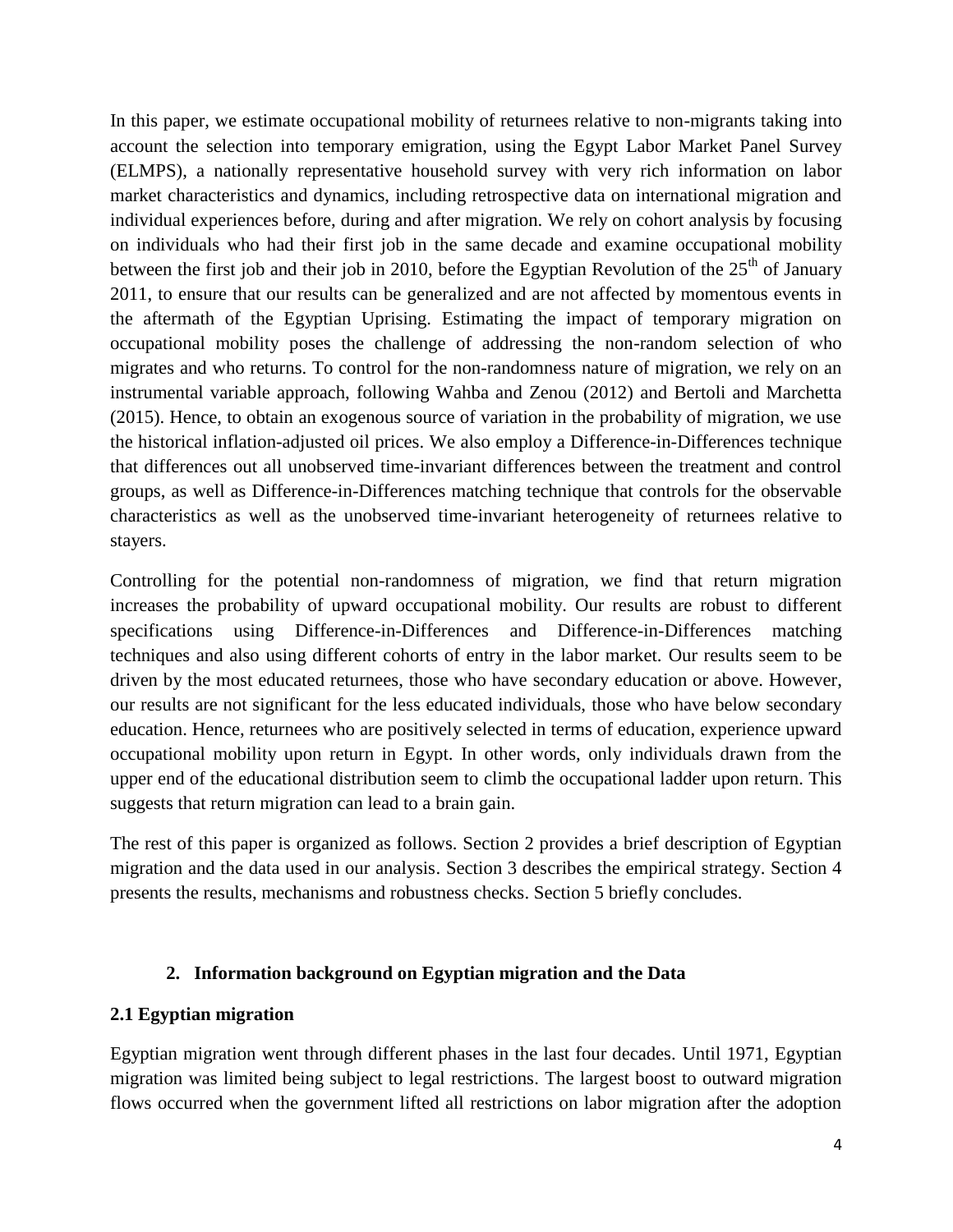of the 1971 constitution that legalized permanent and temporary emigration. One key factor contributing to the boost in outward migration flows was the 1973 War, when oil revenues quadrupled and hence, Gulf countries started implementing major development programs. Massive emigration from Egypt was triggered by the labor shortages in the Gulf oil-producing countries and the increased demand for foreign labor. The majority of Egyptian migrants went to Iraq, Saudi Arabia and the other Gulf States, as well as Libya, while Egyptian migration to the West slowed down (Zohry, 2007; MPC Migration Profile, 2013 and Wahba, 2015).

Neighboring Arab countries have been the major labor exporters to the Gulf Countries until the 1980s. In the 1980s and in the 1990s, Asians started to gradually replace Arab workers; however, Egyptian migration to the Gulf countries didn't cease but carried on a lower scale (Wahba, 2015). More recently, migration to Europe, namely Greece and Italy, has increased, in particular, undocumented migration. The main reasons being high unemployment rates among Egyptian youth, the increased competition for employment opportunities that young Egyptians face in Gulf countries, due to the massive number of cheap South East Asian labor and the geographical proximity between Egypt and Europe (see Zohry, 2007 and MPC Migration Profile, 2013).

Egyptian migration is characterized by its temporary nature, with mean migration duration of around four to five years (Lucas, 2008). It is also known to be male dominated, where young men migrate in order to achieve some financial goals and return to Egypt. Hence, Egypt is a country with a substantial number of returnees with overseas migration experience (Zohry, 2007 and Wahba, 2015). This provides us with a good case to study the impact of temporary overseas migration.

## **2.2 Data**

The empirical analysis relies on data from the Egypt Labor Market Panel Survey 2012 (ELMPS 12). The ELMPS is a nationally representative panel survey carried out by the Economic Research Forum (ERF) in cooperation with Egypt's Central Agency for Public Mobilization and Statistics (CAPMAS) since 1998. The ELMPS is a wide-ranging panel survey that covers topics such as employment, unemployment, job dynamics and earnings, as in a typical labor force survey but also provides very rich information on education, residential mobility, migration and entrepreneurial activities (Assaad and Krafft, 2013).

The ELMPS has been administered to nationally representative samples in 1998, 2006 and 2012. We focus particularly on the third round, the ELMPS 2012. The total sample size is 12,060 households and 49,186 individuals. It tracks households and individuals that were previously interviewed in 2006, both those also interviewed in 1998 as well as individuals added in 2006. In 2012, the refresher sample of 2,000 households was selected from an additional 200 PSUs randomly selected from a new master sample prepared by CAPMAS. By design, the 2012 refresher sample over-sampled areas with high migration rates. (Assaad and Krafft, 2013). We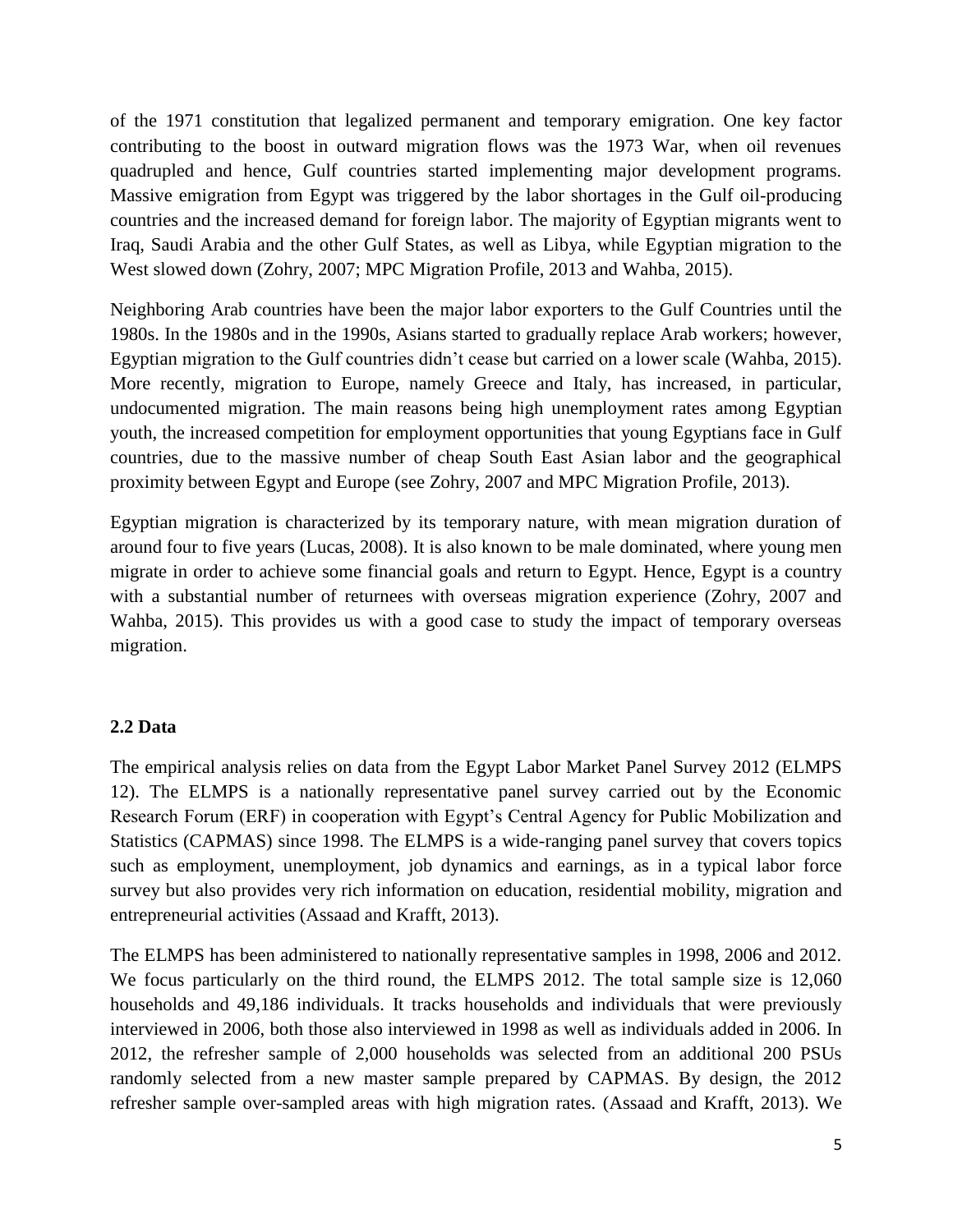exploit rich information derived from a supplementary module on return migration, surveying individuals aged between 15 and 59 years old who have worked abroad for more than six months. This module features return migrants' characteristics, incidences of migration, reason for migration, and financial situation before migration, year and country of first migration episode, year of final return, savings abroad, remittances, as well as other relevant information. We also rely on retrospective data from the job mobility module. This section traces job trajectories for all individuals aged 15 years old and above. Explicitly, it tracks the occupation, economic activity, sector of employment, job stability, incidence of work contract and social security for the first, second, third, fourth jobs and the job in 2011, if any changes in job status occurred after the  $25<sup>th</sup>$ of January 2011 uprising.

In our analysis, we focus mainly on the 1980s cohort, individuals who had their first job in the 1980s aged at least 15 years old at first job and were less than 65 years old in 2010, but also use different cohorts to check for the robustness of the results.<sup>3</sup> The average age of individuals was 20 years at first job. Throughout the analysis, we consider the year 2010 for the current occupation instead of 2012, before the Egyptian Revolution of the  $25<sup>th</sup>$  of January 2011, to ensure that our results can be generalized and are not affected by momentous events in the aftermath of the Egyptian Uprising. We only focus on males as we only have 3.6% of female returnees among those in the 1980s cohort, as Egyptian migration is mostly male-dominated. Our 1980s cohort is comprised of 956 stayers and 304 returnees. A returnee is defined as a male who had worked abroad but had returned back to Egypt before 2010, whereas, a stayer is defined as a male who never had any overseas migration experience.

Descriptive statistics on the sample of stayers versus returnees in the 1980s cohort are reported in Table 1. Returnees were on average about seven months older than stayers at first job. Regarding their educational attainment, returnees were on average more educated compared to stayers. Around 83% of return migrants had at least secondary education compared to 68% of stayers, and hence, the least educated (less than secondary education) category among the stayers was two times greater compared to the returnees and the difference is statistically significant. Returnees in the 1980s cohort were also found to be less likely to live in Greater Cairo, Alexandria and the Canal cities, whereas, they are found to be more likely to live in Urban and Rural Lower Egypt in 1980. With respect to their parental background, there is not any significant difference between the two groups in terms of their mother and father's highest level of educational attainment.

Given our focus here in occupational mobility, we compare stayers and returnees who had their first job in the 1980s and were working in 2010. In Table 2, we explore their first and current (in 2010) job characteristics. For their first job, returnees were more likely to be employed in the private sector compared to stayers and also less likely to be employed in the governmental sector.

 $\ddot{\phantom{a}}$ 

 $3$  The years considered for the 1980s cohort are from the 1980 to 1989, inclusive. The choice of the 1980s cohort is guided by the desire to capture workers' occupational mobility between their first and possibly last job. We also conducted several robustness checks using 1990s cohort, as well examining occupation when the worker was 50 to 55 years of age (see Table A8 in the Appendix). All our results were robust.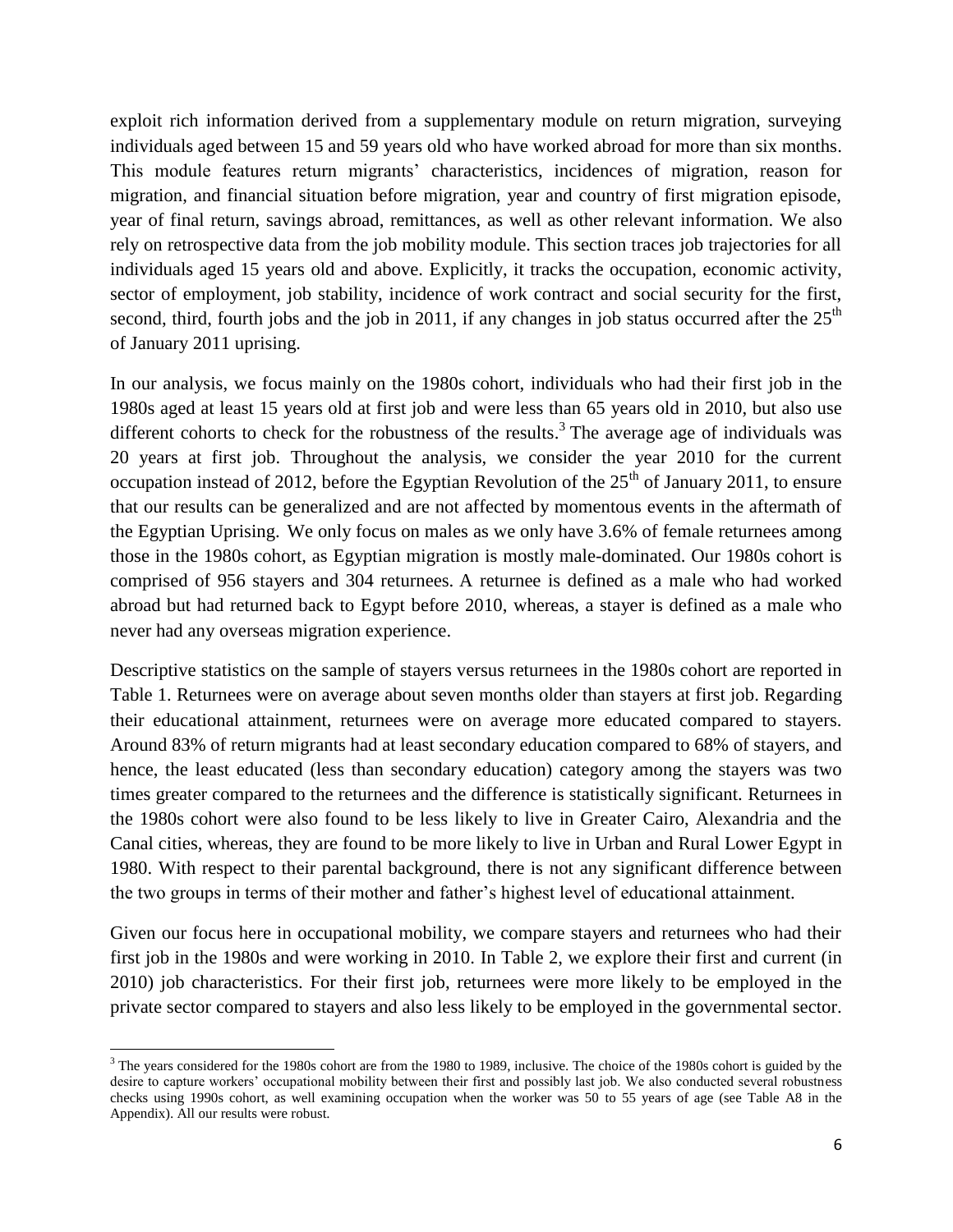Returnees were also more likely to work in economic activities, such as wholesale and retail trade, transportation and storage, accommodation and food services, as well as, professional, scientific, technical and administrative activities, for their first job compared to stayers. The incidence of social security for the first job was 18% lower among returnees compared to stayers. Interestingly, we find contrasted figures when we consider the current job characteristics for the two groups. In 2010, returnees were on average more likely to be employed in the governmental sector compared to stayers and less likely to be employed in the private sector. In addition, the incidence of social security for the current job in 2010 was 6% higher among returnees compared to stayers.

### **2.3 Occupational Ranking and Mobility**

 $\overline{a}$ 

For each individual, we compare his first occupation in the 1980s to his current occupation in 2010.<sup>4</sup> Occupational categories are split into five distinct categories according to the ISCO-88 one digit classification, and are the following: agriculture, low-skilled blue collar, high-skilled blue collar, low-skilled white collar and high-skilled white collar occupations.<sup>5</sup> Agriculture refers to skilled agricultural, forestry and fishery workers, low-skilled blue collar refers to plant and machine operators, assemblers and elementary occupations, high-skilled blue collar refers to craft and related trades workers, low-skilled white collar refers to clerical support workers and service and sales workers and high-skilled white collar refers to managers, professionals, technicians and associate professionals. These five occupational categories are ranked one to five, respectively. We ranked the occupational groups according to the amount of human capital required to be employed in each occupation (see e.g. Sicherman and Galor (1990) and Carletto and Kilic (2011)). Thus, to compute occupational indices, we regress the hourly wage and its log, the monthly wage and its log, on the number of years of schooling and its squared term, the work experience and its squared term, controlling for marital status, geographical regions and the number of years in the current job and its squared term. Occupational indices are computed as following: first we multiply the estimated coefficients on the number of years of schooling and its squared term and the number of years of work experience and its squared term, obtained from the wage regression, by the levels for each individual. Second, we sum the resulting products and they are averaged at the ISCO88 1-digit occupation to obtain our occupational ranking. Occupational indices are reported in Table 5.

Table 3 sheds some light on individuals' first and current occupations and their occupational mobility indicators, for the sample of stayers and returnees respectively. For their first

<sup>&</sup>lt;sup>4</sup> Since we rely on the ELMPS 2012, we use current job occupation in 2012 as individual's occupation in 2010 if the individual didn't witness any job status changes with the  $25<sup>th</sup>$  of January 2011 Egyptian Revolution. Whereas, for those individuals who witnessed job status changes in 2011, we consider their employment status in 2010 and subsequently, we determine their job occupation in 2010.

 $<sup>5</sup>$  Armed forces occupations are eliminated. These five occupational categories are ranked one to five, respectively. See Table 5</sup> for a computation of the occupational rankings.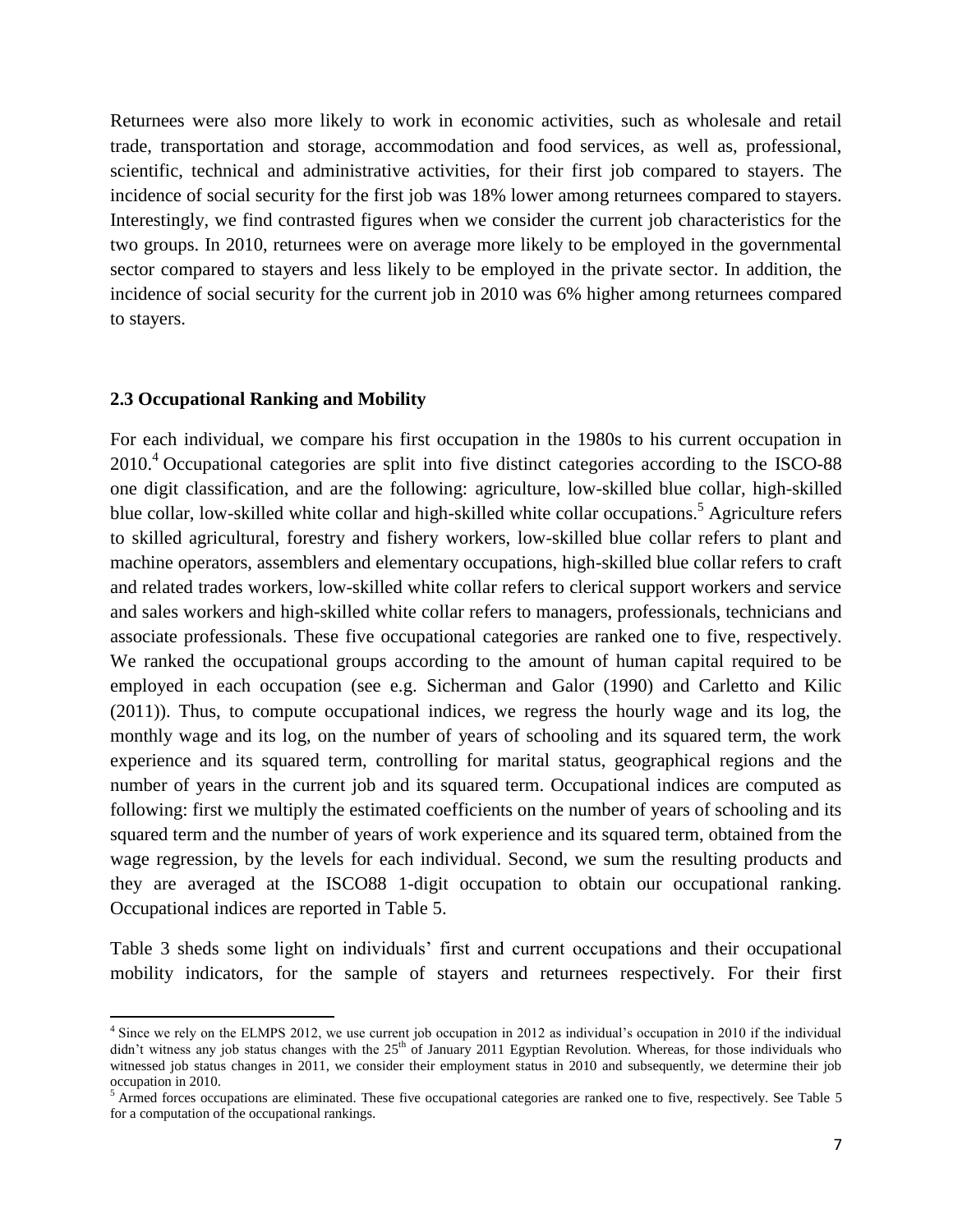occupation, returnees were significantly more likely to have either high-skilled blue collar or low-skilled white collar occupations compared to stayers. In 2010, return migrants are significantly less likely to be employed in high-skilled blue collar occupations and more likely to be employed in high-skilled white collar occupations compared to stayers. We consider several occupational mobility indicators. Degree of mobility is an ordered categorical variable that ranges between -3 and 4 and is computed as the difference between individual's current occupation in 2010 and individual's first occupation in 1980s. Upward mobility is a dummy variable equal to one if the individual's occupation in 2010 is ranked higher compared to his first job occupation in the 1980s, while the opposite is true for downward mobility. Immobility is a dummy variable equal to one if the individual stayed within the same occupational category in the two years considered. Returnees are found to be significantly more mobile compared to stayers and more likely to witness upward mobility, when we compare their first job in the 1980s and their current occupation in 2010. We also find that the difference in means between the two groups is statistically significant.

In order to examine the occupational mobility of the 1980s cohort, in Table 4, we construct employment transition matrices for stayers (Panel A) versus returnees (Panel B). Transition rates are row %. Hence, all transition rates are computed for individuals starting within a specific occupational category. As for example, 46.392% of the stayers who had agriculture as their first occupation in the 1980s had also an agricultural occupation in 2010. The diagonal cells represent the percentage of individuals who stayed in the same occupational category between the first job in the 1980s and the current job in 2010. The cells above the diagonal represent the percentage of individuals who witnessed upward mobility, whereas, the cells below the diagonal represent the percentage of individuals who witnessed downward mobility. To compute the share of individuals witnessing upward mobility (out of the total individuals), we consider for each occupational category, the sum of the cells above the diagonal multiplied by the % of total. For example, if the occupational category for the first job is agriculture, the share of individuals witnessing upward occupational mobility would be the sum of the shares of individuals employed in low-skilled blue collar, high-skilled blue collar, low-skilled white collar or high-skilled white collar occupations in 2010, multiplied by 20.293%. Among the sample of returnees in the 1980s cohort, we find that  $46\%$ <sup>6</sup> of return migrants witnessed upward occupational mobility when we compare their first job in the 1980s and their current job in 2010. This figure drops to 25% when we consider the sample of stayers. Interestingly, we also find that 61% of the returnees who witnessed upward mobility had either high-skilled blue collar or low-skilled white collar occupations in 1980s and they moved up the occupational ladder to hold either white collar occupations in general for the former category or high-skilled white collar occupations for the latter. Whereas, 57% of the stayers who witnessed upward occupational mobility, had in the 1980s less qualified occupations to start, namely agricultural or low-skilled blue collar

 $\ddot{\phantom{a}}$ 

 $6$  To compute the share of individuals witnessing upward mobility, we consider for each occupation category, the sum of the cells above the diagonal. For example, if the occupational category for the first job is agriculture, the share of individuals witnessing upward occupational mobility would be the sum of the shares of individuals employed in low-skilled blue collar, high-skilled blue collar, low-skilled white collar or high skilled white collar occupations in 2010.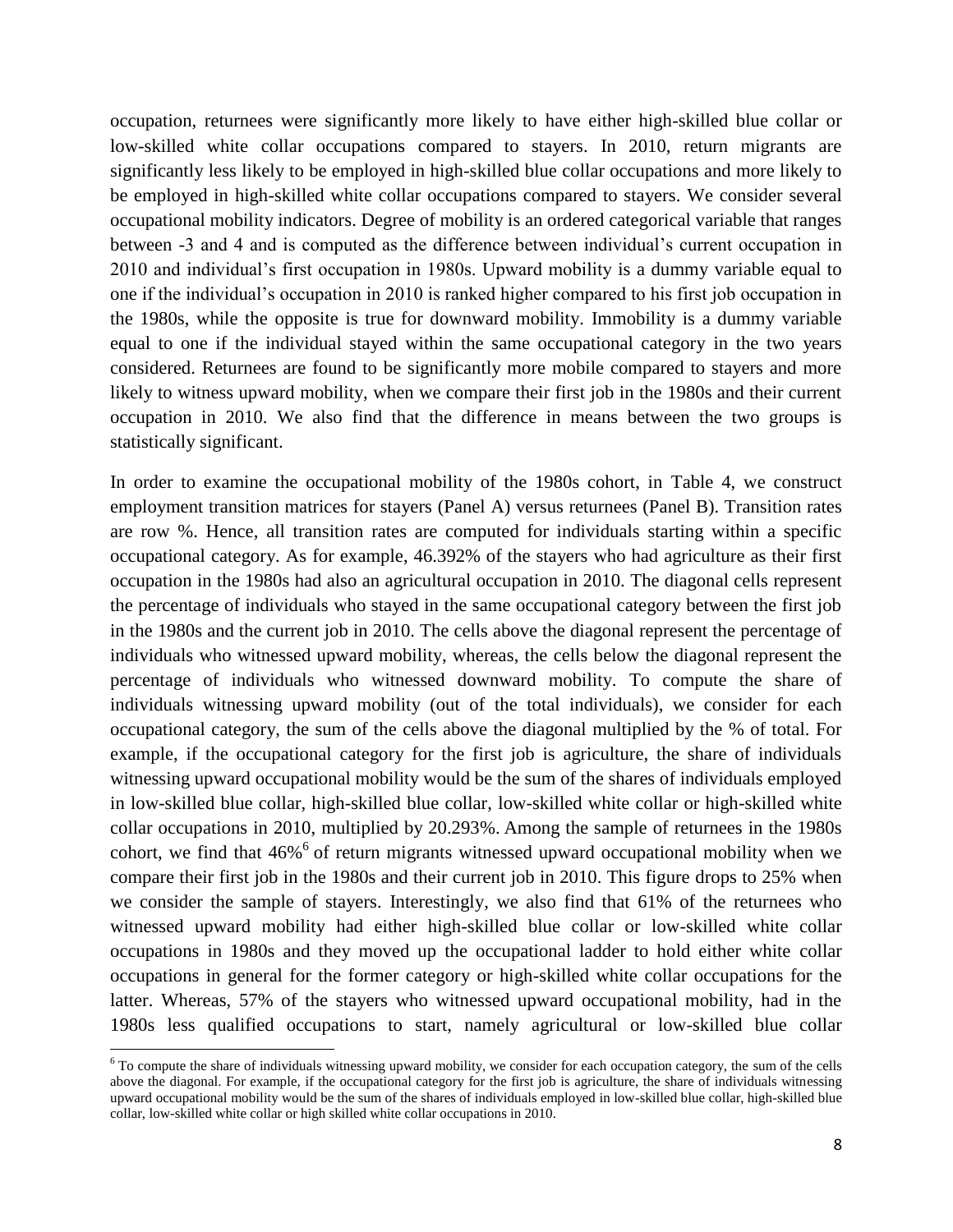occupations. Although by examining occupational change for the same individual we are able to control for time invariant unobservables, in the next section, we also control for observables and more importantly for the potential endogeneity between migration and occupational choice as well as for the non-randomness of returnees.

### **3. Empirical Methodology**

 $\overline{a}$ 

### **3.1 Regression Specification**

We estimate the effect of return migration on occupational mobility for the 1980s cohort, focusing on males aged at least 15 years old at first job and 64 years old in 2010. For each individual, we compare his first occupation in the 1980s to his current occupation in 2010.<sup>7</sup> We estimate the following specification, using Probit, Linear Probability and Ordered Probit Models:

$$
Y_i = \alpha_0 + \alpha_1 \text{Returnee}_i + \alpha_2 X_i + \alpha_3 Z_i + \varepsilon_i \tag{1}
$$

 $Y_i$  is a dummy variable for upward mobility that takes the value one if the individual's occupation in 2010 is ranked higher compared to his first job occupation in the 1980s and zero otherwise, either for individuals who witnessed downward mobility or stayed within the same occupational category. For the Ordered Probit Model,  $Y_i$  is a categorical variable equal 0 if the individual stayed within the same occupational category between the first job in the 1980s and the current occupation in 2010 or downgraded, equal 1 if the individual moved up the occupational ladder one step, equal 2 if the individual moved up the occupational ladder two steps and equal 3, if the individual climbed up the occupational ladder three or four steps. Returnee is a dummy variable equal one for males who had worked abroad and returned to Egypt before 2010 and equal to zero for stayers who never had any migration experience abroad.  $X_i$  is a vector of individual and household characteristics. Individual-level characteristics are the following: age in 1980 and its squared term, educational levels and five dummies for individual's geographical regions in 1980. Household level characteristics include mother's and father's level of education.  $Z_{i,t_0}$  is a vector of first job characteristics in the 1980s<sup>8</sup> and includes: sectors of employment, economic activities and the incidence of work contract and social security in the 1980s.

 $<sup>7</sup>$  To compute occupational indices, we regress the hourly wage and its log, the monthly wage and its log, on the number of years</sup> of schooling and its squared term, the work experience and its squared term, controlling for marital status, geographical regions and the number of years in the current job and its squared term. Occupational indices are computed as following: first we multiply the estimated coefficients on the number of years of schooling and its squared term and the number of years of work experience and its squared term, obtained from the wage regression, by the levels for each individuals. Second, we sum the resulting products and they are averaged at the ISCO88 1-digit occupation to obtain our occupational ranking. Occupational indices are reported in Table 5.

<sup>&</sup>lt;sup>8</sup> In unreported regressions, we have only conditioned on individual and household characteristics, eliminating the vector of first job characteristics Z<sub>i</sub>. We are likely to overestimate the effect of return migration on upward occupational mobility if we don't condition on the vector of first job characteristics.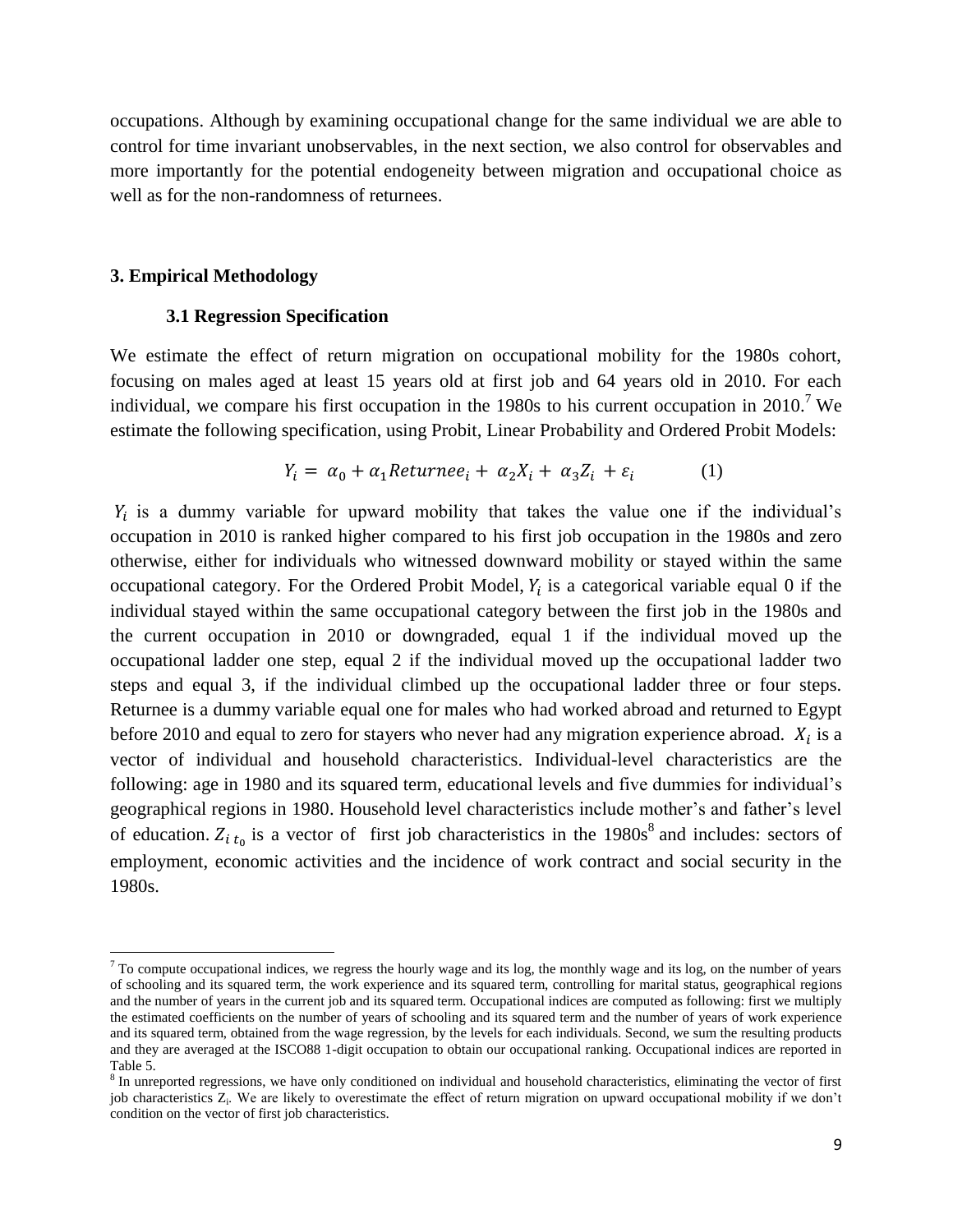### **3.2 IV approach and selection-corrected estimations**

We face two methodological challenges when estimating the impact of occupational mobility of returnees versus stayers. Unobserved individual characteristics might simultaneously affect the probability of temporary migration, on the one hand and occupational choices, on the other hand. Aware of the potential endogeneity problem inherent in this type of analysis, we rely on an instrumental variable approach, following the same identification strategy proposed by Wahba and Zenou (2012). Hence, to obtain an exogenous source of variation in the probability of temporary migration, we use the historical inflation-adjusted oil prices when the individual was 26 years old and 25 years old, being the mean age at migration for our sample of Egyptian men for the 1980s cohort and the 1990s cohort, respectively.<sup>9</sup> First stage regressions are reported in Table 7 for the 1980s and the 1990s cohorts. As a robustness check, for each cohort, we also matched the inflation-adjusted oil prices to one year below and one year above the mean age at migration. Our results are robust to the different specifications in both the first and the second stages and our instrument is well correlated with the endogenous variable (see the reported Kleibergen-Papp rk Wald F statistics in Table 7). The rationale behind using historic oil prices as a predictor of the migration probability, as argued by Wahba and Zenou (2012), is that other Arab countries constitute the most important destination for Egyptian migrants, where oil prices played a crucial role in driving the demand for foreign labor both directly in the Gulf countries or indirectly, in other non-oil Arab countries.<sup>10</sup> On average, we find that one dollar increase in the price of oil increases the probability of return migration by 2 percentage points (see the reported first stage regressions in Table 7). We instrument  $Refurrence$  and estimate upward mobility as follows and similar to above, using IV-Probit, IV-regression and IV-Ordered Probit Models.

$$
Y_i = \alpha_0 + \alpha_1 Re \widehat{turn} e_i + \alpha_2 X_i + \alpha_3 Z_i + \varepsilon_i \tag{2}
$$

The second methodological issue is the non-random selection into temporary migration. We hence provide additional selection-corrected estimations. Since, unobserved differences between treatment and control groups - returnees and stayers, respectively - might be plaguing our standard Probit, Linear Probability and Ordered-Probit models' results, we also estimate the following Difference-in-Differences specification:

$$
Y_{it} = \beta_0 + \beta_1 \text{Return} + \beta_2 \text{2010}_t + \beta_3 \text{Return} + \beta_4 \text{2010}_t + \varepsilon_{it} \quad (3)
$$

 $Y_{it}$  is the individual's occupation at time t, split into five distinct occupational categories according to the one digit ISCO-88 classification, agriculture, low-skilled blue collar, highskilled blue collar, low-skilled white collar and high-skilled white collar.  $Returnee_i$  is a dummy variable equal one for the sample of returnees and zero, for the sample of stayers, it captures differences between the treatment and control groups, before the treatment. As we mentioned

<sup>&</sup>lt;sup>9</sup> See Wahba and Zenou (2012) and Bertoli and Marchetta (2015) for similar approach.

<sup>&</sup>lt;sup>10</sup> 98% of Egyptian migrants, in our estimation sample (1980s cohort), migrated to other Arab countries during the last migration episode.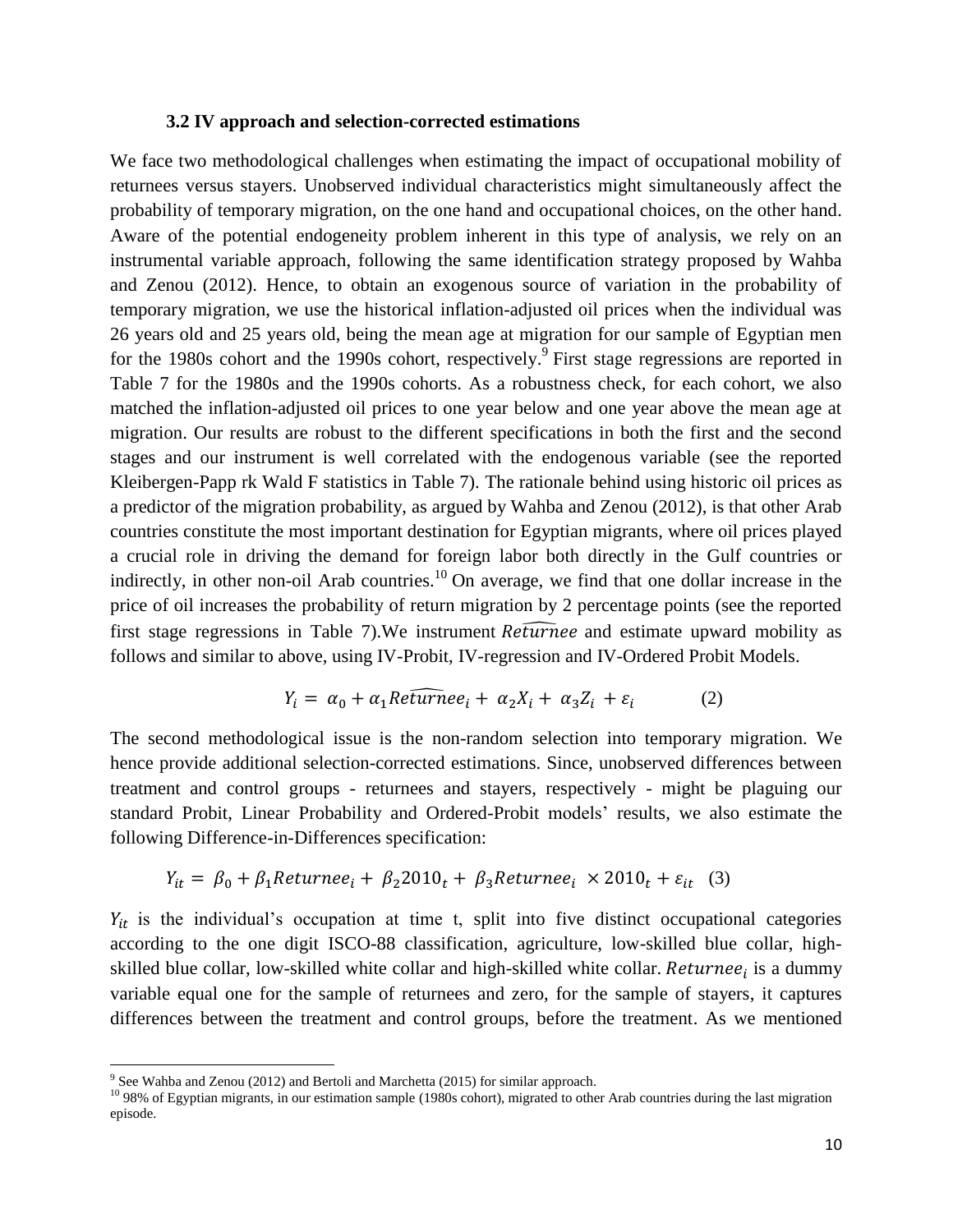earlier, the treatment group is the sample of return migrants, all males who had both worked abroad for more than 6 months and had their final return in Egypt before 2010, or males who had a job abroad before 2010 considering retrospective data on job mobility. The control group is the sample of stayers, all males who never had any migration experience abroad.  $2010<sub>t</sub>$  is a dummy variable equal one for the second time period and equal zero for the 1980s. The time dummy captures aggregate factors that would cause changes in the individual's occupational choice even in the absence of the treatment. The coefficient of interest is  $\beta_3$ , it multiplies the interaction term between the treatment variable and the time period dummy. The Difference-in-Differences estimator is the difference in the average occupational ranking among the returnees between the follow-up and baseline periods, minus the difference in the average occupational ranking among the stayers for the same periods. It differences out all unobserved time-invariant differences between the treatment and control groups.

$$
\hat{\beta}_3 = (\bar{Y}^{returnsest=1} - \bar{Y}^{returnsest=0}) - (\bar{Y}^{stayers,t=1} - \bar{Y}^{stayers,t=0})
$$
(4)

We also employ a Difference-in-Differences matching technique that controls for the observable characteristics as well as the unobserved time-invariant heterogeneity.

$$
E(\overline{Y}^{returnsest, t=1} - \overline{Y}^{returnsest, t=0} | P(X), R=1) = E(\overline{Y}^{stayers, t=1} - \overline{Y}^{stayers, t=0} | P(X), R=0) \tag{4a}
$$

$$
0 < P(R=1|X) < 1 \tag{4b}
$$

First, we estimate the propensity score or the individual's probability of receiving the treatment, given the same set of covariates presented earlier, using a Logit model. It enables us to pair return migrants with stayers who have similar values of the propensity score. Hence, the two groups are similar, after the fact, in terms of observable characteristics, apart from the treatment. Second, we combine the Propensity score matching technique with a standard Difference-in-Differences specification, based on the matched sample of returnees and stayers.

## **4. Empirical Findings 4.1 Estimating the effect of return migration on upward occupational mobility**

In Table 8, we estimate Equation 1 using Probit and Linear Probability models, IV-Probit and IVregression models, while conditioning on individual, household controls, as well as, the first job characteristics.<sup>11</sup> We find a positive and statistically significant effect of return migration on upward occupational mobility for males who first entered the labor market in the 1980s, robust across all specifications. Being a return migrant increases the probability of upward occupational mobility by about 9 percentage points, using probit and linear probability models. Controlling for the potential non-randomness of migration and selection bias using historic oil prices as an instrument for return migration, results in coefficient estimates for the IV-Probit model about

<sup>&</sup>lt;sup>11</sup> We have also used Linear Probability model as opposed to a Probit and the results are robust.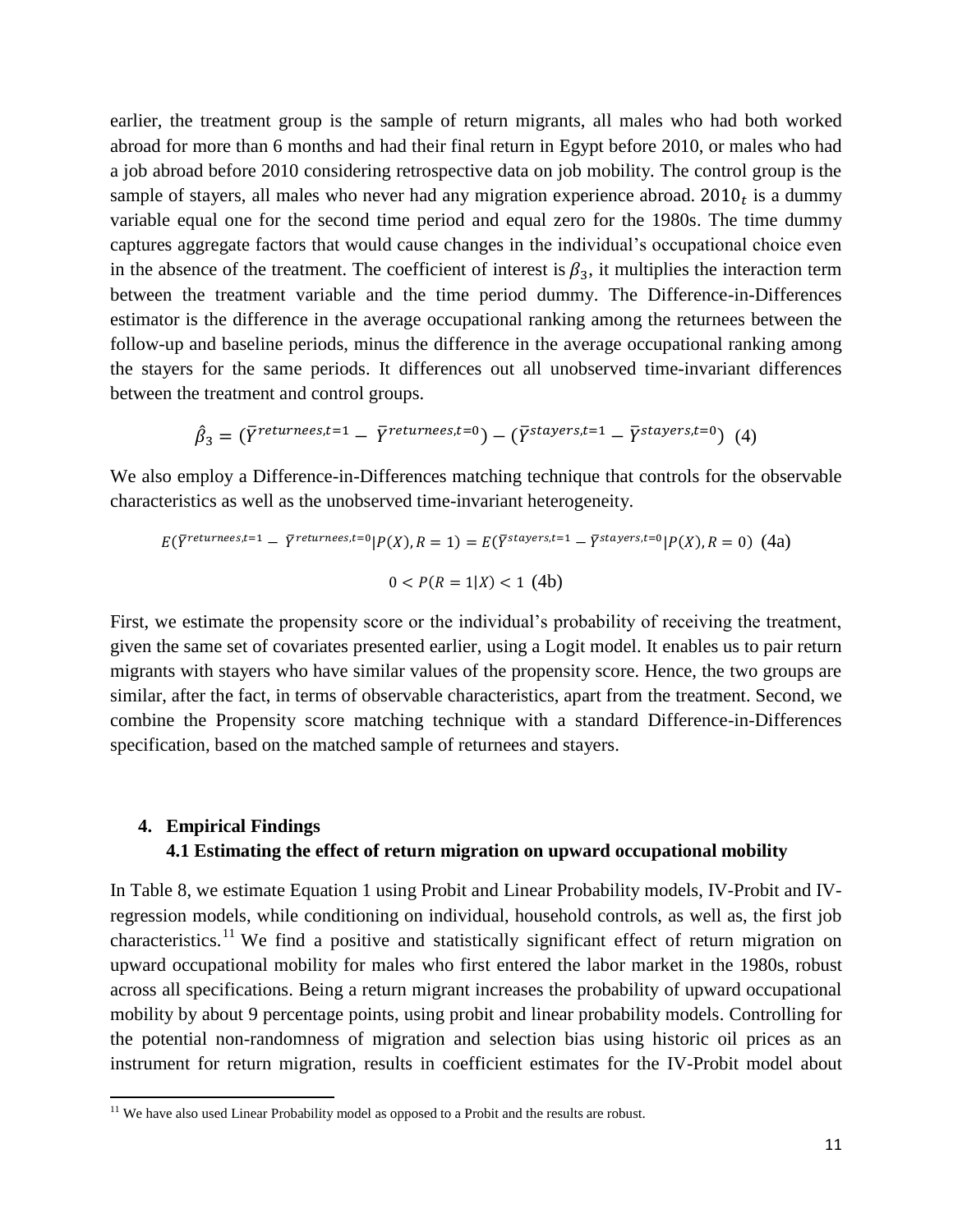four times greater than the standard Probit Model. Standard Probit Model results present a lower bound of the selection-corrected estimates. Relying on the IV-Ordered Probit Model, in Table 9, we find that return migration decreases the probability of downgrading or immobility by 6 percentage points. We also find that return migrants have a consistently higher probability of leaping across occupational categories, by moving up the occupational ladder either one step, two steps, three or four steps. And interestingly, returnees have a higher probability of making bigger leaps across the occupational ladder compared to stayers; 3 percentage points for moving up the occupational ladder 3 or 4 steps compared to 2 percentage points for moving up two steps and one percentage point for moving up 1 step.

In Table 10, we also estimate the effect of return migration on occupational mobility, by disentangling the effect conditional on the country of destination of Egyptian returnees during the last migration episode, namely oil and non-oil countries.<sup>12</sup> As we mentioned earlier, Egyptian migration is mostly towards Arab oil producing countries, hence, the sample size of Egyptians heading to non-oil countries is much smaller. Using a Probit model, return migration from oil countries increases the probability of upward occupational mobility by 9 percentage points, the effect for non-oil countries is 10 percentage points, however imprecisely estimated. Results are also robust to using a standard linear probability model.

In Table 11, we provide additional selection-corrected estimates. We estimate a Difference-in-Differences specification, by considering return migration unconditional on the country of destination of Egyptian migrants (Panel A), return migration from oil countries during the last migration episode (Panel B) and return migration from non-oil countries during the last migration episode (Panel C). Difference-in-Differences estimators are positive and statistically significant. Unconditional on the country of destination of Egyptian migrants, return migration increases the probability of upward occupational mobility. Interestingly, conditioning on the destination country during the last migration episode, the magnitude of the estimated coefficient for non-oil countries is about two times greater than the estimated Difference-in-Differences estimator for oil countries. On average, returnees from the 1980s cohort are found to be more likely to climb the occupational ladder in Egypt. Results are qualitatively very similar in Table 12, when we use Difference-in-Differences matching estimator.

It is important, though, to note that since we are controlling for selection into temporary migration but not for the double selection of emigration and return, and based on Wahba (2015), if migrants are positively selected relative to non-migrants and return migrants are negatively selected amongst migrants, our estimates would be an upper bound of the impact of migration on occupational upgrade. Indeed, the OLS estimates provide a lower bound whilst the IV-Probit and Difference-in-Differences estimators would provide an upper bound.

 $12$  For the 1980s cohort, the countries of destination of returnees during the last migration episode are the following oil-producing countries: Libya, Saudi Arabia, Iraq, United Arab Emirates, Qatar and Kuwait. The non-oil producing countries are the following: Morocco, Jordan, Syria, Lebanon, Yemen, Greece, Romania, Germany, France and the Netherlands.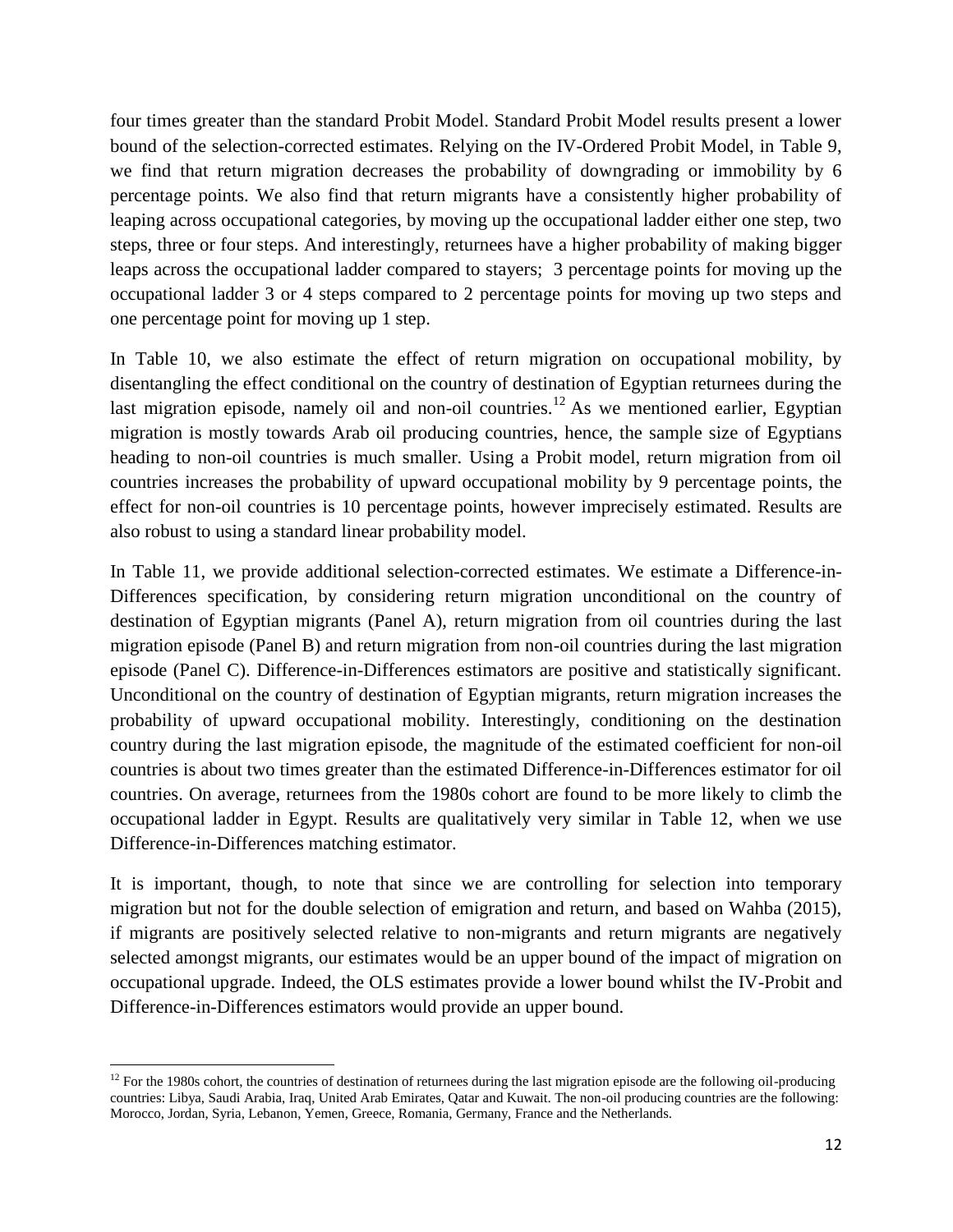## **5. Mechanisms: Who Climbs the Occupational Ladder?**

### **5.1 High versus Low Educated**

Our results show that returnees move up the occupational ladder more than non-migrants controlling for the endogeneity and selection of temporary migration. Thus in this section we explore the mechanism behind the observed occupational mobility. First we investigate whether both the high educated and low educated returnees benefit from their overseas work experience and enhance their human capital. Examining the characteristics of the returnees by educational attainment, Table A1 shows that returnees who are less educated (have less than secondary education) are about 3 years older when they had their first job in the 1980s. They are also found to be significantly more likely to come from Rural Upper Egypt compared to returnees with higher levels of educational attainment, namely secondary and above education. In terms of parental background, returnees who are listed as less educated are significantly more likely to have an illiterate father, whereas, in terms of the mother's level of education, there are no significant differences between the two groups of returnees. Regarding their first job characteristics, in Table A2, the less educated returnees in the 1980s cohort are found to be significantly more likely to work in the private sector compared to the public sector and by contrast, the more educated returnees are found to be significantly more likely to work in the government sector for their first job in the 1980s. The less educated returnees are also more likely to work in agricultural activities compared to the more educated returnees, who are about 23 percentage points less likely to have an agricultural activity for their first job. Returnees who have either secondary or above secondary education, were also better off in terms of having a work contract and social insurance compared to returnees with lower levels of educational attainment.

Upon return, we find that the more educated returnees are significantly more likely to work in the government/public sector compared to the subsample of returnees who have lower educational levels. By contrast, the latter group is significantly more likely to be employed in the private sector. These patterns were also true for the first job; however, differences are significantly more important in terms of magnitude for the current job upon return. The less educated returnees are also found to be significantly different in terms of current job activity compared to the sample of returnees with higher educational levels. The former group is significantly more likely to work in agricultural and manufacturing activities. Upon return, the incidence of work contract and social security is still significantly greater among the returnees who have either secondary or above secondary education compared to returnees with lower levels of educational attainment and the differences are more pronounced upon return compared to the first job.

According to Table A3, the more educated returnees are better off both in terms of their first occupation and their current occupation upon return. Regarding their first job, they are significantly less likely to work in the agricultural sector but more likely to have a high-skilled white collar occupation. Upon return, returnees with lower levels of educational attainment are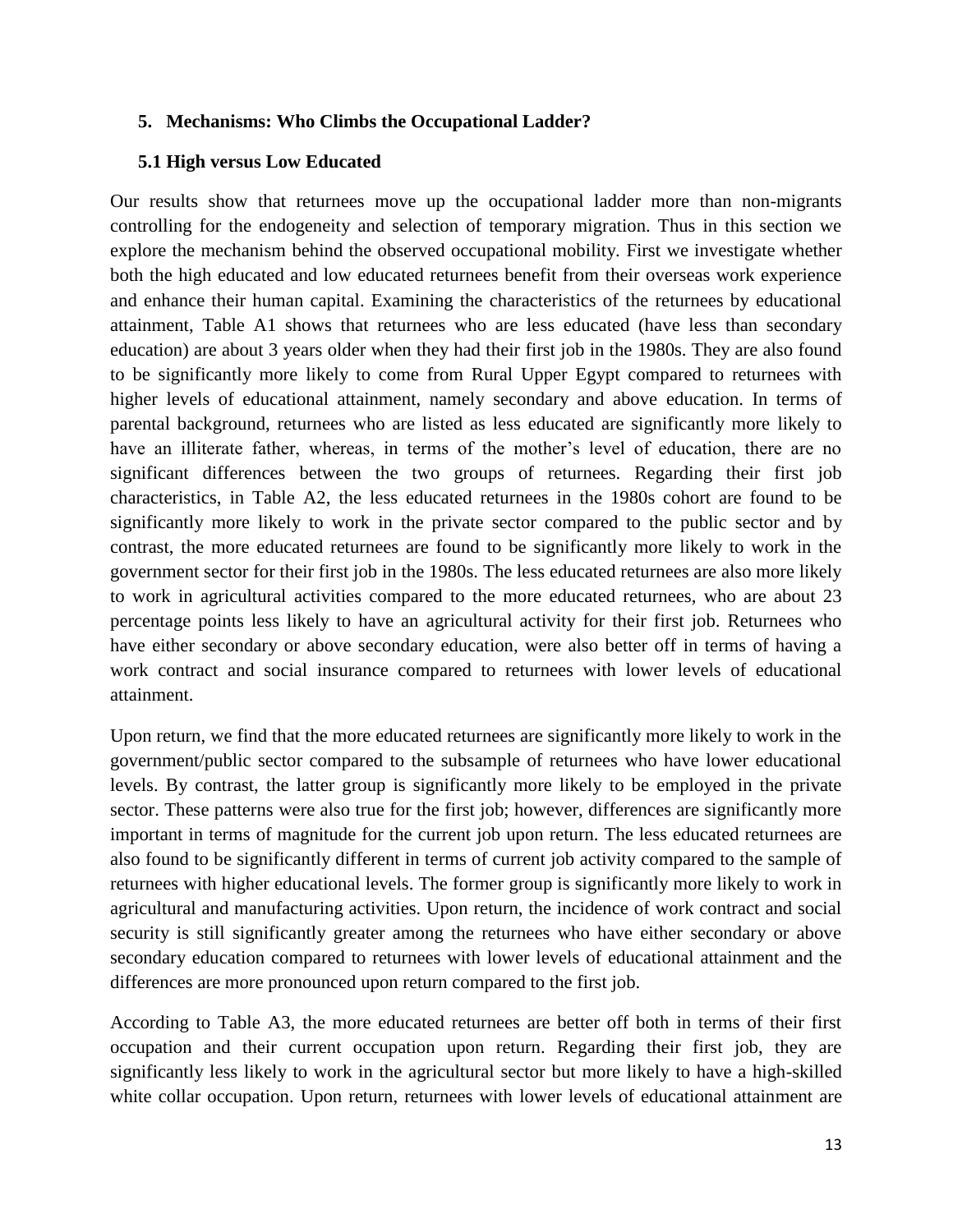found to be significantly more likely to held agricultural occupations and blue collar occupations, either low-skilled or high-skilled. Whereas, returnees with higher levels of educational attainment are found to be significantly more likely to held high-skilled white collar occupations. In terms of mobility indicators, the degree of mobility is much greater, the incidence of upward mobility is 23 percentage points greater and the degree of immobility is also significantly less pronounced for the more educated returnees compared to returnees with lower levels of educational attainment.

Table 13 presents the transitional matrices for returnees in the 1980s cohort, by educational attainment. In Panel A, we consider the less educated, whereas, in Panel B, we consider the more educated. In Panel A, we find that only 27% of the returnees listed as less educated, witness an upward mobility between the first occupation and the current occupation, whereas about 13% downgrade.<sup>13</sup> By contrast, in Panel B, we find that 50% of the returnees listed as more educated, witness a sort of occupational upgrading between the first and the current job and the incidence of downshifting is also less pronounced, 10%. Interestingly, we also find that most of the returnees with either no educational degree or primary and preparatory education, who witness occupational upgrading have lower occupations to start, namely, 15% of those climbing up the occupational ladder had agricultural occupations. Whereas, 32% of the returnees who either have secondary and above secondary education and witnessing upward mobility had better occupations to start, high-skilled blue collar and low-skilled white collar occupations.

In Table 14 and Table 15, in order to explore the role played by the overseas work experience, we construct transitional matrices for returnees by looking at the occupation abroad. In Table 14, we investigate the employment transition for returnees who had their first job in Egypt by looking at the employment transition between the first occupation in the 1980s in Egypt and the occupation in the last migration episode and subsequently, the employment transition between the occupation in the last migration episode and the occupation in Egypt upon return in 2010. We find that 28% of the returnees witness an upward mobility between the first occupation in Egypt and the occupation during the last migration episode, whereas about 16% downgrade while being abroad compared to their first occupation in Egypt. Following the occupational mobility of the same subsample of returnees between the occupation during the last migration episode and the current occupation in Egypt, we find that 36% of the returnees witness an upward mobility upon return, whereas, about 12% witness some sort of downgrading.

By contrast, considering the subsample of returnees who had their first job abroad, we investigate in Table 15, the occupational mobility between the first occupation abroad and the current occupation upon return. Interestingly, on the one hand, we find that 65% of those returnees witness an upward mobility compared to their first occupation abroad. On the other hand, only

 $\ddot{\phantom{a}}$  $13$  As presented in Section 2.3, the percentage of individuals witnessing upward occupational mobility (out of the total) is computed as the sum of the cells above the diagonal for each starting occupational category multiplied by the % of total. Reciprocally, to compute the percentage of individuals witnessing downward occupational mobility, for each starting occupational category, we sum the cells below the diagonal multiplied each time by the corresponding % of total.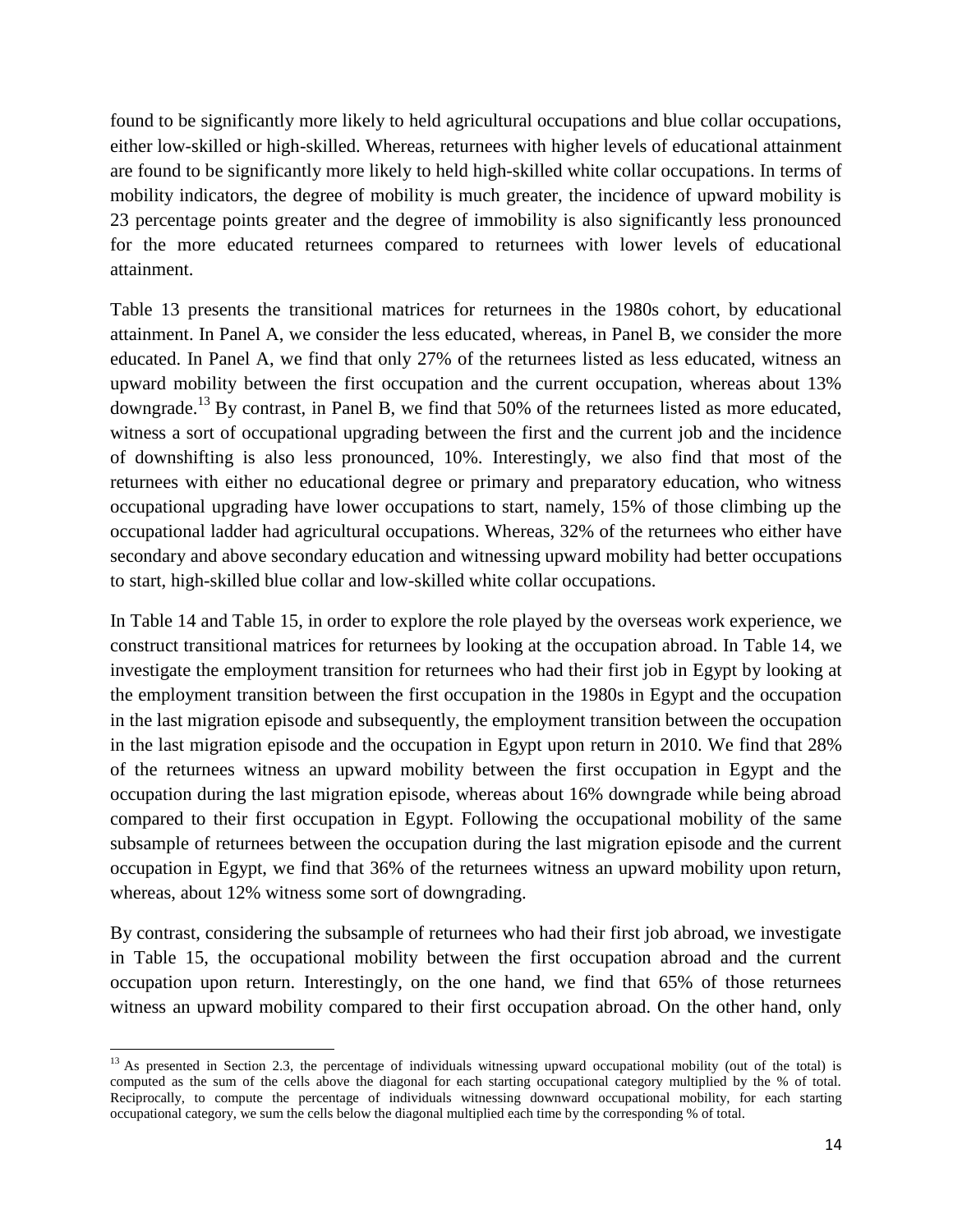9% witness some sort of downgrading when we compare the first occupation abroad to the current occupation in Egypt in 2010. Thus, overall the evidence suggests a human capital enhancement story for the highly educated migrants.

To control for all the empirical challenges discussed above, we run several models. We divide our sample into two educational groups to study the effects of return migration on upward occupational mobility by educational attainment (Table 16, Panel A), unconditional on the country of destination of Egyptian migrants using a standard linear probability model for upward occupational mobility and IV regression to instrument for return migration. Our results suggest that only males who belong to the upper end of the educational distribution are likely to witness upward occupational mobility. Those individuals have either secondary or above secondary education whereas our results are not significant for the subsample of individuals who have either no educational degree or primary and preparatory education. To sum up our previous findings in Section 4 are driven by the high-educated return migrants climbing up the occupational ladder.

## **5.2 Migration Duration**

Furthermore, we investigate other potential mechanisms, the effect of migration duration, Table 16 (Panel B) as well as the effect of the number of years since final return in Egypt Table 16 (Panel C) on upward occupational mobility for return migrants. To do so, we split our sample of returnees in two subsamples, namely, returnees with below median migration duration and returnees with above median migration duration, and we estimate the effects of return migration on upward occupation mobility of returnees versus stayers, separately for each subsample. We also investigate the effect of the number of years since final return, by splitting our sample of returnees into two subsamples, returnees with below median number of years since final return and returnees with above median number of years since final return. In Panel B, we investigate the effect of below and above median migration duration for the 1980s cohort, using linear probability model and IV regression. The median migration duration being 3 years, we find that coefficient estimates are very similar in terms of magnitude for returnees with below or above median migration duration.

Interestingly, we find that the number of years since final return in Egypt matters more than the migration duration of return migrants. In Panel C, we investigate the effect of return migration on upward occupational mobility by investigating the effect of the number of years since final return in Egypt. We also find that the effect of return migration on upward occupational mobility is greater for returnees with above median number of years since final return in Egypt, the median number of years since return being 18.5 years for the 1980s cohort. Returnees with below median number of years since final return do not witness upward mobility due to their return migration. However, returnees, who have been back in Egypt for a longer period, are found to be significantly more likely to climb the occupational ladder in Egypt.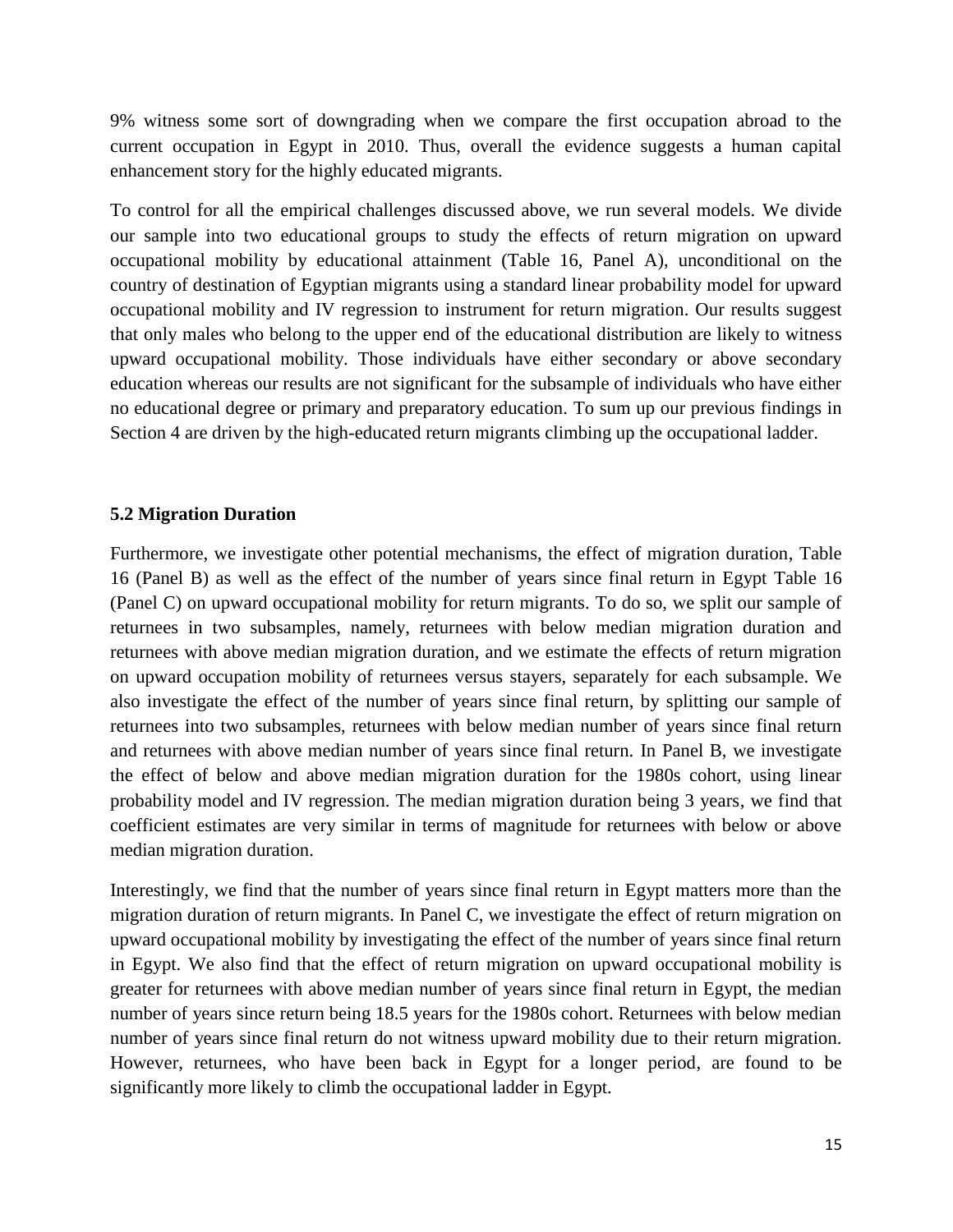### **6. Robustness checks**

To check the robustness of our results<sup>14</sup>, we use the 1990s cohort - those who entered the labor market and had their first job in the 1990s.<sup>15</sup> In this section, we focus on males who had their first job in the  $1990s^{16}$ , were aged at least 15 years old at first job and were less than 65 years of age in 2010m and had a current job in Egypt in 2010. In Table 17, we also estimate the effect of return migration on occupational mobility for the 1990s cohort. We employ a standard Probit, linear probability model, IV-Probit and IV-regression models using historical oil prices. In line with our previous findings, we find the return migration increases the probability of upward occupational mobility by 13 percentage points using a standard Probit Model. Relying on IV-Probit model, the magnitude of the estimated coefficient is more than two times greater. Table 18 and Table 19 also provide additional robustness checks relying on Difference-in-Differences and Difference-in-Differences matching techniques. Our results are robust to the different specifications and again we find evidence of upward occupational mobility as previously found for the 1980s cohort.

As additional robustness checks, we also checked the robustness of our findings by eliminating those men who had high skilled white collar occupations at first job for both the 1980s and the 1990s cohorts, since by definition they cannot move up the occupational ladder between the first occupation in the 1980s and in the 1990s respectively and their current occupation in 2010. We use a linear probability, IV-regression and IV-Probit models. Results are reported in Table A7 in the Appendix. Our results hold and are robust for both cohorts after eliminating men who started their career with high-skilled white collar occupations. Relying on IV-regression, we find that return migration increases the probability of upward occupational mobility by 10 percentage points for both the 1980s and the 1990s cohorts and by about, 30 percentage points relying on an IV-Probit model.

We also focused on workers aged 50 to 55 years old in 2010 in Table A8 in the Appendix as a robustness check and considered their mobility between the first occupation and their current occupation in 2010. We considered those aged at least 15 years old at first job, using linear probability and IV-regression models. Our results hold and are in line with our previous findings. We find that return migration increases the probability of upward occupational mobility by 10 percentage points.

<sup>&</sup>lt;sup>14</sup> We have also constructed synthetic cohorts of individuals examining their first occupation and their occupations when 50, 55 and between 50-55 years of age. All our results are robust.

<sup>&</sup>lt;sup>15</sup> In Tables A4, A5 and A6 in the Appendix, we provide descriptive statistics for the 1990s cohort regarding individuals' characteristics, first and current job characteristics, occupations and occupational mobility indicators.

<sup>&</sup>lt;sup>16</sup> The years considered for the 1990s cohort are from the 1990 to 1999, inclusive.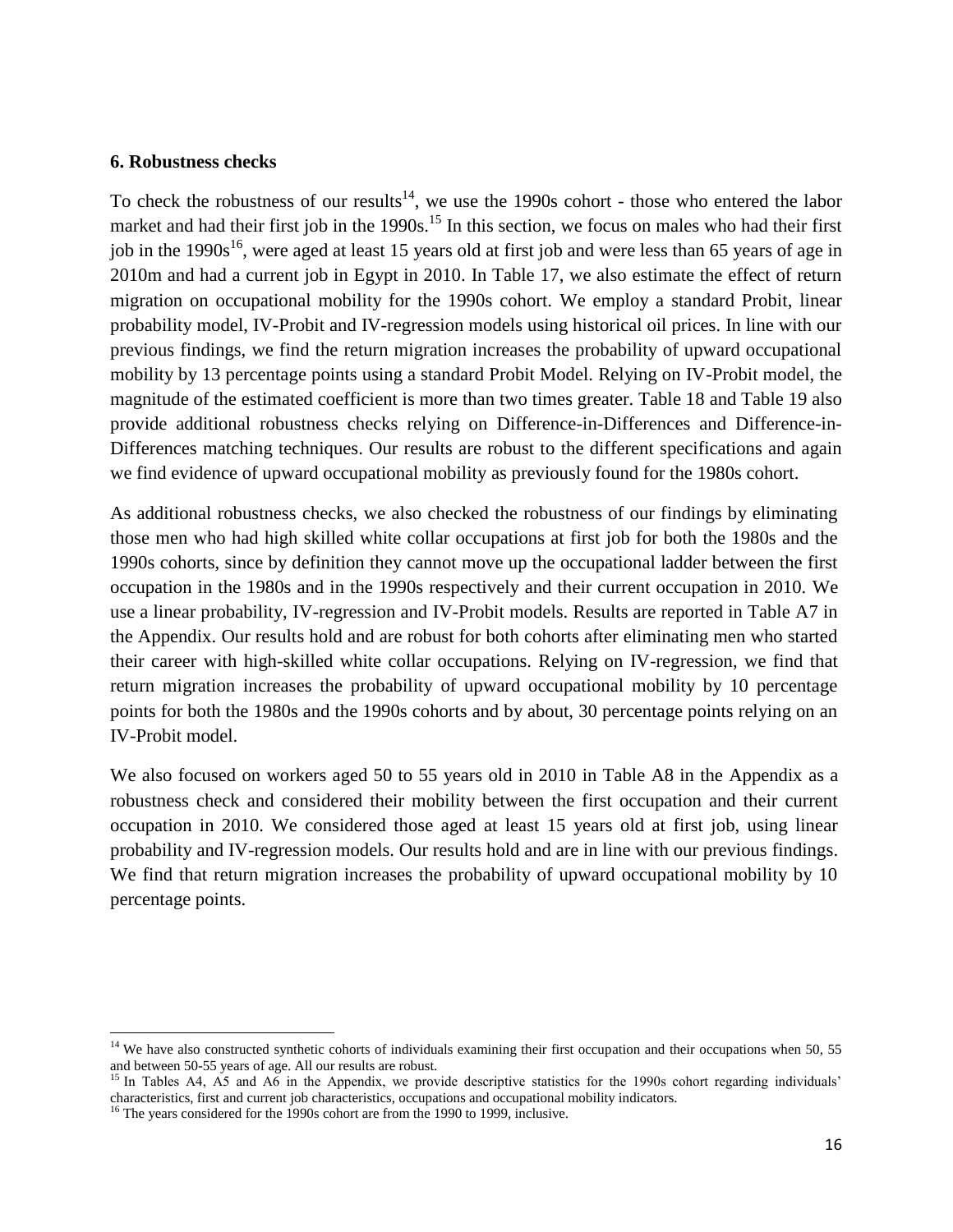## **7. Conclusion**

Whether migrants acquire human capital while overseas is an important question for the economic development of the home country since it is not uncommon for high skilled migration to be perceived as resulting in brain drain for origin developing countries. This paper studies the extent to which temporary overseas migration enables returnees to climb the occupational ladder. We use Egyptian data to estimate the occupational mobility of returnees relative to non-migrants focusing on cohort groups who entered the labor market in the same decade, to control for initial labor market conditions, and compare individual occupational mobility based on the first job relative to the one in 2010. We rely on instrumental variable approach, Difference-in-Differences, as well as Difference-in-Differences matching techniques to control for the endogeneity and selection into migration.

The findings suggest that return migration increases the probability of upward occupational mobility, only for returnees who belong to the upper end of the educational distribution. Furthermore, the results suggest that the number of years since return in Egypt and migration duration do matter for returnees to witness occupational upgrading upon return in Egypt.

Overall, the results highlight the role played by international migration in human capital accumulation of migrants. In particular, the findings underscore that emigration does not drain human capital accumulation in origin developing countries, as is sometimes perceived, but that temporary migration of highly educated workers enhances their skills and leads to a brain gain. An important policy implication is that high skilled temporary migration should be encouraged, as this would enhance human capital in origin developing countries.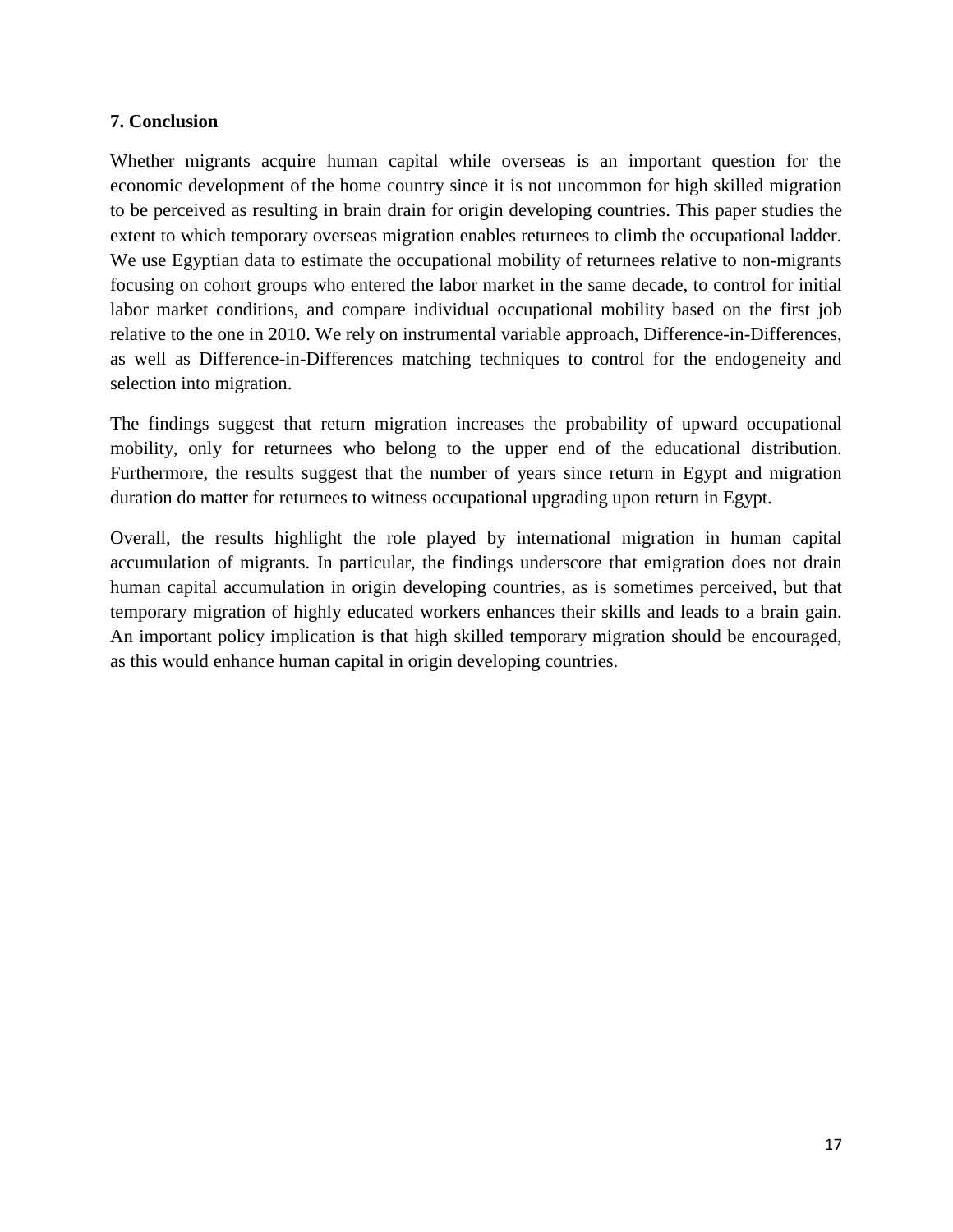|                                                   |           | <b>Stayers</b> |           |     | <b>Returnees</b> |           |             |
|---------------------------------------------------|-----------|----------------|-----------|-----|------------------|-----------|-------------|
|                                                   | (1)       | (2)            | (3)       | (4) | (5)              | (6)       | (7)         |
| <b>VARIABLES</b>                                  | ${\bf N}$ | Mean           | Std. Dev. | N   | Mean             | Std. Dev. | Difference  |
| <b>Individual characteristics</b>                 |           |                |           |     |                  |           |             |
| Age in 1980                                       | 956       | 15.040         | 4.937     | 304 | 16.420           | 4.354     | $-1.388***$ |
| Age at first job                                  | 956       | 19.981         | 3.929     | 304 | 20.655           | 3.474     | $-0.673***$ |
| Ever-married in 2010                              | 956       | 0.976          | 0.153     | 304 | 0.987            | 0.114     | $-0.011$    |
| No educational degree                             | 956       | 0.155          | 0.362     | 304 | 0.079            | 0.270     | $0.076***$  |
| Primary or preparatory education                  | 956       | 0.169          | 0.375     | 304 | 0.092            | 0.290     | $0.077***$  |
| Secondary education                               | 956       | 0.392          | 0.489     | 304 | 0.569            | 0.496     | $-0.177***$ |
| Above secondary education                         | 956       | 0.283          | 0.451     | 304 | 0.260            | 0.439     | 0.023       |
| Geographical region in 1980                       |           |                |           |     |                  |           |             |
| Cairo                                             | 956       | 0.111          | 0.314     | 304 | 0.063            | 0.242     | $0.048**$   |
| Alexandria and Canal cities                       | 956       | 0.107          | 0.309     | 304 | 0.030            | 0.170     | $0.077***$  |
| <b>Urban Lower Egypt</b>                          | 956       | 0.130          | 0.336     | 304 | 0.178            | 0.383     | $-0.048**$  |
| Urban Upper Egypt                                 | 956       | 0.199          | 0.399     | 304 | 0.148            | 0.356     | $0.051**$   |
| Rural Lower Egypt                                 | 956       | 0.244          | 0.430     | 304 | 0.375            | 0.485     | $-0.131***$ |
| Rural Upper Egypt                                 | 956       | 0.210          | 0.408     | 304 | 0.207            | 0.406     | 0.003       |
| Parental background - Mother's level of education |           |                |           |     |                  |           |             |
| Illiterate                                        | 956       | 0.817          | 0.387     | 304 | 0.829            | 0.377     | $-0.012$    |
| Literate                                          | 956       | 0.101          | 0.302     | 304 | 0.122            | 0.327     | $-0.020$    |
| Less than intermediate                            | 956       | 0.051          | 0.221     | 304 | 0.033            | 0.179     | 0.018       |
| Intermediate and above                            | 956       | 0.025          | 0.157     | 304 | 0.016            | 0.127     | 0.009       |
| University and above                              | 956       | 0.005          | 0.072     | 304 | 0.000            | 0.000     | 0.005       |
| Parental background - Father's level of education |           |                |           |     |                  |           |             |
| Illiterate                                        | 956       | 0.558          | 0.497     | 304 | 0.539            | 0.499     | 0.018       |
| Literate                                          | 956       | 0.199          | 0.399     | 304 | 0.257            | 0.437     | $-0.058$    |
| Less than intermediate                            | 956       | 0.119          | 0.324     | 304 | 0.109            | 0.312     | 0.011       |
| Intermediate and above                            | 956       | 0.081          | 0.272     | 304 | 0.072            | 0.260     | 0.008       |
| University and above                              | 956       | 0.044          | 0.205     | 304 | 0.023            | 0.150     | 0.021       |

| Table 1: Descriptive statistics on the sample of Stayers versus Returnees in the 1980s cohort |  |
|-----------------------------------------------------------------------------------------------|--|
|                                                                                               |  |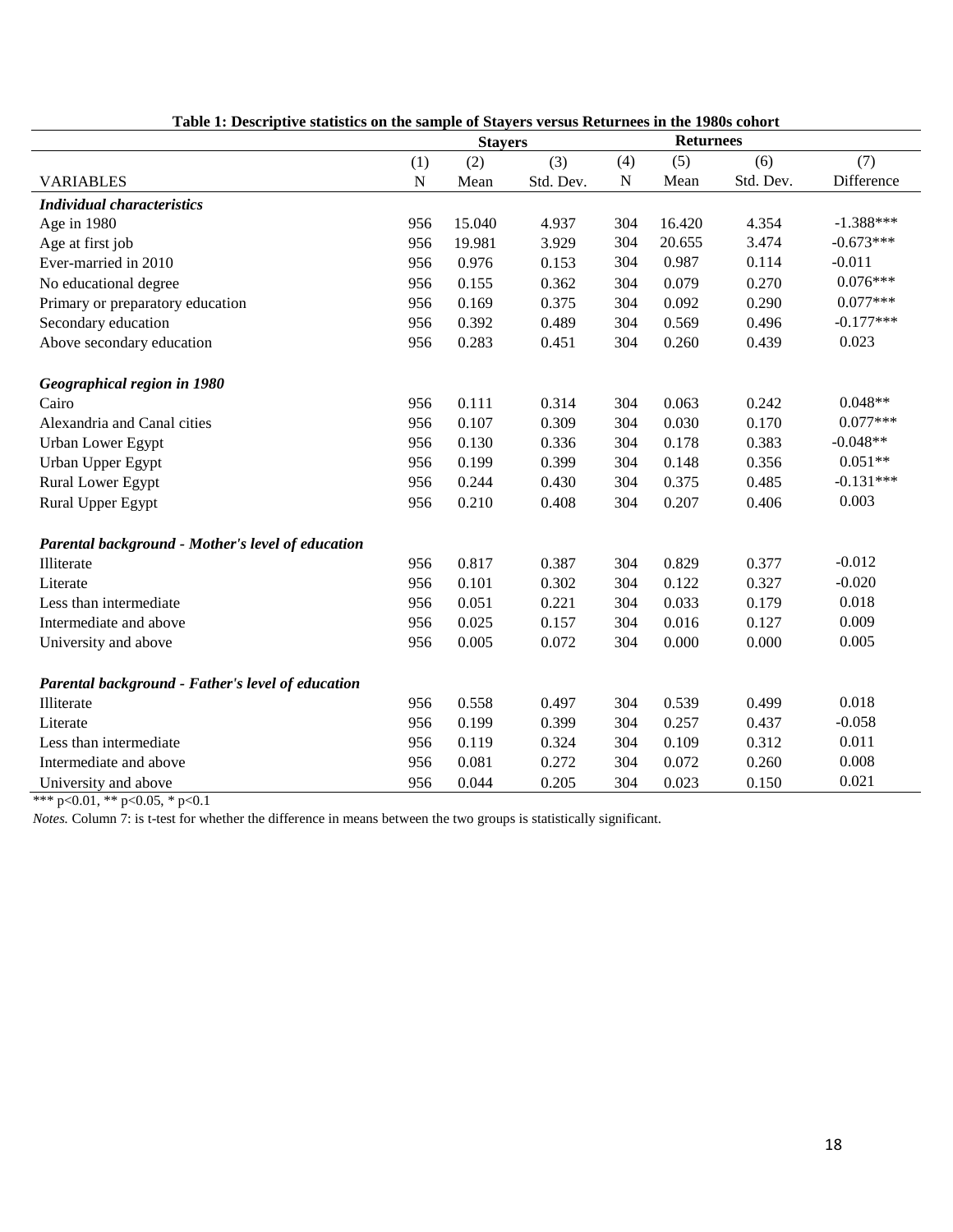|                                                                   |           | <b>Stayers</b> |           |     | <b>Returnees</b> |           |             |
|-------------------------------------------------------------------|-----------|----------------|-----------|-----|------------------|-----------|-------------|
|                                                                   | (1)       | (2)            | (3)       | (4) | (5)              | (6)       | (7)         |
| <b>VARIABLES</b>                                                  | ${\bf N}$ | Mean           | Std. Dev. | N   | Mean             | Std. Dev. | Difference  |
| First job characteristics in the 1980s                            |           |                |           |     |                  |           |             |
| Sector of employment                                              |           |                |           |     |                  |           |             |
| Government                                                        | 956       | 0.279          | 0.449     | 304 | 0.151            | 0.359     | $0.128***$  |
| Public                                                            | 956       | 0.04           | 0.195     | 304 | 0.0263           | 0.160     | 0.013       |
| Private                                                           | 956       | 0.681          | 0.466     | 304 | 0.822            | 0.383     | $-0.141***$ |
| Economic activity                                                 |           |                |           |     |                  |           |             |
| Agriculture, Forestry, Fishing                                    | 956       | 0.204          | 0.403     | 304 | 0.197            | 0.399     | 0.007       |
| Manufacturing, Mining, Quarrying                                  | 956       | 0.166          | 0.373     | 304 | 0.145            | 0.352     | 0.022       |
| Construction                                                      | 956       | 0.134          | 0.341     | 304 | 0.247            | 0.432     | $-0.113***$ |
| Wholesale, retail trade, transportation and other activities      | 956       | 0.215          | 0.411     | 304 | 0.230            | 0.422     | $-0.015$    |
| Professional, scientific, technical and administrative activities | 956       | 0.017          | 0.128     | 304 | 0.033            | 0.179     | $-0.016*$   |
| Other activities                                                  | 956       | 0.264          | 0.441     | 304 | 0.148            | 0.356     | $0.116***$  |
| Incidence of work contract and social security                    |           |                |           |     |                  |           |             |
| Work contract                                                     | 956       | 0.364          | 0.481     | 304 | 0.355            | 0.479     | 0.009       |
| Indicator for missing work contract                               | 956       | 0.315          | 0.465     | 304 | 0.234            | 0.424     | $0.081***$  |
| Social security                                                   | 956       | 0.361          | 0.481     | 304 | 0.184            | 0.388     | $0.177***$  |
| Current job characteristics in 2010                               |           |                |           |     |                  |           |             |
| Sector of employment                                              |           |                |           |     |                  |           |             |
| Government                                                        | 956       | 0.408          | 0.492     | 304 | 0.500            | 0.501     | $-0.092***$ |
| Public                                                            | 956       | 0.062          | 0.241     | 304 | 0.043            | 0.203     | 0.019       |
| Private                                                           | 956       | 0.531          | 0.499     | 304 | 0.457            | 0.499     | $0.074**$   |
| Economic activity                                                 |           |                |           |     |                  |           |             |
| Agriculture, Forestry, Fishing                                    | 956       | 0.111          | 0.314     | 304 | 0.095            | 0.294     | 0.015       |
| Manufacturing, Mining, Quarrying                                  | 956       | 0.157          | 0.364     | 304 | 0.122            | 0.327     | 0.035       |
| Construction                                                      | 956       | 0.097          | 0.296     | 304 | 0.072            | 0.260     | 0.025       |
| Wholesale, retail trade, transportation and other activities      | 956       | 0.229          | 0.420     | 304 | 0.214            | 0.411     | 0.015       |
| Professional, scientific, technical and administrative activities | 956       | 0.017          | 0.128     | 304 | 0.026            | 0.160     | $-0.010$    |
| Other activities                                                  | 956       | 0.389          | 0.488     | 304 | 0.470            | 0.500     | $-0.081**$  |
| Incidence of work contract and social security                    |           |                |           |     |                  |           |             |
| Work contract                                                     | 956       | 0.533          | 0.499     | 304 | 0.576            | 0.495     | $-0.042$    |
| Indicator for missing work contract                               | 956       | 0.213          | 0.013     | 304 | 0.253            | 0.025     | $-0.040$    |
| Social security                                                   | 956       | 0.601          | 0.490     | 304 | 0.658            | 0.475     | $-0.056*$   |

## **Table 2: First and current job characteristics for Stayers and Returnees in the 1980s cohort**

\*\*\* p<0.01, \*\* p<0.05, \* p<0.1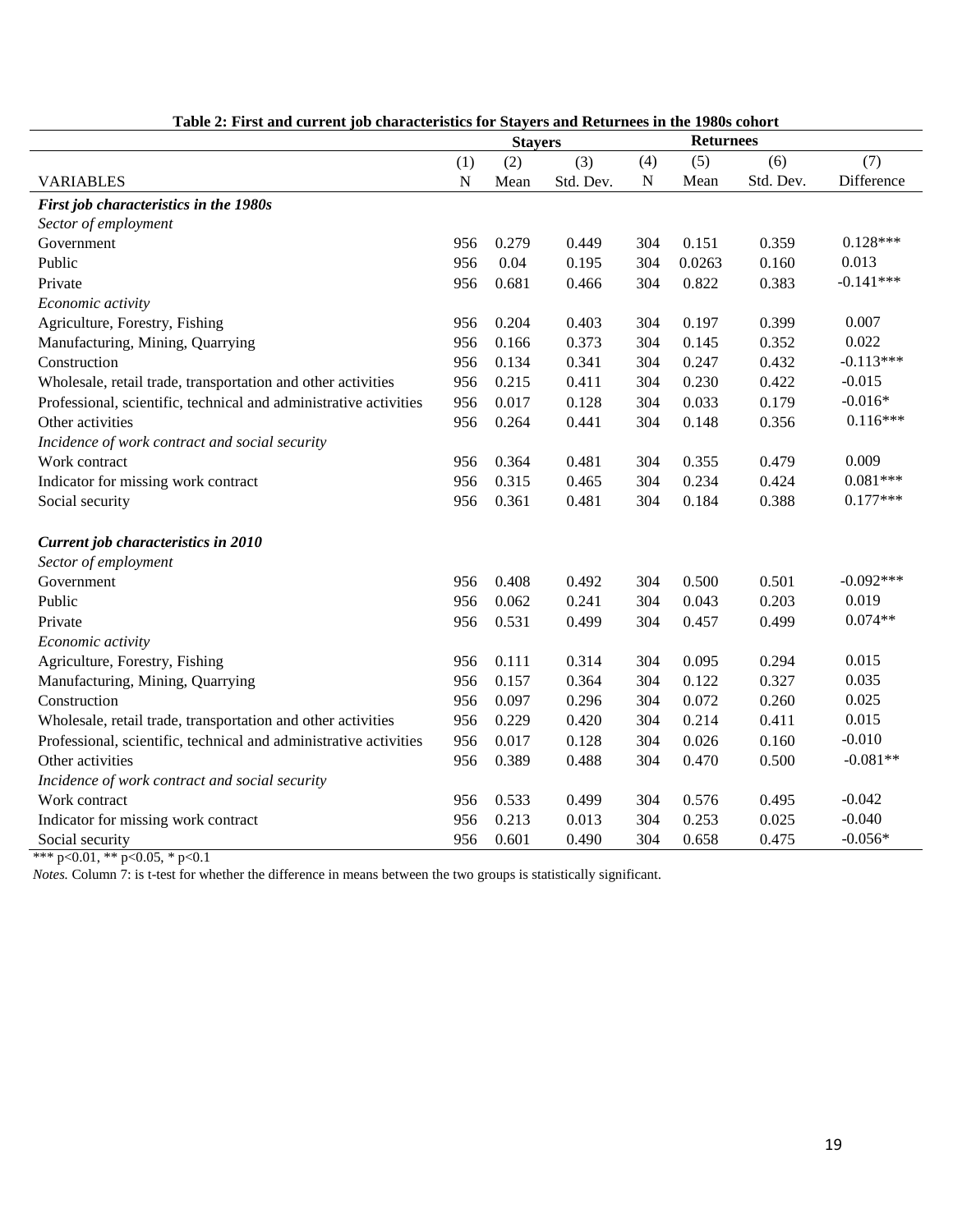|                                         |     | <b>Stayers</b> |           |     | <b>Returnees</b> |           |             |
|-----------------------------------------|-----|----------------|-----------|-----|------------------|-----------|-------------|
|                                         | (1) | (2)            | (3)       | (4) | (5)              | (6)       | (7)         |
| <b>VARIABLES</b>                        | N   | Mean           | Std. Dev. | N   | Mean             | Std. Dev. | Difference  |
| First occupation in the 1980s           |     |                |           |     |                  |           |             |
| Agriculture                             | 956 | 0.203          | 0.402     | 304 | 0.197            | 0.399     | 0.006       |
| Low-skilled blue collar                 | 956 | 0.122          | 0.328     | 304 | 0.095            | 0.294     | 0.027       |
| High-skilled blue collar                | 956 | 0.204          | 0.403     | 304 | 0.313            | 0.464     | $-0.109***$ |
| Low-skilled white collar                | 956 | 0.129          | 0.335     | 304 | 0.194            | 0.396     | $-0.065***$ |
| High-skilled white collar               | 956 | 0.342          | 0.475     | 304 | 0.201            | 0.401     | 0.141       |
| <b>Current occupation in 2010</b>       |     |                |           |     |                  |           |             |
| Agriculture                             | 956 | 0.107          | 0.309     | 304 | 0.0954           | 0.294     | 0.011       |
| Low-skilled blue collar                 | 956 | 0.165          | 0.372     | 304 | 0.132            | 0.339     | 0.034       |
| High-skilled blue collar                | 956 | 0.143          | 0.351     | 304 | 0.105            | 0.307     | $0.038*$    |
| Low-skilled white collar                | 956 | 0.118          | 0.323     | 304 | 0.118            | 0.324     | 0.000       |
| High-skilled white collar               | 956 | 0.467          | 0.499     | 304 | 0.549            | 0.498     | $-0.083**$  |
| <b>Occupational mobility indicators</b> |     |                |           |     |                  |           |             |
| Degree of mobility                      | 956 | 0.388          | 1.173     | 304 | 0.789            | 1.467     | $-0.401***$ |
| Upward mobility                         | 956 | 0.251          | 0.434     | 304 | 0.464            | 0.500     | $-0.213***$ |
| Downward mobility                       | 956 | 0.080          | 0.271     | 304 | 0.109            | 0.312     | $-0.029$    |
| Immobility                              | 956 | 0.669          | 0.471     | 304 | 0.428            | 0.496     | $0.242***$  |

**Table 3: First, current occupations and occupational mobility indicators for Stayers and Returnees in the 1980s cohort**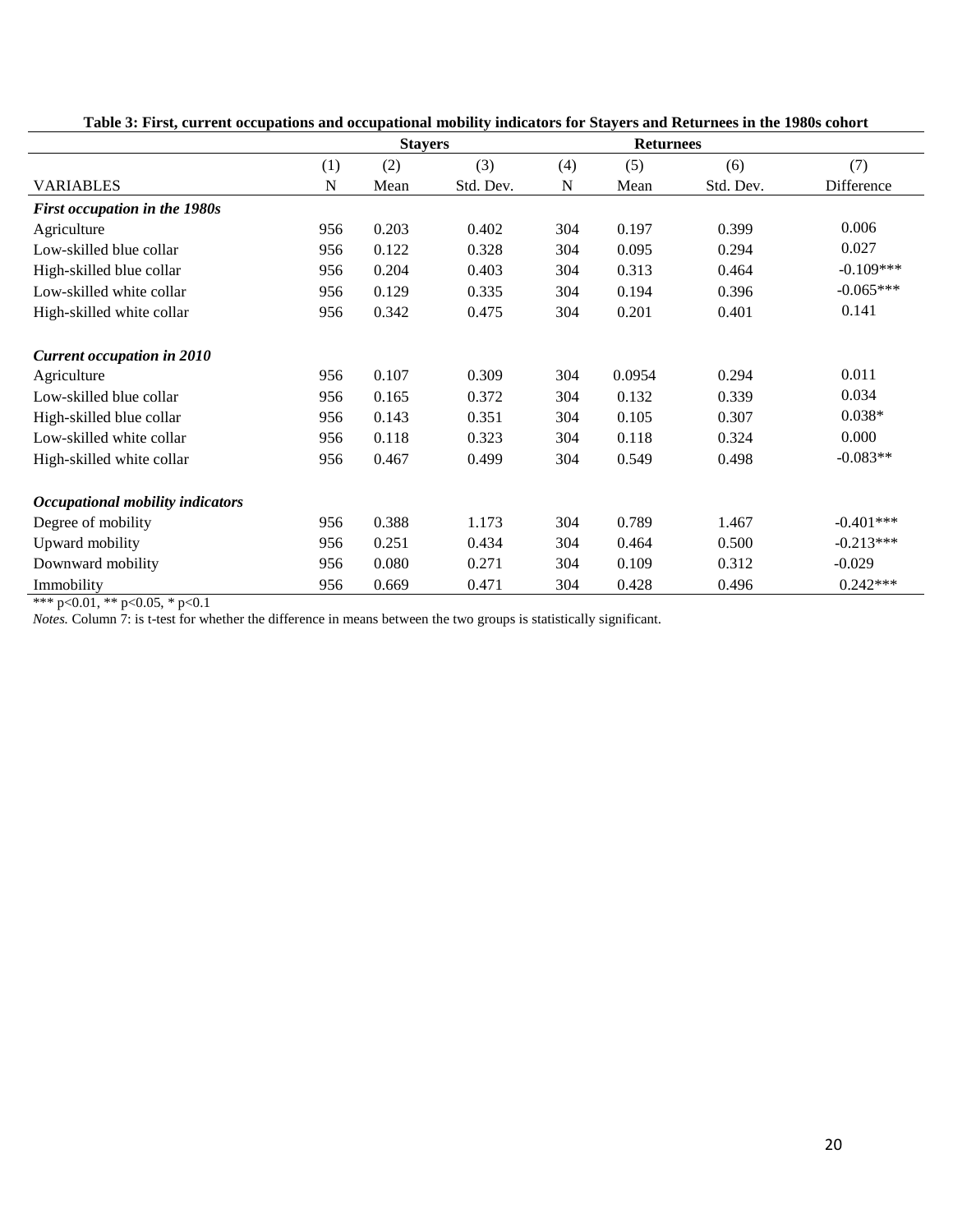|                           |             |                         | Current occupation         |                          |                           |                    |
|---------------------------|-------------|-------------------------|----------------------------|--------------------------|---------------------------|--------------------|
| First occupation          | Agriculture | Low skilled blue collar | High skilled blue collar   | Low skilled white collar | High skilled white collar | Total (% of total) |
|                           |             |                         | Panel A: Stayers (N=956)   |                          |                           |                    |
| Agriculture               | 46.392      | 15.464                  | 9.278                      | 10.825                   | 15.464                    | 100.000 (20.293)   |
| Low skilled blue collar   | 2.564       | 64.957                  | 7.692                      | 5.128                    | 19.658                    | 100.000 (12.238)   |
| High skilled blue collar  | 1.538       | 16.410                  | 49.744                     | 9.231                    | 23.077                    | 100.000 (20.397)   |
| Low skilled white collar  | 0.813       | 12.195                  | 2.439                      | 52.033                   | 32.520                    | 100.000 (12.866)   |
| High skilled white collar | 0.000       | 1.529                   | 3.058                      | 1.223                    | 94.190                    | 100.000 (34.205)   |
| Total                     | 10.669      | 16.527                  | 14.331                     | 11.820                   | 46.653                    | 100.000            |
|                           |             |                         | Panel B: Returnees (N=304) |                          |                           |                    |
| Agriculture               | 41.667      | 11.667                  | 1.667                      | 10.000                   | 35.000                    | 100.000 (19.736)   |
| Low skilled blue collar   | 0.000       | 31.034                  | 3.448                      | 17.241                   | 48.276                    | 100.000 (9.539)    |
| High skilled blue collar  | 2.105       | 17.895                  | 28.421                     | 10.526                   | 41.053                    | 100.000 (31.250)   |
| Low skilled white collar  | 3.390       | 6.780                   | 5.085                      | 22.034                   | 62.712                    | 100.000 (19.408)   |
| High skilled white collar | 0.000       | 4.918                   | 0.000                      | 3.279                    | 91.803                    | 100.000 (20.066)   |
| Total                     | 9.539       | 13.158                  | 10.526                     | 11.842                   | 54.934                    | 100.000            |

### **Table 4: Employment transition Matrices for Stayers versus Returnees in the 1980s cohort**

*Notes*. The employment transition matrices are computed as % of the rows. The diagonal cells represent the percentage of individuals who stayed in the same occupational category between the first job in the 1980s and the current job in 2010. The cells above the diagonal represent the percentage of individuals who witnessed upward mobility, whereas, the cells below the diagonal represent the percentage of individuals who witnessed downward mobility.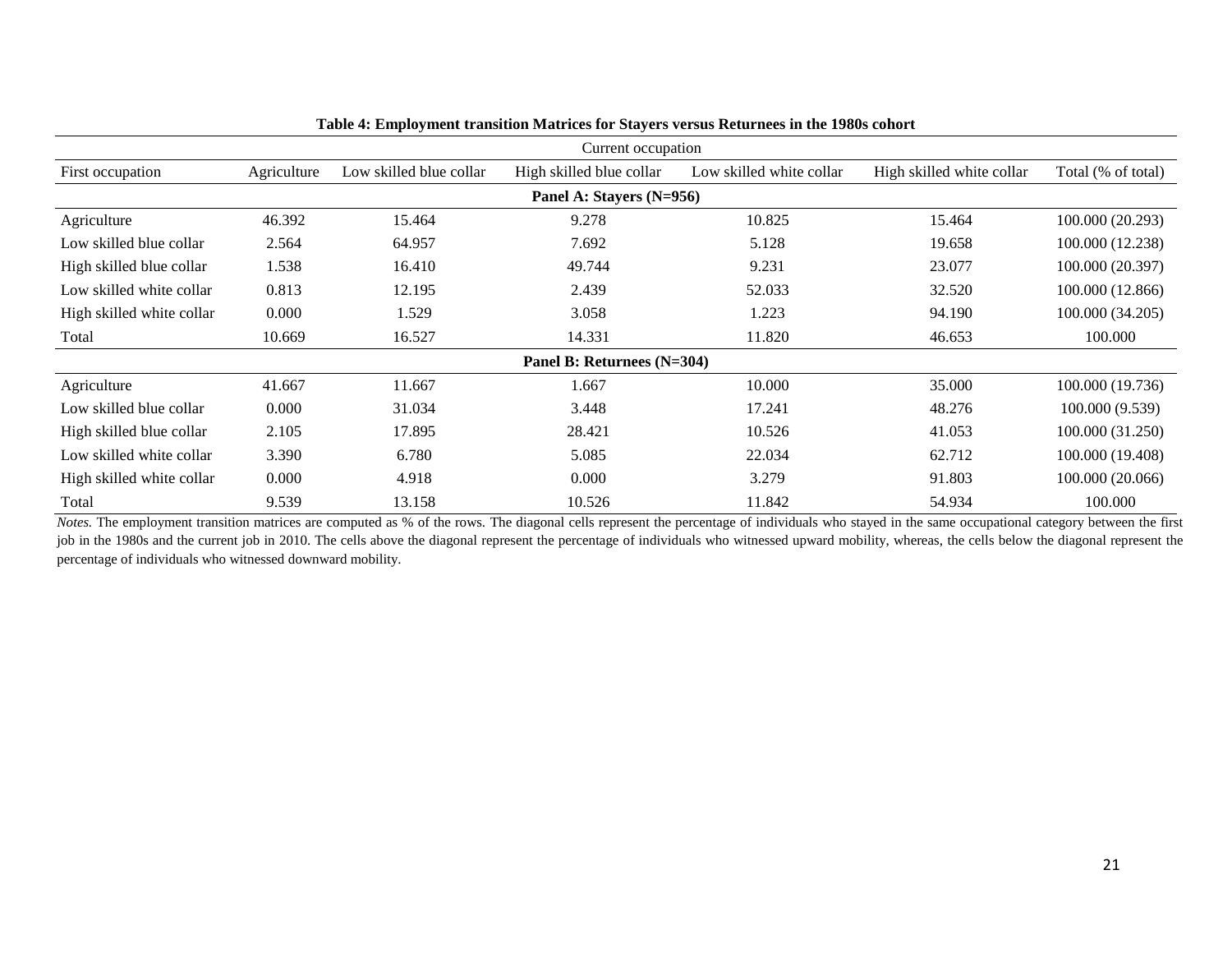| Rank | Category name             | <b>Index value</b> |          |            |          |  |
|------|---------------------------|--------------------|----------|------------|----------|--|
|      |                           | (1)                | (2)      | (3)        | (4)      |  |
|      | Agriculture               | 0.054              | $-0.030$ | $-119.720$ | $-0.891$ |  |
| 2    | Low skilled blue collar   | 0.095              | 0.007    | $-89.969$  | $-0.692$ |  |
| 3    | High skilled blue collar  | 0.096              | 0.009    | $-82.681$  | $-0.656$ |  |
| 4    | Low skilled white collar  | 0.252              | 0.174    | 121.480    | 0.573    |  |
| 5    | High skilled white collar | 0.442              | 0.389    | 419.797    | 2.329    |  |

**Table 5: Computation of the occupational rankings**

*Notes.* To compute occupational indices, we regress the log of monthly wage on column (1), the log of hourly wage in column (2), the monthly wage in column (3) and the hourly wage in column (4), on the number of years of schooling and its squared term, the work experience and its squared term, controlling for marital status, geographical regions and the number of years in the current job and its squared term for the 1980s estimation sample. Occupational indices are computed as following: first we multiply the estimated coefficients on the number of years of schooling and its squared term and the number of years of work experience and its squared term, obtained from the wage regression, by the levels for each individuals. Second, we sum the resulting products and they are averaged at the ISCO88 1-digit occupation to obtain our occupational ranking.

| Table 6: Mean hourly and monthly wages by occupation |                           |                   |  |  |  |  |
|------------------------------------------------------|---------------------------|-------------------|--|--|--|--|
| Occupation                                           | Mean hourly wage          | Mean monthly wage |  |  |  |  |
| Agriculture                                          | 4.463                     | 691.951           |  |  |  |  |
| Low-skilled blue collar                              | 5.650                     | 1104.198          |  |  |  |  |
| High-skilled blue collar                             | 6.188                     | 1186.362          |  |  |  |  |
| Low-skilled white collar                             | 6.783                     | 1267.643          |  |  |  |  |
| High-skilled white collar                            | 9.844                     | 1695.364          |  |  |  |  |
| .                                                    | .<br>$\sim$ $\sim$ $\sim$ | $\sim$            |  |  |  |  |

*Notes.* Hourly and monthly wages in 2012 are reported in Egyptian Pounds, by occupation for the 1980s estimation sample.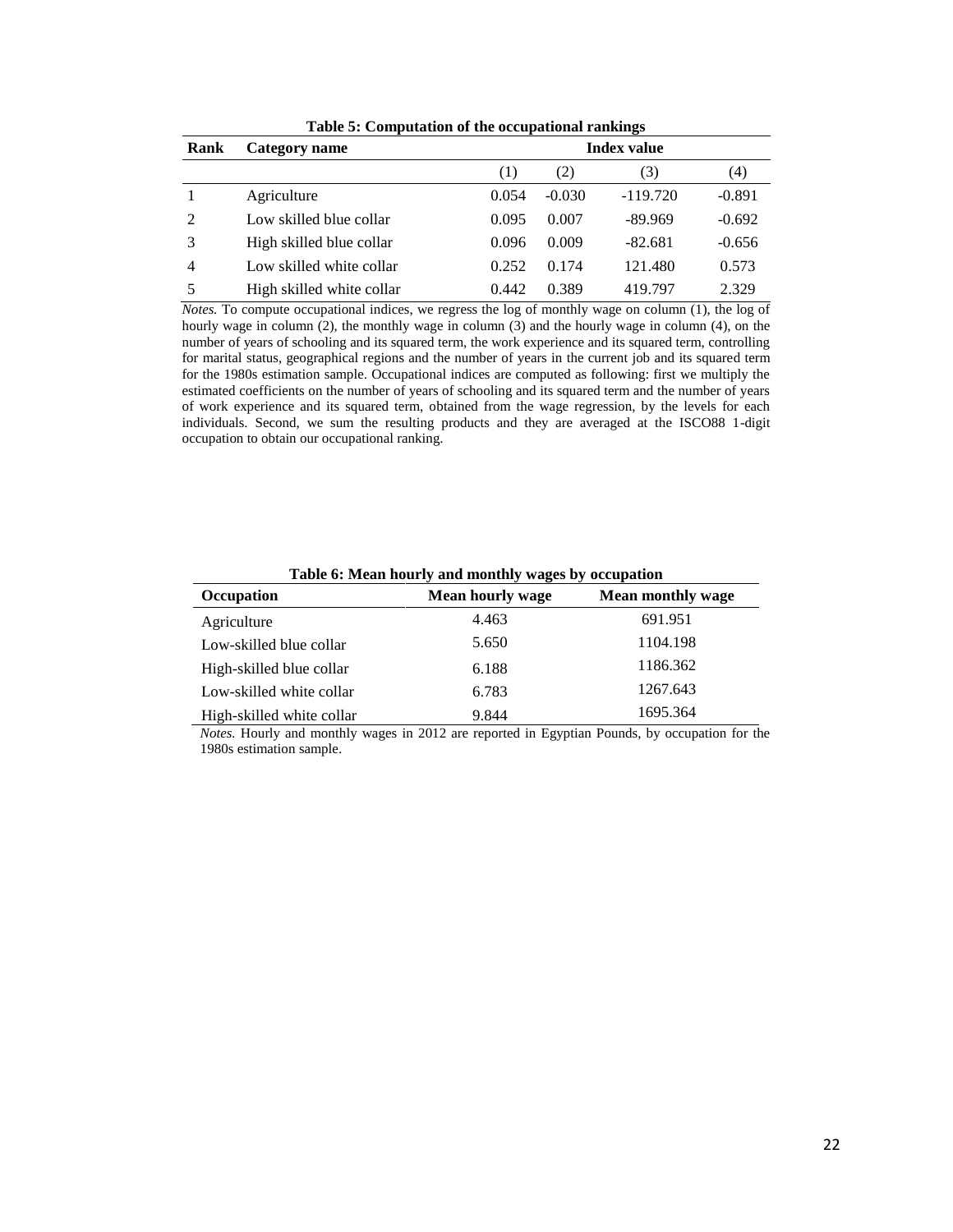| Table 7: First stage regressions    |                               |                |                |  |  |  |  |  |
|-------------------------------------|-------------------------------|----------------|----------------|--|--|--|--|--|
| Panel A: For the 1980s cohort       |                               |                |                |  |  |  |  |  |
|                                     | (1)                           | (2)            | (3)            |  |  |  |  |  |
| VARIABLES                           | Return migrant                | Return migrant | Return migrant |  |  |  |  |  |
| Oil price at age 25                 | $0.020***$                    |                |                |  |  |  |  |  |
|                                     | [0.001]                       |                |                |  |  |  |  |  |
| Oil price at age 26                 |                               | $0.022***$     |                |  |  |  |  |  |
|                                     |                               | [0.001]        |                |  |  |  |  |  |
| Oil price at age 27                 |                               |                | $0.024***$     |  |  |  |  |  |
|                                     |                               |                | [0.001]        |  |  |  |  |  |
| Observations                        | 1,239                         | 1,239          | 1,239          |  |  |  |  |  |
| R-squared                           | 0.832                         | 0.831          | 0.868          |  |  |  |  |  |
| Kleibergen-Paap rk Wald F statistic | 823.254                       | 572.011        | 814.185        |  |  |  |  |  |
|                                     | Panel B: For the 1990s cohort |                |                |  |  |  |  |  |
|                                     | (1)                           | (2)            | (3)            |  |  |  |  |  |
| VARIABLES                           | Return migrant                | Return migrant | Return migrant |  |  |  |  |  |
| Oil price at age 24                 | $0.022***$                    |                |                |  |  |  |  |  |
|                                     | [0.001]                       |                |                |  |  |  |  |  |
| Oil price at age 25                 |                               | $0.019***$     |                |  |  |  |  |  |
|                                     |                               | [0.001]        |                |  |  |  |  |  |
| Oil price at age 26                 |                               |                | $0.017***$     |  |  |  |  |  |
|                                     |                               |                | [0.001]        |  |  |  |  |  |
| Observations                        | 2,263                         | 2,263          | 2,263          |  |  |  |  |  |
| R-squared                           | 0.837                         | 0.794          | 0.787          |  |  |  |  |  |
| Kleibergen-Paap rk Wald F statistic | 908.101                       | 715.617        | 727.245        |  |  |  |  |  |
| <b>Individual Controls</b>          | <b>YES</b>                    | <b>YES</b>     | <b>YES</b>     |  |  |  |  |  |
| <b>Household Controls</b>           | <b>YES</b>                    | <b>YES</b>     | <b>YES</b>     |  |  |  |  |  |
|                                     |                               |                |                |  |  |  |  |  |

\*\*\* p<0.01, \*\* p<0.05,  $*$  p<0.1

*Notes.*Coefficient estimates for first stage IV-regressions for the 1980s cohort (Panel A) and for the 1990s cohort (Panel B). For the 1980s cohort, we use the historical inflation-adjusted oil prices when the individual was 26 years old, being the mean age at migration for our sample of Egyptian men. For robustness, we also tried to match the oil prices at age 25 and age 27. For the 1990s cohort, we use the historical inflation-adjusted oil prices when the individual was 25 years old, being the mean age at migration for our sample of Egyptian men. For robustness, we also tried to match the oil prices at age 24 and age 26.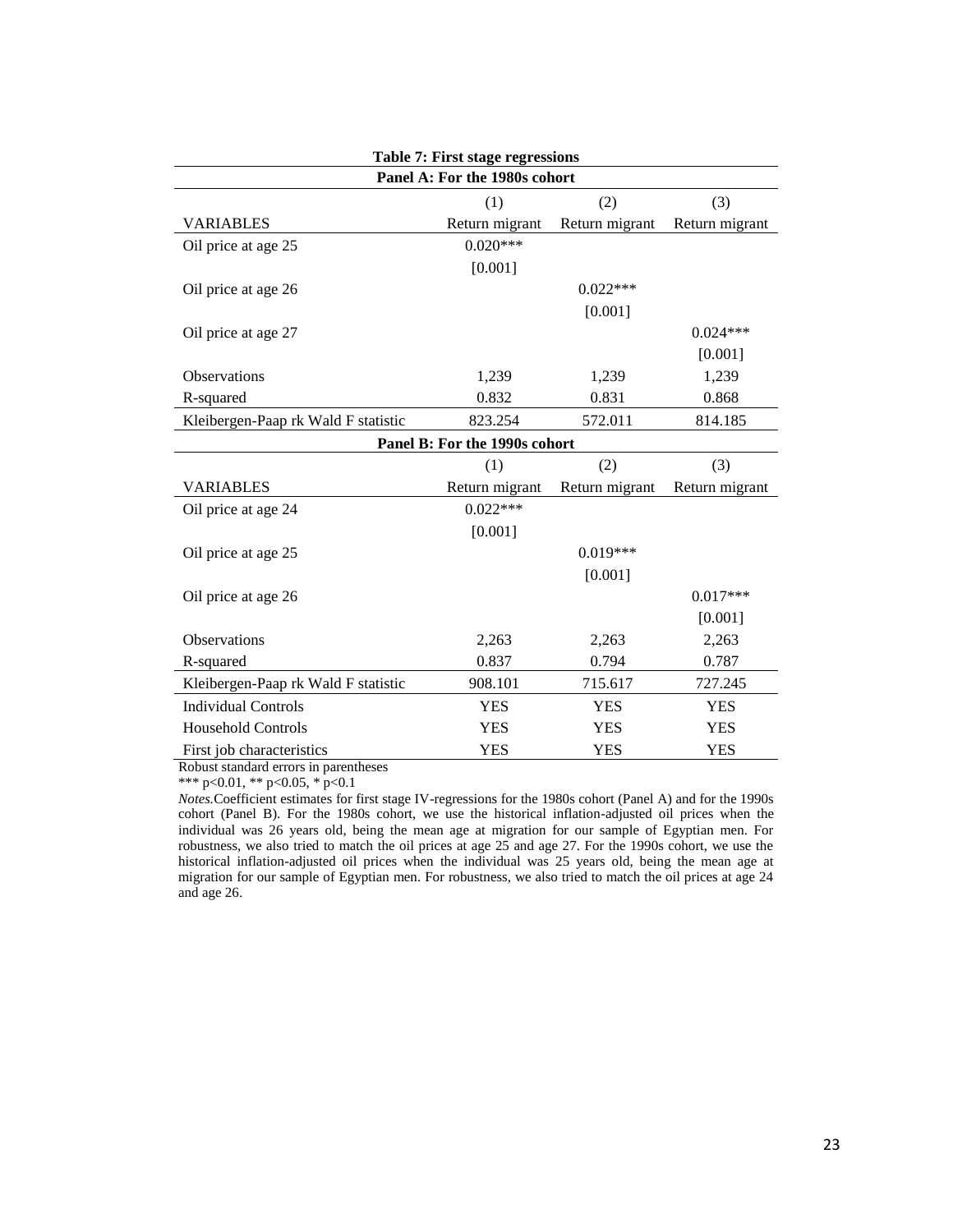|                           | Probit Model    | $\mathbf{m}_{\mathbf{S}}$ whose on overprises and small<br>Linear Probability Model | <b>IV</b> Probit | IV regression   |
|---------------------------|-----------------|-------------------------------------------------------------------------------------|------------------|-----------------|
| <b>VARIABLES</b>          | Upward mobility | Upward mobility                                                                     | Upward mobility  | Upward mobility |
|                           |                 |                                                                                     |                  |                 |
| Return migrant            | $0.087**$       | $0.087***$                                                                          | $0.347***$       | $0.091***$      |
|                           | (0.034)         | (0.032)                                                                             | (0.119)          | (0.032)         |
|                           |                 |                                                                                     |                  |                 |
| <b>Observations</b>       | 1,260           | 1,260                                                                               | 1,239            | 1,239           |
| R-squared                 |                 | 0.248                                                                               |                  | 0.248           |
| Individual Controls       | <b>YES</b>      | <b>YES</b>                                                                          | <b>YES</b>       | <b>YES</b>      |
| <b>Household Controls</b> | <b>YES</b>      | <b>YES</b>                                                                          | <b>YES</b>       | <b>YES</b>      |
| First job characteristics | <b>YES</b>      | <b>YES</b>                                                                          | <b>YES</b>       | <b>YES</b>      |

|  |  | Table 8: Estimating the effect of return migration on occupational mobility for the 1980s cohort |  |
|--|--|--------------------------------------------------------------------------------------------------|--|
|  |  |                                                                                                  |  |

\*\*\* p<0.01, \*\* p<0.05, \* p<0.1

*Notes.* Marginal effects are reported for Probit and IV Probit models and coefficient estimates are reported for Linear Probability and IV regression models.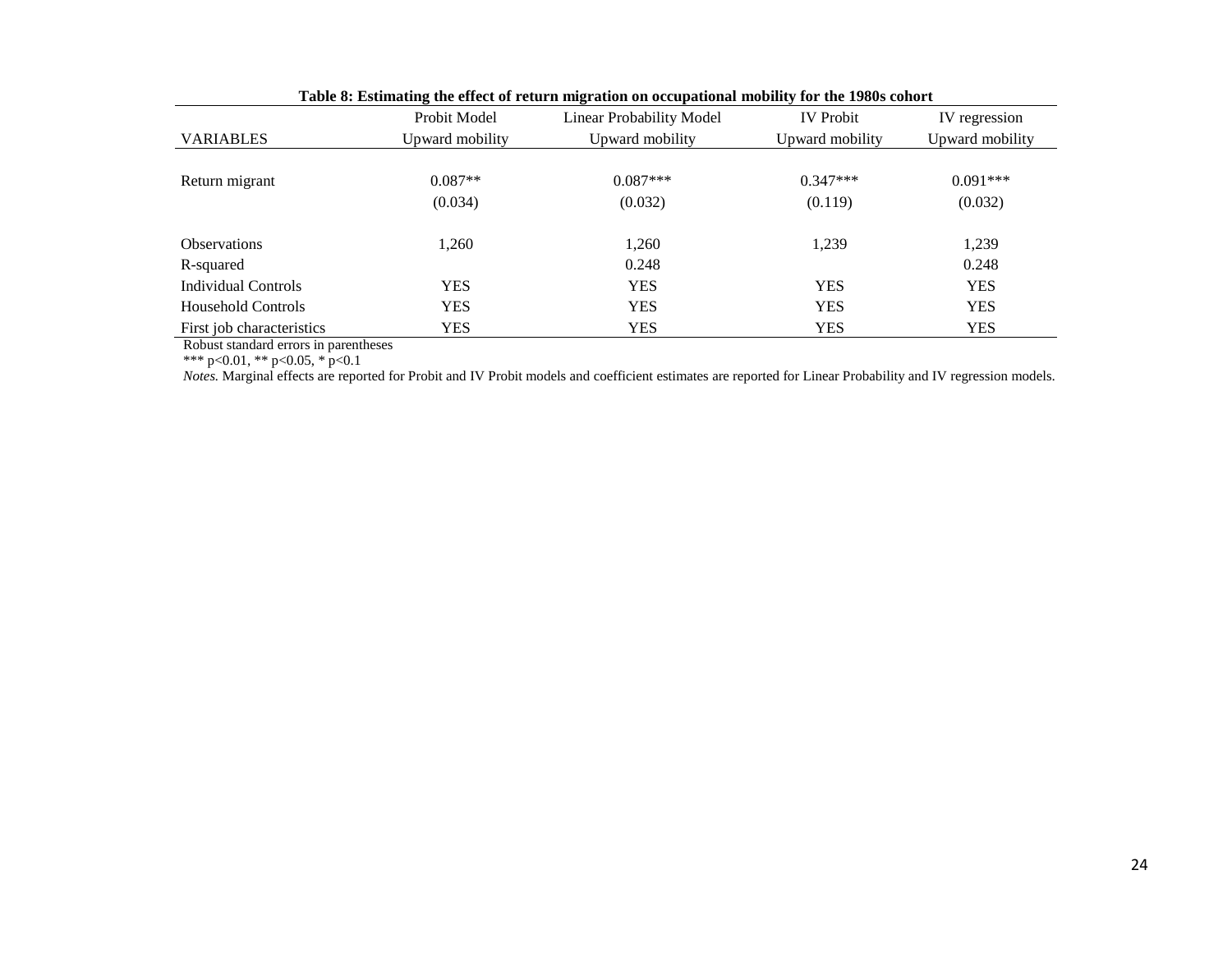| <b>Panel A: Ordered Probit Model</b> |                                         |            |            |            |  |  |  |
|--------------------------------------|-----------------------------------------|------------|------------|------------|--|--|--|
| VARIABLES                            | (0)                                     | (1)        | (2)        | (3)        |  |  |  |
|                                      |                                         |            |            |            |  |  |  |
| Return migrant                       | $-0.072**$                              | $0.026**$  | $0.025**$  | $0.021**$  |  |  |  |
|                                      | (0.030)                                 | (0.011)    | (0.011)    | (0.009)    |  |  |  |
|                                      |                                         |            |            |            |  |  |  |
| <b>Observations</b>                  | 1,260                                   | 1,260      | 1,260      | 1,260      |  |  |  |
| <b>Individual Controls</b>           | <b>YES</b>                              | <b>YES</b> | <b>YES</b> | <b>YES</b> |  |  |  |
| <b>Household Controls</b>            | <b>YES</b>                              | <b>YES</b> | <b>YES</b> | <b>YES</b> |  |  |  |
| First job characteristics            | <b>YES</b>                              | <b>YES</b> | <b>YES</b> | <b>YES</b> |  |  |  |
|                                      | <b>Panel B: IV-Ordered Probit Model</b> |            |            |            |  |  |  |
|                                      |                                         |            |            |            |  |  |  |
| Return migrant                       | $-0.059*$                               | $0.013*$   | $0.017*$   | $0.030*$   |  |  |  |
|                                      | (0.030)                                 | (0.007)    | (0.009)    | (0.015)    |  |  |  |
|                                      |                                         |            |            |            |  |  |  |
| <b>Observations</b>                  | 1,260                                   | 1,260      | 1,260      | 1,260      |  |  |  |
| <b>Individual Controls</b>           | <b>YES</b>                              | <b>YES</b> | <b>YES</b> | <b>YES</b> |  |  |  |
| <b>Household Controls</b>            | <b>YES</b>                              | <b>YES</b> | <b>YES</b> | <b>YES</b> |  |  |  |
| First job characteristics            | <b>YES</b>                              | <b>YES</b> | <b>YES</b> | <b>YES</b> |  |  |  |

**Table 9: Estimating the effect of return migration on occupational mobility for the 1980s cohort, Ordered Probit and IV-ordered Probit Model**

\*\*\* p<0.01, \*\* p<0.05, \* p<0.1

*Notes.* Marginal effects are reported for Ordered Probit and IV-Ordered Probit models. The (0) category refers to staying in the same occupation between the first job in the 1980s and the current occupation, or downgrading, the (1) category refers to moving up the occupational ladder one step, the (2) category refers to moving up the occupational ladder two steps and the (3) category refers to moving up the occupational ladder 3 or 4 steps.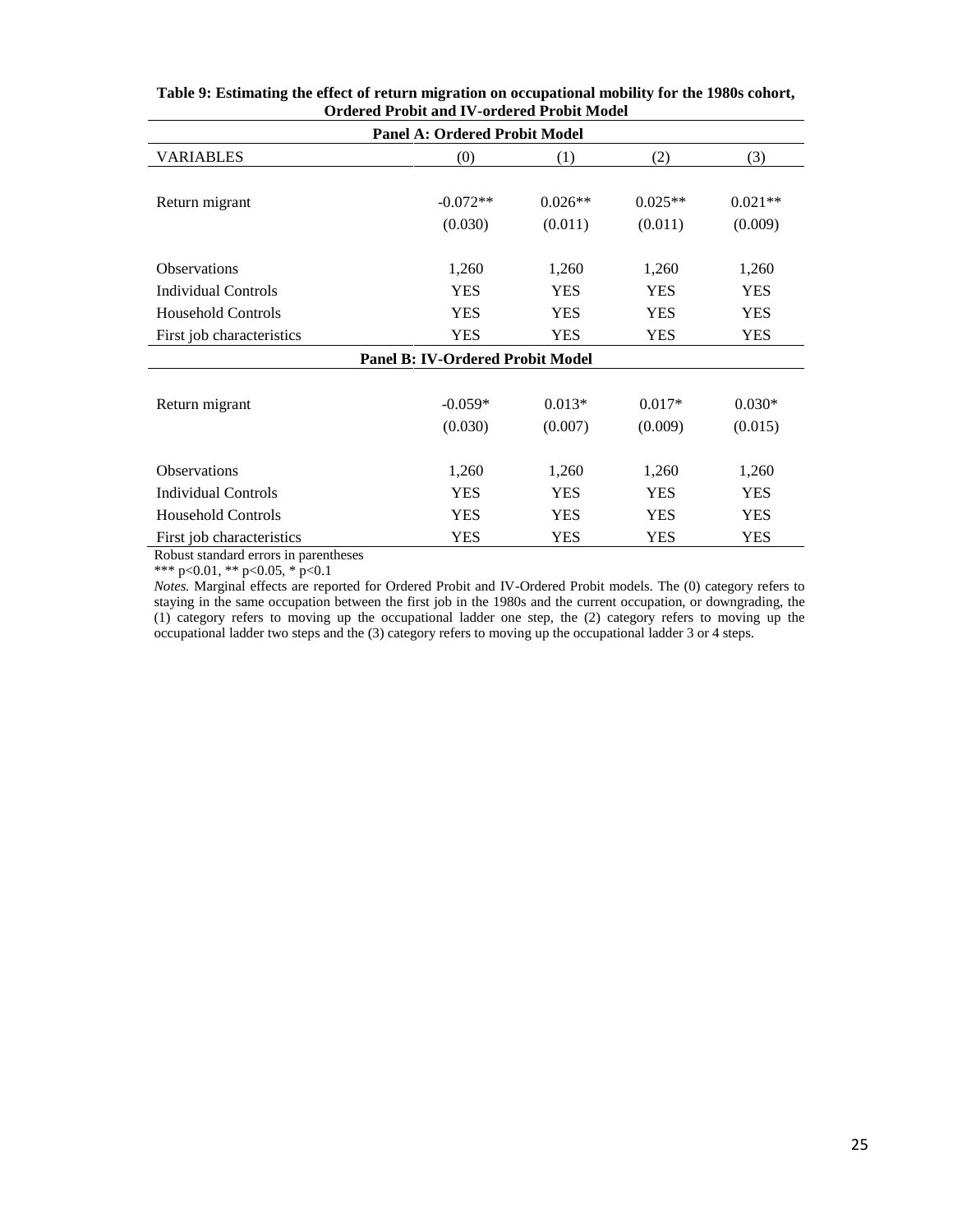|                                  | Probit Model    | <b>Linear Probability Model</b> |
|----------------------------------|-----------------|---------------------------------|
| <b>VARIABLES</b>                 | Upward mobility | Upward mobility                 |
|                                  |                 |                                 |
| Return migrant (oil country)     | $0.085**$       | $0.085**$                       |
|                                  | (0.037)         | (0.034)                         |
| Return migrant (non-oil country) | 0.101           | 0.101                           |
|                                  | (0.076)         | (0.073)                         |
| <b>Observations</b>              | 1,246           | 1,246                           |
| R-squared                        |                 | 0.248                           |
| <b>Individual Controls</b>       | <b>YES</b>      | <b>YES</b>                      |
| <b>Household Controls</b>        | <b>YES</b>      | <b>YES</b>                      |
| First job characteristics        | <b>YES</b>      | YES                             |

#### **Table 10: Estimating the effect of return migration on occupational mobility, conditional on the country of destination of returnees for the 1980s cohort**

Robust standard errors in parentheses

\*\*\* p<0.01, \*\* p<0.05, \* p<0.1

.

*Notes.* Marginal effects are reported for Probit Model and coefficient estimates using Linear Probability Model.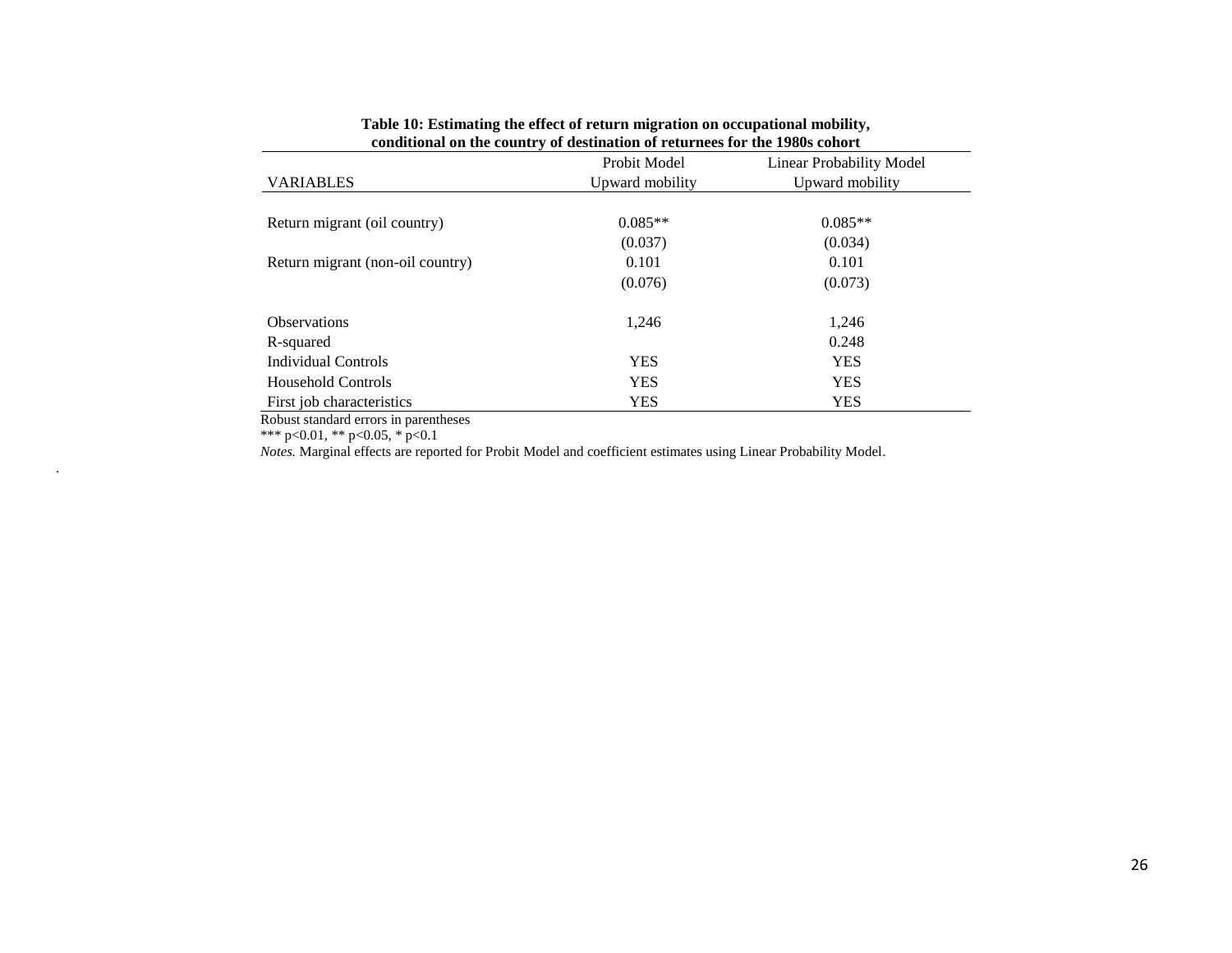|                                       | Panel A: Treatment is return migration                     |                     |            |
|---------------------------------------|------------------------------------------------------------|---------------------|------------|
|                                       | Sample of Returnees=304, Sample of Stayers=956             |                     |            |
|                                       | Before the treatment                                       | After the treatment | Difference |
|                                       | $(t=0)$                                                    | $(t=1)$             |            |
| Returnees                             | 3.105                                                      | 3.895               | $0.789***$ |
| (Treatment group)                     | (0.079)                                                    | (0.082)             | (0.113)    |
| <b>Stayers</b>                        | 3.285                                                      | 3.673               | $0.388***$ |
| (Control group)                       | (0.050)                                                    | (0.047)             | (0.068)    |
| Difference                            | $-0.179$                                                   | $0.222**$           | $0.401***$ |
|                                       | $-0.099$                                                   | $-0.096$            | (0.137)    |
|                                       | Panel B: Treatment is return migration (Oil Countries)     |                     |            |
|                                       | Sample of Returnees=248, Sample of Stayers=956             |                     |            |
|                                       | Before the treatment                                       | After the treatment |            |
|                                       | $(t=0)$                                                    | $(t=1)$             | Difference |
| Returnees                             | 3.145                                                      | 3.895               | $0.750***$ |
| (Treatment group)                     | (0.086)                                                    | (0.090)             | (0.124)    |
| <b>Stayers</b>                        | 3.285                                                      | 3.673               | $0.388***$ |
| (Control group)                       | (0.050)                                                    | (0.047)             | (0.068)    |
|                                       | $-0.139$                                                   | $0.223**$           | $0.362**$  |
| Difference                            | (0.107)                                                    | (0.103)             | (0.149)    |
|                                       | Panel C: Treatment is return migration (Non-Oil Countries) |                     |            |
|                                       | Sample of Returnees=42, Sample of Stayers=956              |                     |            |
|                                       | Before the treatment                                       | After the treatment |            |
|                                       | $(t=0)$                                                    | $(t=1)$             | Difference |
| Returnees                             | 2.833                                                      | 3.976               | $1.143***$ |
| (Treatment group)                     | (0.228)                                                    | (0.227)             | (0.322)    |
| <b>Stayers</b>                        | 3.285                                                      | 3.673               | $0.388***$ |
| (Control group)                       | (0.050)                                                    | (0.047)             | (0.068)    |
| Difference                            | $-0.451*$                                                  | 0.304               | $0.755**$  |
|                                       | (0.241)                                                    | (0.230)             | (0.333)    |
| Robust standard errors in parentheses |                                                            |                     |            |

### **Table 11: Difference-in-Differences Approach for the 1980s cohort**

Robust standard errors in parentheses

\*\*\* p<0.01, \*\* p<0.05, \* p<0.1

*Notes.* In Panel A, treatment is considered as return migration unconditional on the destination country. In Panel B and C, treatment is considered as return migration from Oil countries versus Non-Oil countries, respectively, considering returnees' destination during the last migration episode. Before the treatment refers to the first occupation in the 1980s and after the treatment refers to the current occupation in 2010. The dependent variable is the individual's occupation. It takes values from 1 to 5 for the following categories respectively: agriculture, low-skilled blue collar, high-skilled blue collar, low-skilled white collar and high-skilled white collar.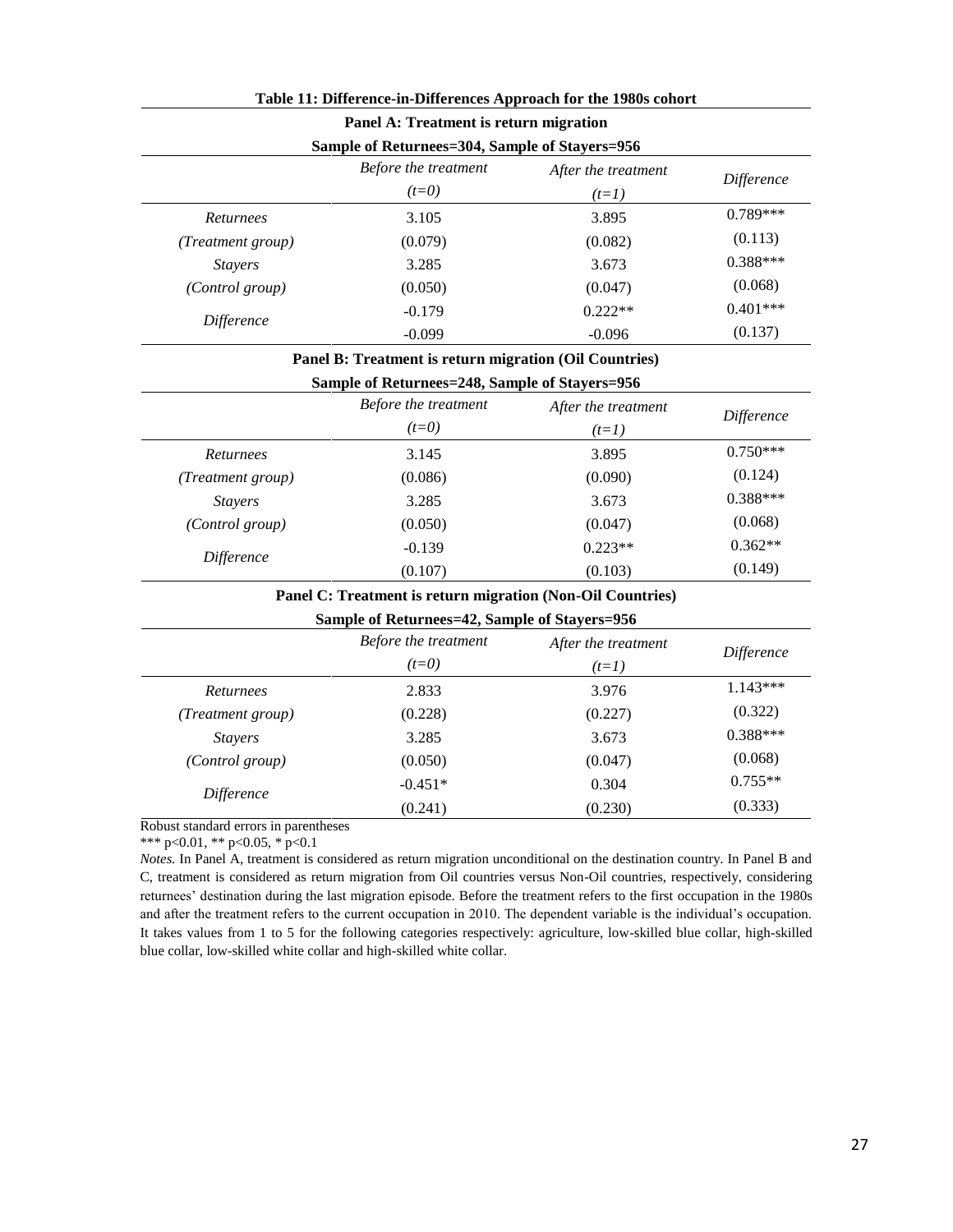|                                                | Panel A: Treatment is return migration |                     |            |  |
|------------------------------------------------|----------------------------------------|---------------------|------------|--|
| Sample of Returnees=292, Sample of Stayers=951 |                                        |                     |            |  |
|                                                | Before the treatment                   | After the treatment | Difference |  |
|                                                | $(t=0)$                                | $(t=1)$             |            |  |
| Returnees                                      | 3.116                                  | 3.880               | $0.764***$ |  |
| (Treatment group)                              | (0.081)                                | (0.084)             | (0.117)    |  |
| <i>Stayers</i>                                 | 3.284                                  | 3.668               | $0.384***$ |  |
| (Control group)                                | (0.050)                                | (0.047)             | (0.069)    |  |
|                                                | $-0.167*$                              | $0.212**$           | $0.380***$ |  |
| Difference                                     | (0.100)                                | (0.097)             | (0.140)    |  |

#### **Table 12: Propensity Score Matching combined with Difference-in-Differences Approach for the 1980s cohort**

#### **Panel B: Treatment is return migration (Oil Countries)**

|                        | Sample of Returnees=237, Sample of Stayers=951 |                     |            |
|------------------------|------------------------------------------------|---------------------|------------|
|                        | Before the treatment                           | After the treatment | Difference |
|                        | $(t=0)$                                        | $(t=1)$             |            |
| Returnees              | 3.156                                          | 3.865               | $0.709***$ |
| (Treatment group)      | (0.089)                                        | (0.092)             | (0.128)    |
| <i>Stayers</i>         | 3.284                                          | 3.668               | $0.384***$ |
| <i>(Control group)</i> | (0.048)                                        | (0.048)             | (0.069)    |
| Difference             | $-0.128$                                       | $0.197**$           | $0.325**$  |
|                        | (0.109)                                        | (0.105)             | (0.152)    |

#### **Panel C: Treatment is return migration (Non-Oil Countries)**

### **Sample of Returnees=40, Sample of Stayers=913**

|                        | Before the treatment<br>$(t=0)$ | After the treatment<br>$(t=1)$ | Difference |
|------------------------|---------------------------------|--------------------------------|------------|
| Returnees              | 2.775                           | 4.000                          | $1.225***$ |
| (Treatment group)      | (0.233)                         | (0.232)                        | (0.329)    |
| <b>Stayers</b>         | 3.234                           | 3.628                          | $0.393***$ |
| <i>(Control group)</i> | (0.051)                         | (0.048)                        | (0.070)    |
|                        | $-0.459*$                       | 0.372                          | $0.832**$  |
| Difference             | (0.248)                         | (0.237)                        | (0.342)    |

Robust standard errors in parentheses

\*\*\* p<0.01, \*\* p<0.05, \* p<0.1

*Notes.* Propensity score matching, using the nearest neighbor estimator combined with a Difference-in-Differences Specification is estimated. In Panel A, treatment is considered as return migration unconditional on the destination country. In Panel B and C, treatment is considered as return migration from Oil countries versus Non-Oil countries, respectively, considering returnees' destination during the last migration episode. Before the treatment refers to the first occupation in the 1980s and after the treatment refers to the current occupation in 2010. The dependent variable is the individual's occupation. It takes values from 1 to 5 for the following categories respectively: agriculture, lowskilled blue collar, high-skilled blue collar, low-skilled white collar and high-skilled white collar.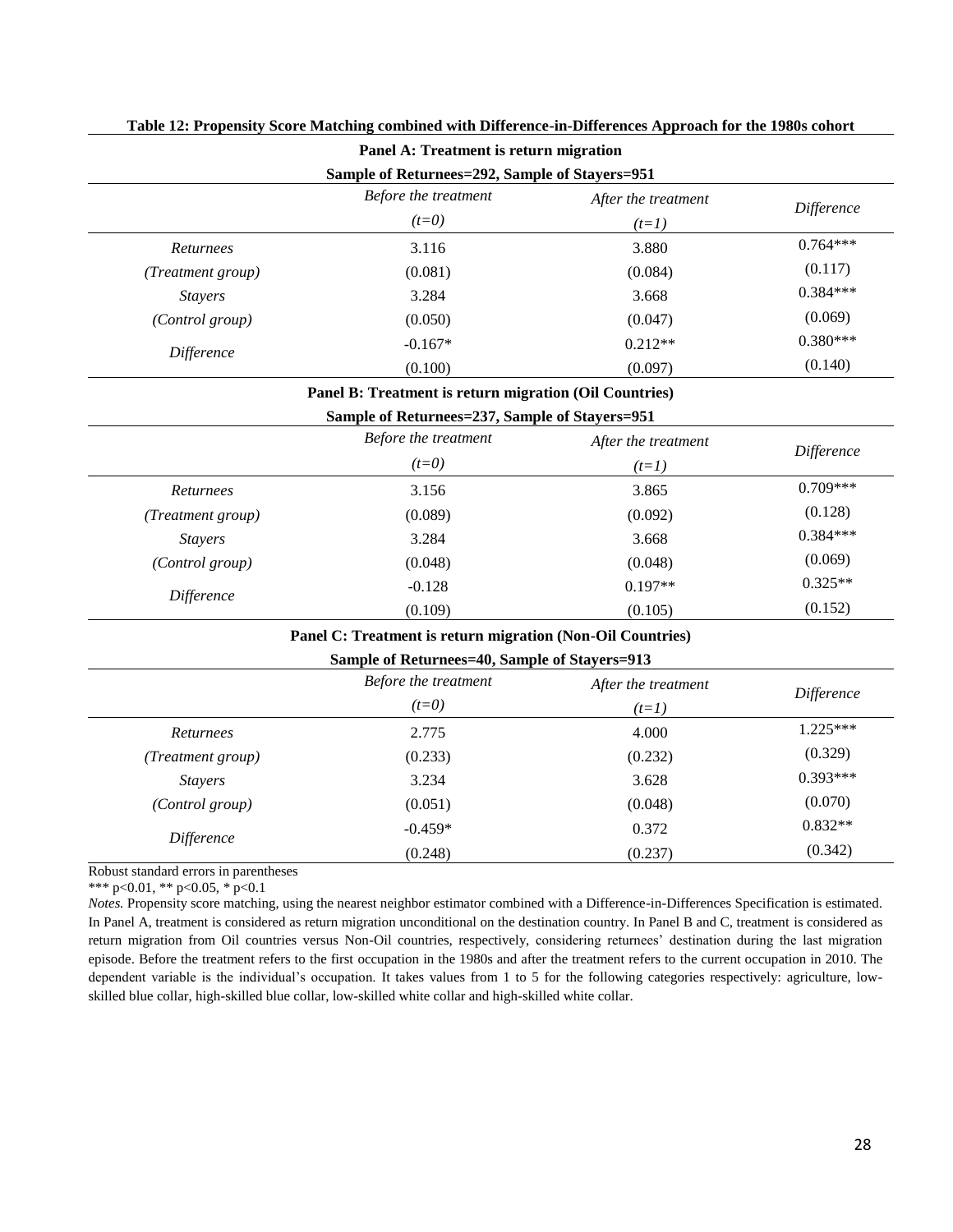|                           |             |                         | Current occupation                            |                          |                           |                    |
|---------------------------|-------------|-------------------------|-----------------------------------------------|--------------------------|---------------------------|--------------------|
| Initial occupation        | Agriculture | Low skilled blue collar | High skilled blue collar                      | Low skilled white collar | High skilled white collar | Total (% of total) |
|                           |             |                         | Panel A: The less educated returnees $(N=52)$ |                          |                           |                    |
| Agriculture               | 60.000      | 20.000                  | 5.000                                         | 0.000                    | 15.000                    | 100.000 (38.462)   |
| Low skilled blue collar   | 0.000       | 100.000                 | 0.000                                         | 0.000                    | 0.000                     | 100.000 (11.538)   |
| High skilled blue collar  | 5.263       | 15.789                  | 52.632                                        | 10.526                   | 15.789                    | 100.000 (36.538)   |
| Low skilled white collar  | 0.000       | 14.286                  | 28.571                                        | 42.857                   | 14.286                    | 100.000 (13.462)   |
| High skilled white collar | 0.000       | 0.000                   | 0.000                                         | 0.000                    | 0.000                     | 100.000 (0.000)    |
| Total                     | 25.000      | 26.923                  | 25,000                                        | 9.615                    | 13.462                    | 100.000            |
|                           |             |                         | Panel B: The high educated returnees (N=252)  |                          |                           |                    |
| Agriculture               | 32.500      | 7.500                   | 0.000                                         | 10.000                   | 12.500                    | 100.000 (15.873)   |
| Low skilled blue collar   | 0.000       | 13.043                  | 4.348                                         | 21.739                   | 60.870                    | 100.000 (9.127)    |
| High skilled blue collar  | 1.316       | 18.421                  | 22.368                                        | 10.526                   | 47.368                    | 100.000 (30.159)   |
| Low skilled white collar  | 3.846       | 5.769                   | 1.923                                         | 19.231                   | 69.231                    | 100.000 (20.635)   |
| High skilled white collar | 0.000       | 4.918                   | 0.000                                         | 3.279                    | 91.803                    | 100.000 (24.206)   |
| Total                     | 6.349       | 10.317                  | 7.540                                         | 12.302                   | 63.492                    | 100.000            |

#### **Table 13: Employment transition Matrices for Returnees in the 1980s cohort, by educational attainment**

*Notes*. In Panel A, the less educated individuals are those who have less than secondary education. In Panel B, the high educated individuals are those who have secondary or more education. The employment transition matrices are computed as % of the rows. The diagonal cells represent the percentage of individuals who stayed in the same occupational category between the first job in the 1980s and the current job in 2010. The cells above the diagonal represent the percentage of individuals who witnessed upward mobility, whereas, the cells below the diagonal represent the percentage of individuals who witnessed downward mobility.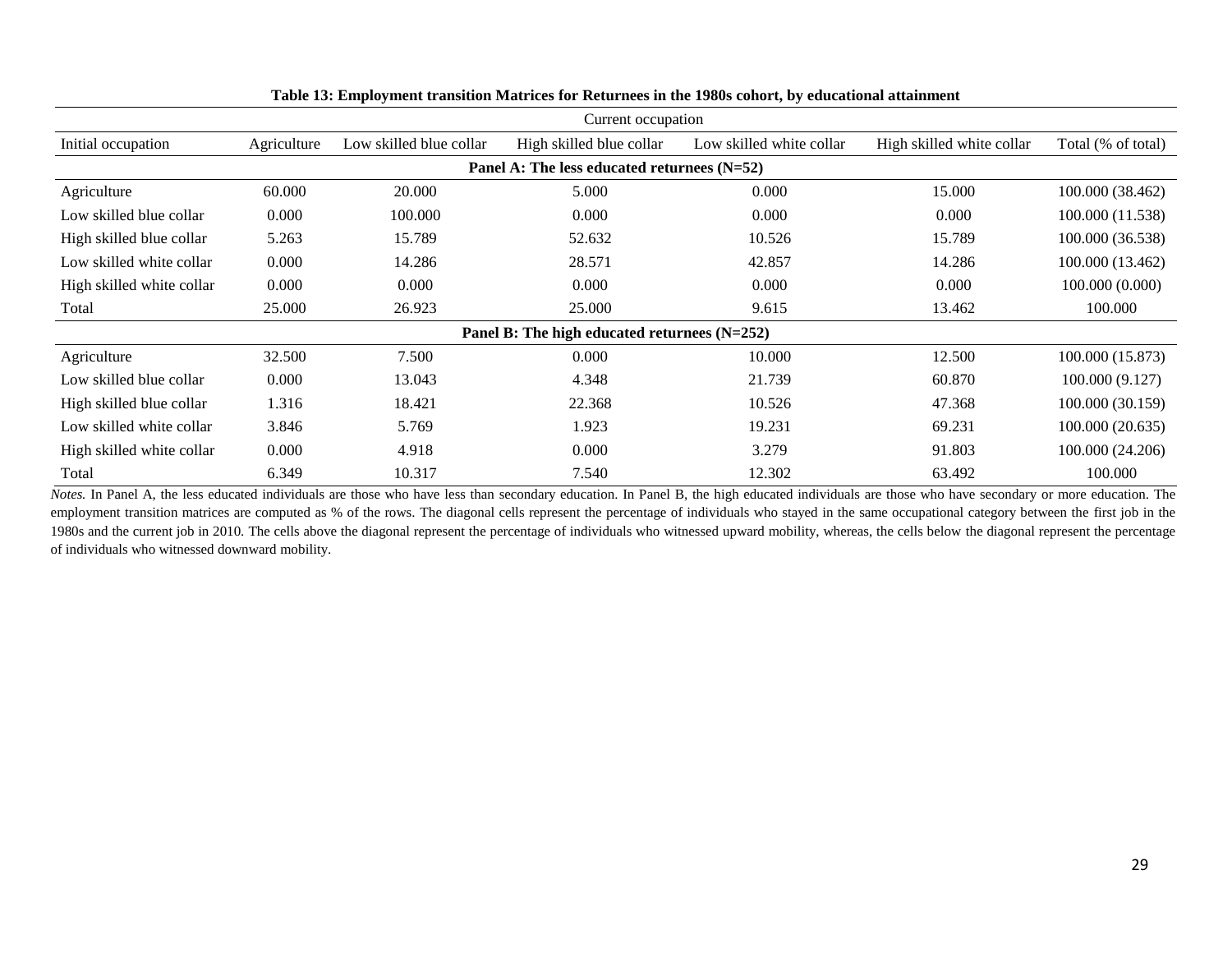|                           | Panel A: Transition between the first occupation in Egypt and the occupation in the last migration episode $(N=180)$ |                         |                                          |                                                                                                                          |                           |                    |
|---------------------------|----------------------------------------------------------------------------------------------------------------------|-------------------------|------------------------------------------|--------------------------------------------------------------------------------------------------------------------------|---------------------------|--------------------|
|                           |                                                                                                                      |                         | Occupation in the last migration episode |                                                                                                                          |                           |                    |
| Initial occupation        | Agriculture                                                                                                          | Low skilled blue collar | High skilled blue collar                 | Low skilled white collar                                                                                                 | High skilled white collar | Total (% of total) |
| Agriculture               | 33.333                                                                                                               | 3.922                   | 49.020                                   | 13.725                                                                                                                   | 0.000                     | 100.000 (28.333)   |
| Low skilled blue collar   | 0.000                                                                                                                | 50.000                  | 14.286                                   | 28.571                                                                                                                   | 7.143                     | 100.000 (7.778)    |
| High skilled blue collar  | 1.923                                                                                                                | 9.615                   | 76.923                                   | 7.692                                                                                                                    | 3.846                     | 100.000 (28.889)   |
| Low skilled white collar  | 4.762                                                                                                                | 9.524                   | 33.333                                   | 38.095                                                                                                                   | 14.286                    | 100.000 (11.667)   |
| High skilled white collar | 2.381                                                                                                                | 7.143                   | 7.143                                    | 11.905                                                                                                                   | 71.429                    | 100.000 (23.333)   |
| Total                     | 11.111                                                                                                               | 10.556                  | 42.778                                   | 15.556                                                                                                                   | 20.000                    | 100.000            |
|                           |                                                                                                                      |                         |                                          | Panel B: Transition between the occupation in the last migration episode and current occupation in Egypt in 2010 (N=180) |                           |                    |
|                           |                                                                                                                      |                         | Current occupation                       |                                                                                                                          |                           |                    |
| Occupation abroad         | Agriculture                                                                                                          | Low skilled blue collar | High skilled blue collar                 | Low skilled white collar                                                                                                 | High skilled white collar | Total (% of total) |
| Agriculture               | 45.000                                                                                                               | 5.000                   | 0.000                                    | 15.000                                                                                                                   | 35.000                    | 100.000 (11.111)   |
| Low skilled blue collar   | 5.263                                                                                                                | 47.368                  | 10.526                                   | 21.053                                                                                                                   | 15.789                    | 100.000 (10.556)   |
| High skilled blue collar  | 14.286                                                                                                               | 15.584                  | 28.571                                   | 10.390                                                                                                                   | 31.169                    | 100.000 (42.778)   |
| Low skilled white collar  | 14.286                                                                                                               | 10.714                  | 7.143                                    | 10.714                                                                                                                   | 57.143                    | 100.000 (15.556)   |
| High skilled white collar | 0.000                                                                                                                | 5.556                   | 2.778                                    | 5.556                                                                                                                    | 86.111                    | 100.000 (20.000)   |
| Total                     | 13.889                                                                                                               | 15.000                  | 15.000                                   | 11.111                                                                                                                   | 45.000                    | 100.000            |

| Table 14: Employment transition Matrices for Returnees who had their first job in Egypt in the 1980s cohort |  |  |
|-------------------------------------------------------------------------------------------------------------|--|--|
|                                                                                                             |  |  |

*Notes.* In Panel A, the table represents employment transition matrices between the first occupation in Egypt and the occupation during the last migration episode and in Panel B, employment transition matrices between the occupation during the last migration episode and the current occupation in Egypt in 2010. The employment transition matrices are computed as % of the rows. The diagonal cells represent the percentage of individuals who stayed in the same occupational category between the first job in the 1980s and the current job in 2010. The cells above the diagonal represent the percentage of individuals who witnessed upward mobility, whereas, the cells below the diagonal represent the percentage of individuals who witnessed downward mobility.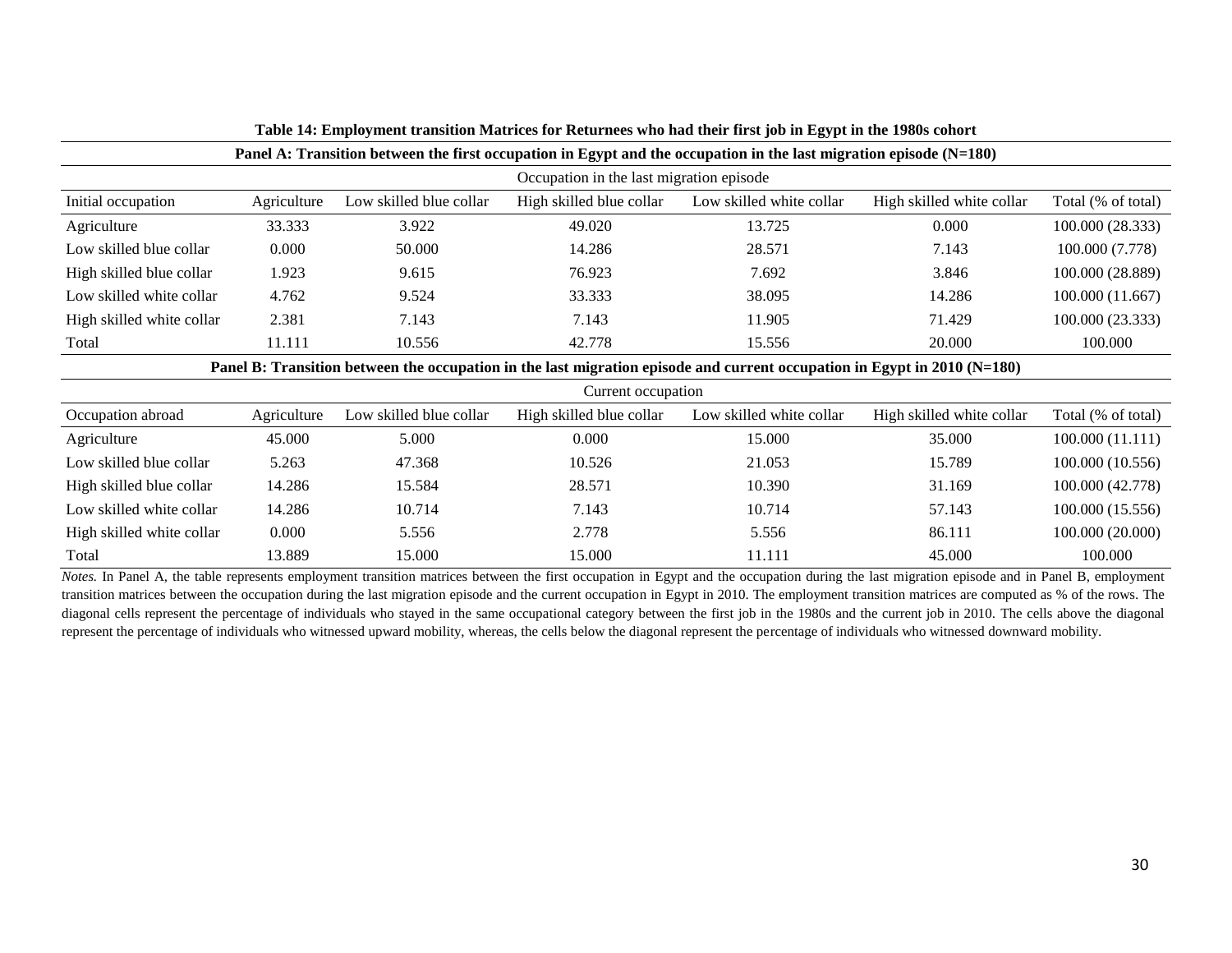|                           |             |                         |                          | Transition between the first occupation abroad and the current occupation in Egypt episode $(N=110)$ |                           |                    |
|---------------------------|-------------|-------------------------|--------------------------|------------------------------------------------------------------------------------------------------|---------------------------|--------------------|
|                           |             |                         | Current occupation       |                                                                                                      |                           |                    |
| Initial occupation abroad | Agriculture | Low skilled blue collar | High skilled blue collar | Low skilled white collar                                                                             | High skilled white collar | Total (% of total) |
| Agriculture               | 14.286      | 0.000                   | 0.000                    | 14.286                                                                                               | 71.429                    | 100.000(6.364)     |
| Low skilled blue collar   | 0.000       | 14.286                  | 0.000                    | 21.429                                                                                               | 64.286                    | 100.000 (12.727)   |
| High skilled blue collar  | 0.000       | 10.811                  | 13.514                   | 8.108                                                                                                | 67.568                    | 100.000 (33.636)   |
| Low skilled white collar  | 2.778       | 11.111                  | 0.000                    | 16.667                                                                                               | 69.444                    | 100.000 (32.727)   |
| High skilled white collar | 0.000       | 0.000                   | 0.000                    | 6.250                                                                                                | 93.750                    | 100.000 (14.545)   |
| Total                     | 1.818       | 9.091                   | 4.545                    | 12.727                                                                                               | 71.818                    | 100.000            |

**Table 15: Employment transition Matrices for Returnees who had their first job abroad in the 1980s cohort**

*Notes*. The table represents employment transition matrices between the first occupation abroad and the current occupation in Egypt in 2010. The employment transition matrices are computed as % of the rows. The diagonal cells represent the percentage of individuals who stayed in the same occupational category between the first job in the 1980s and the current job in 2010. The cells above the diagonal represent the percentage of individuals who witnessed upward mobility, whereas, the cells below the diagonal represent the percentage of individuals who witnessed downward mobility.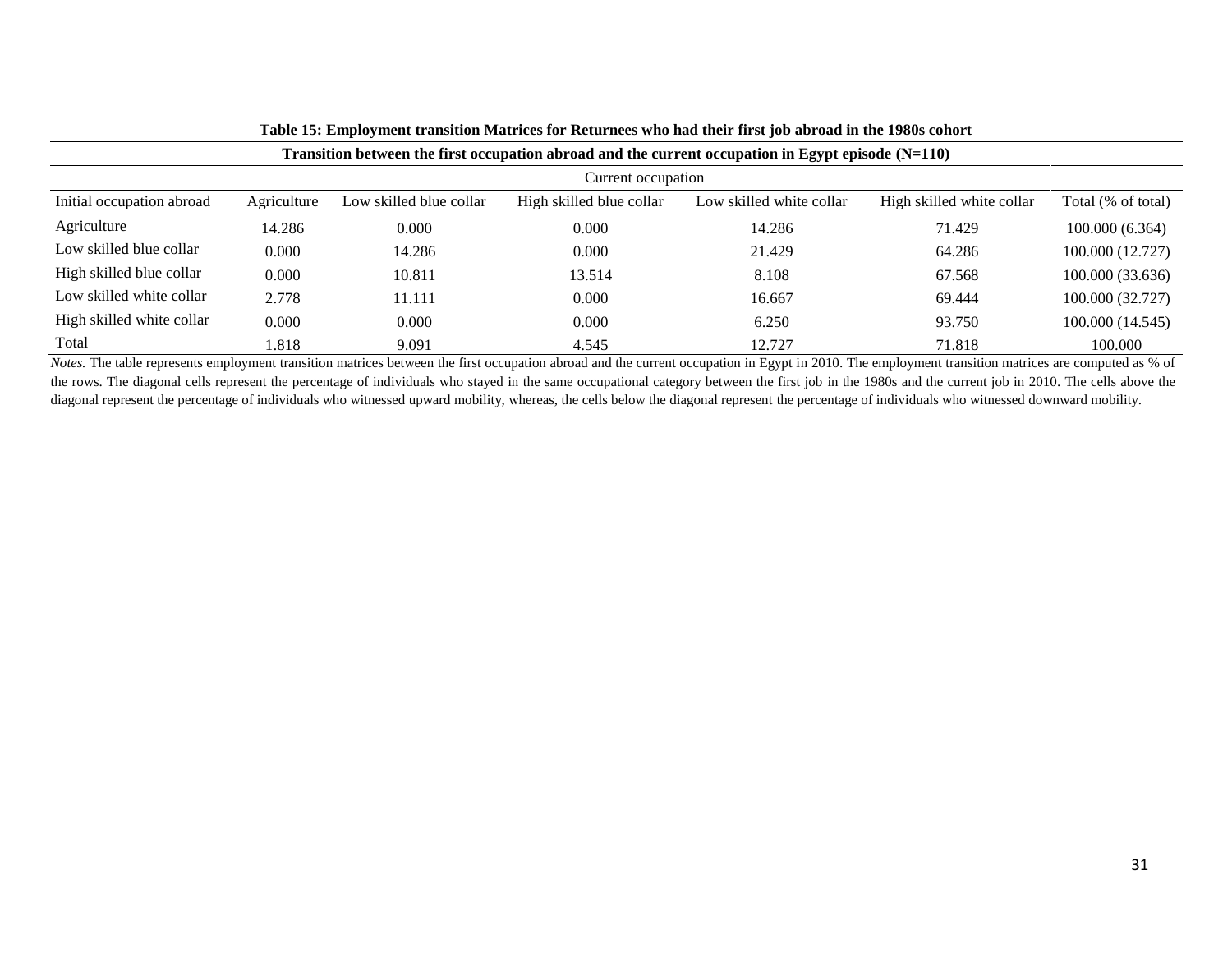|                                |                                       | Panel A: By educational attainment   |                                       |                      |  |  |
|--------------------------------|---------------------------------------|--------------------------------------|---------------------------------------|----------------------|--|--|
|                                | Less educated                         |                                      | More educated                         |                      |  |  |
| <b>VARIABLES</b>               | Linear Probability Model              | <b>IV</b> Regression                 | Linear Probability Model              | <b>IV</b> Regression |  |  |
| Return migrant                 | 0.010                                 | 0.006                                | $0.095***$                            | $0.098***$           |  |  |
|                                | (0.069)                               | (0.069)                              | (0.036)                               | (0.036)              |  |  |
| <b>Observations</b>            | 362                                   | 358                                  | 898                                   | 881                  |  |  |
| R-squared                      | 0.101                                 | 0.107                                | 0.317                                 | 0.317                |  |  |
| Panel B: By migration duration |                                       |                                      |                                       |                      |  |  |
|                                | Below median migration duration       |                                      | Above median migration duration       |                      |  |  |
| <b>VARIABLES</b>               | Linear Probability Model              | <b>IV</b> Regression                 | Linear Probability Model              | <b>IV</b> Regression |  |  |
| Return migrant                 | $0.109***$                            | $0.104**$                            | $0.089**$                             | $0.108**$            |  |  |
|                                | (0.040)                               | (0.040)                              | (0.044)                               | (0.044)              |  |  |
| <b>Observations</b>            | 1,124                                 | 1,114                                | 1,092                                 | 1,081                |  |  |
| R-squared                      | 0.242                                 | 0.241                                | 0.240                                 | 0.238                |  |  |
|                                |                                       | Panel C: By years since final return |                                       |                      |  |  |
|                                | Below median years since final return |                                      | Above median years since final return |                      |  |  |
| <b>VARIABLES</b>               | <b>Linear Probability Model</b>       | <b>IV</b> Regression                 | Linear Probability Model              | IV Regression        |  |  |
| Return migrant                 | 0.020                                 | 0.034                                | $0.185***$                            | $0.161***$           |  |  |
|                                | (0.040)                               | (0.039)                              | (0.044)                               | (0.045)              |  |  |
| <b>Observations</b>            | 1,104                                 | 1,088                                | 1,112                                 | 1,107                |  |  |
| R-squared                      | 0.216                                 | 0.217                                | 0.269                                 | 0.268                |  |  |
| <b>Individual Controls</b>     | <b>YES</b>                            | <b>YES</b>                           | <b>YES</b>                            | <b>YES</b>           |  |  |
| <b>Household Controls</b>      | <b>YES</b>                            | <b>YES</b>                           | <b>YES</b>                            | <b>YES</b>           |  |  |
| First job characteristics      | <b>YES</b>                            | <b>YES</b>                           | <b>YES</b>                            | <b>YES</b>           |  |  |

| Table 16: Investigating the heterogeneity of the effect of return migration on upward occupational mobility for the 1980s |  |  |
|---------------------------------------------------------------------------------------------------------------------------|--|--|
|                                                                                                                           |  |  |

\*\*\* p<0.01, \*\* p<0.05, \* p<0.1

*Notes.* Coefficient estimates using a linear probability model and IV-regression. In Panel A, the less educated individuals are those who have less than secondary education and the high educated individuals are those who have secondary or more education. In Panel B, median migration duration is 3 years and is computed as the difference between the year of final return and the year of first migration. In Panel C, median number of years since final return is 18.5 years for the 1980s cohort and is computed as the difference between the year 2010 and the year of final return.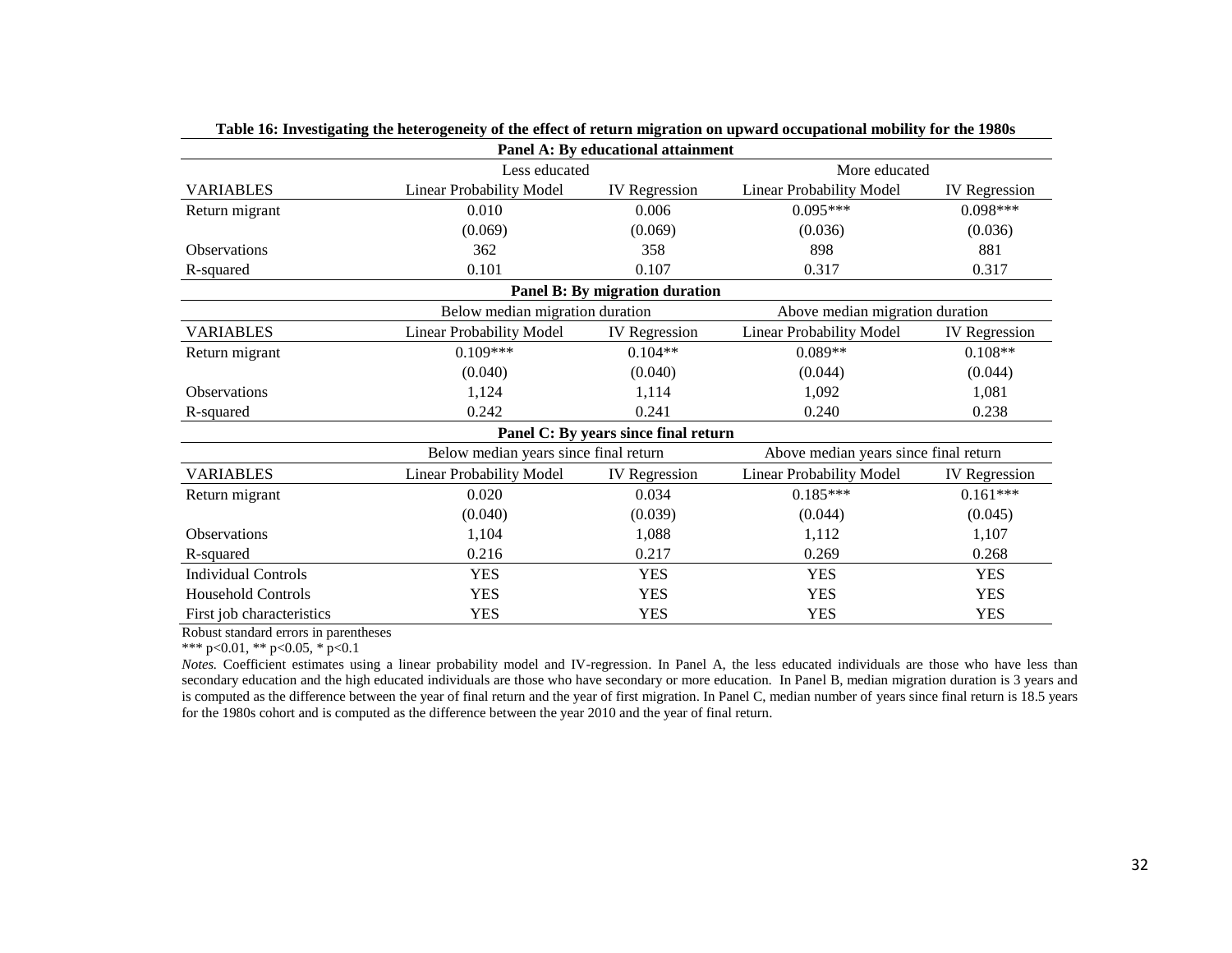| Table 17: Estimating the effect of return migration on occupational mobility, for the 1990s cohort |                       |                          |                       |                       |
|----------------------------------------------------------------------------------------------------|-----------------------|--------------------------|-----------------------|-----------------------|
|                                                                                                    | Probit Model          | Linear Probability Model | <b>IV</b> Probit      | <b>IV</b> Regression  |
| <b>VARIABLES</b>                                                                                   | Upward mobility       | Upward mobility          | Upward mobility       | Upward mobility       |
| Return migrant                                                                                     | $0.131***$<br>(0.035) | $0.139***$<br>(0.034)    | $0.304***$<br>(0.111) | $0.104***$<br>(0.037) |
| <b>Observations</b>                                                                                | 2.276                 | 2,276<br>0.160           | 2,263                 | 2,263<br>0.156        |
| R-squared<br>Individual Controls                                                                   | <b>YES</b>            | <b>YES</b>               | <b>YES</b>            | <b>YES</b>            |
| Household Controls                                                                                 | YES                   | <b>YES</b>               | <b>YES</b>            | <b>YES</b>            |
| First job characteristics                                                                          | YES                   | <b>YES</b>               | <b>YES</b>            | <b>YES</b>            |

\*\*\* p<0.01, \*\* p<0.05, \* p<0.1

*Notes.* Marginal effects are reported for Probit and and IV-Probit models.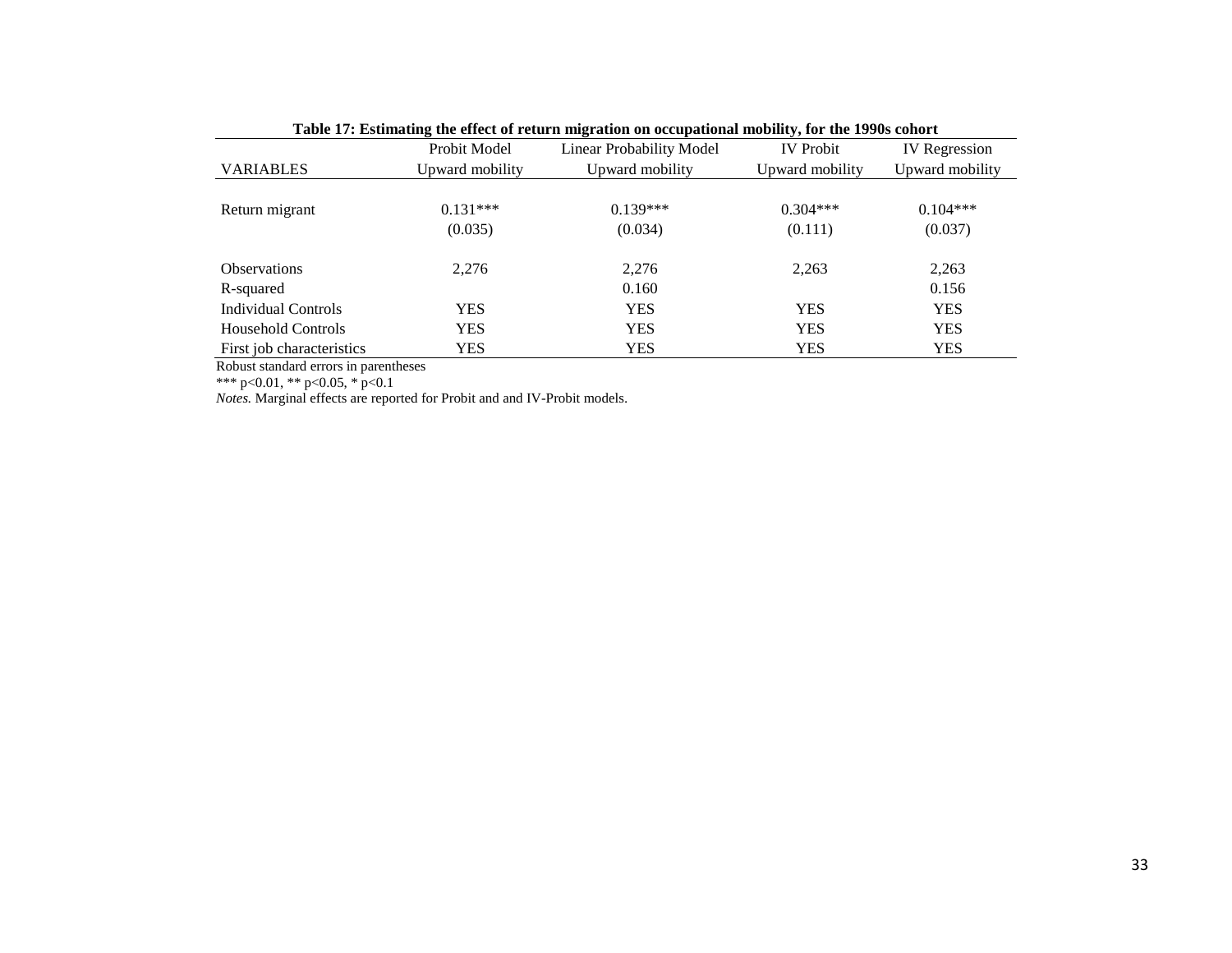|                   | Table 18: Difference-in-Differences Approach for the 1990s cohort |                     |            |
|-------------------|-------------------------------------------------------------------|---------------------|------------|
|                   | Panel A: Treatment is return migration                            |                     |            |
|                   | Sample of Returnees=220, Sample of Stayers=2056                   |                     |            |
|                   | Before the treatment<br>After the treatment                       |                     | Difference |
|                   | $(t=0)$                                                           | $(t=1)$             |            |
| Returnees         | 3.100                                                             | 4.300               | 1.200***   |
| (Treatment group) | (0.115)                                                           | (0.098)             | (0.151)    |
| <b>Stayers</b>    | 4.139                                                             | 4.461               | $0.321***$ |
| (Control group)   | (0.031)                                                           | (0.031)             | (0.044)    |
| <b>Difference</b> | $-1.039***$                                                       | $-0.161$            | $0.879***$ |
|                   | (0.103)                                                           | (0.099)             | (0.143)    |
|                   | Panel B: Treatment is return migration (Oil Countries)            |                     |            |
|                   | Sample of Returnees=157, Sample of Stayers=2056                   |                     |            |
|                   | Before the treatment                                              | After the treatment | Difference |
|                   | $(t=0)$                                                           | $(t=1)$             |            |
| <b>Returnees</b>  | 3.318                                                             | 4.312               | $0.994***$ |
| (Treatment group) | (0.135)                                                           | (0.113)             | (0.176)    |
| <b>Stayers</b>    | 4.139                                                             | 4.461               | $0.321***$ |
| (Control group)   | (0.031)                                                           | (0.031)             | (0.044)    |
| <b>Difference</b> | $-0.821***$                                                       | $-0.149$            | $0.672***$ |
|                   | (0.120)                                                           | (0.115)             | (0.166)    |
|                   | Panel C: Treatment is return migration (Non-Oil Countries)        |                     |            |
|                   | Sample of Returnees=58, Sample of Stayers=2056                    |                     |            |
|                   | Before the treatment                                              | After the treatment | Difference |
|                   | $(t=0)$                                                           | $(t=1)$             |            |
| Returnees         | 2.431                                                             | 4.241               | 1.810***   |
| (Treatment group) | (0.206)                                                           | (0.205)             | (0.290)    |

#### **Table 18: Difference-in-Differences Approach for the 1990s cohort**

Robust standard errors in parentheses

\*\*\* p<0.01, \*\* p<0.05, \* p<0.1

*Notes*. In Panel A, treatment is considered as return migration unconditional on the destination country. In Panel B and C, treatment is considered as return migration from Oil countries versus Non-Oil countries, respectively, considering returnees' destination during the last migration episode. Before the treatment refers to the first occupation in the 1990s and after the treatment refers to the current occupation in 2010.

*Stayers* 4.139 4.461 0.321<sup>\*\*\*</sup> *(Control group)* (0.031) (0.031) (0.044)

*Difference* **-1.708\*\*\*** -1.708 -0.219 -0.219 -0.219

 $(0.190)$   $(0.186)$   $(0.031)$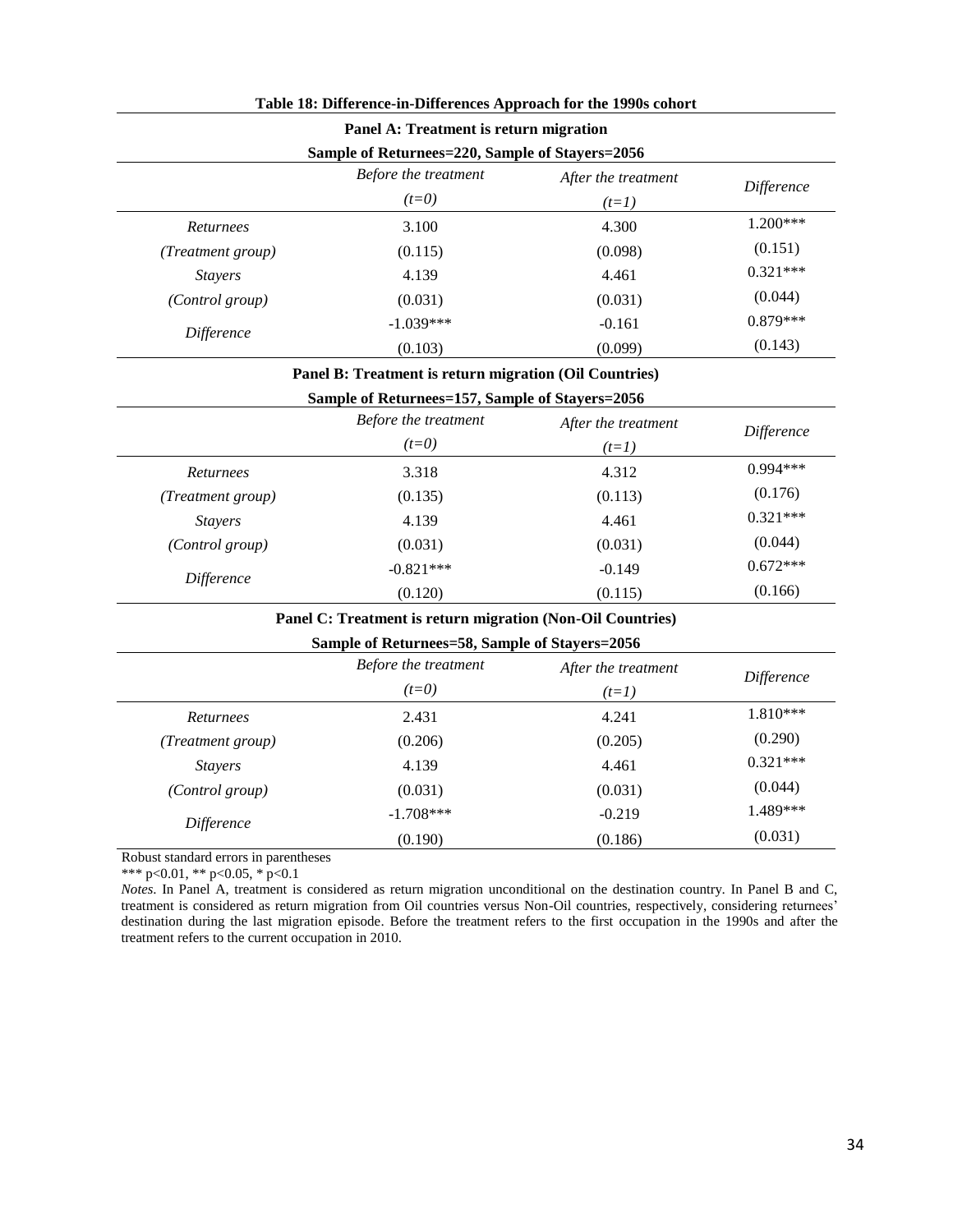|                   | Sample of Returnees=215, Sample of Stayers=2056            |                     |            |
|-------------------|------------------------------------------------------------|---------------------|------------|
|                   | Before the treatment                                       | After the treatment | Difference |
|                   | $(t=0)$                                                    | $(t=1)$             |            |
| Returnees         | 3.149                                                      | 4.316               | $1.167***$ |
| (Treatment group) | (0.115)                                                    | (0.099)             | (0.152)    |
| <b>Stayers</b>    | 4.139                                                      | 4.461               | $0.321***$ |
| (Control group)   | (0.031)                                                    | (0.031)             | (0.044)    |
| Difference        | $-0.990***$                                                | $-0.144$            | $0.846***$ |
|                   | (0.104)                                                    | (0.100)             | (0.144)    |
|                   | Panel B: Treatment is return migration (Oil Countries)     |                     |            |
|                   | Sample of Returnees=154, Sample of Stayers=2021            |                     |            |
|                   | Before the treatment                                       | After the treatment | Difference |
|                   | $(t=0)$                                                    | $(t=1)$             |            |
| Returnees         | 3.364                                                      | 4.312               | $0.948***$ |
| (Treatment group) | (0.135)                                                    | (0.114)             | (0.177)    |
| <b>Stayers</b>    | 4.120                                                      | 4.444               | $0.324***$ |
| (Control group)   | (0.032)                                                    | (0.031)             | (0.044)    |
| Difference        | $-0.757***$                                                | $-0.133$            | $0.624***$ |
|                   | (0.120)                                                    | (0.116)             | 0.167      |
|                   | Panel C: Treatment is return migration (Non-Oil Countries) |                     |            |
|                   | Sample of Returnees=54, Sample of Stayers=1921             |                     |            |
|                   | Before the treatment                                       | After the treatment | Difference |
|                   | $(t=0)$                                                    | $(t=1)$             |            |
| Returnees         | 2.537                                                      | 4.222               | $1.685***$ |
| (Treatment group) | (0.214)                                                    | (0.216)             | (0.304)    |
| <b>Stayers</b>    | 4.082                                                      | 4.413               | $0.331***$ |
| (Control group)   | (0.032)                                                    | (0.032)             | (0.045)    |
|                   | $-1.545***$                                                | $-0.191$            | 1.355***   |
| Difference        | (0.196)                                                    | (0.192)             | (0.275)    |

### **Table 19: Propensity Score Matching combined with Difference-in-Differences Approach for the 1990s cohort Panel A: Treatment is return migration**

Robust standard errors in parentheses

\*\*\* p<0.01, \*\* p<0.05, \* p<0.1

*Notes*. Propensity score matching, using the nearest neighbor estimator combined with a Difference-in-Differences Specification is estimated. In Panel A, treatment is considered as return migration unconditional on the destination country. In Panel B and C, treatment is considered as return migration from Oil countries versus Non-Oil countries, respectively, considering returnees' destination during the last migration episode. Before the treatment refers to the first occupation in the 1990s and after the treatment refers to the current occupation in 2010.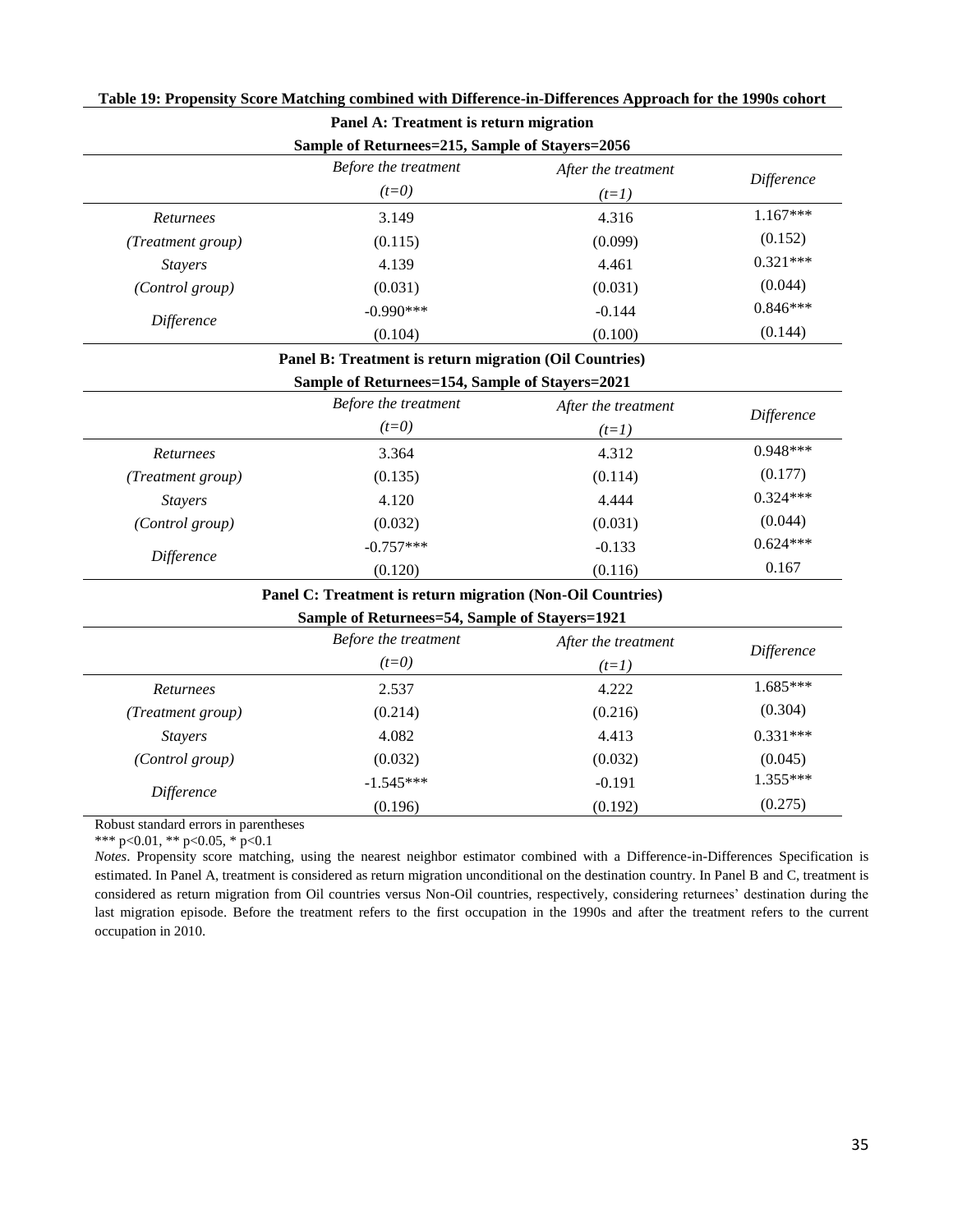## **Appendix**

|                                                   | <b>Returnees</b> |        |                 | <b>Returnees</b> |        |       |             |
|---------------------------------------------------|------------------|--------|-----------------|------------------|--------|-------|-------------|
|                                                   | (less educated)  |        | (more educated) |                  |        |       |             |
|                                                   | (1)              | (2)    | (3)             | (4)              | (5)    | (6)   | (7)         |
| <b>VARIABLES</b>                                  | N                | mean   | sd              | N                | mean   | sd    | Difference  |
| <b>Individual characteristics</b>                 |                  |        |                 |                  |        |       |             |
| Age in 1980                                       | 52               | 14.210 | 4.216           | 252              | 16.88  | 4.248 | $2.669***$  |
| Age at first job                                  | 52               | 18.000 | 3.475           | 252              | 21.200 | 3.218 | $3.202***$  |
| Ever-married in 2010                              | 52               | 0.981  | 0.139           | 252              | 0.988  | 0.109 | 0.007       |
| Geographical region in 1980                       |                  |        |                 |                  |        |       |             |
| Cairo                                             | 52               | 0.019  | 0.139           | 252              | 0.071  | 0.258 | 0.052       |
| Alexandria- Suez Canal                            | 52               | 0.058  | 0.235           | 252              | 0.024  | 0.153 | $-0.034$    |
| Urban Lower Egypt                                 | 52               | 0.192  | 0.398           | 252              | 0.175  | 0.380 | $-0.018$    |
| Urban Upper Egypt                                 | 52               | 0.077  | 0.269           | 252              | 0.163  | 0.370 | 0.086       |
| Rural Lower Egypt                                 | 52               | 0.288  | 0.457           | 252              | 0.393  | 0.489 | 0.104       |
| Rural Upper Egypt                                 | 52               | 0.365  | 0.486           | 252              | 0.175  | 0.380 | $-0.191***$ |
| Parental background - Mother's level of education |                  |        |                 |                  |        |       |             |
| Illiterate                                        | 52               | 0.904  | 0.298           | 252              | 0.813  | 0.390 | $-0.090$    |
| Literate                                          | 52               | 0.077  | 0.269           | 252              | 0.131  | 0.338 | 0.054       |
| Less than intermediate                            | 52               | 0.000  | 0.000           | 252              | 0.040  | 0.196 | 0.040       |
| Intermediate and above                            | 52               | 0.019  | 0.139           | 252              | 0.016  | 0.125 | $-0.003$    |
| University and above                              | 52               | 0.000  | 0.000           | 252              | 0.000  | 0.000 | 0.000       |
| Parental background - Father's level of education |                  |        |                 |                  |        |       |             |
| Illiterate                                        | 52               | 0.692  | 0.466           | 252              | 0.508  | 0.501 | $-0.184**$  |
| Literate                                          | 52               | 0.231  | 0.425           | 252              | 0.262  | 0.441 | 0.031       |
| Less than intermediate.                           | 52               | 0.058  | 0.235           | 252              | 0.119  | 0.324 | 0.061       |
| Intermediate and above                            | 52               | 0.019  | 0.139           | 252              | 0.083  | 0.277 | 0.064       |
| University and above                              | 52               | 0.000  | 0.000           | 252              | 0.028  | 0.165 | 0.028       |

### **Table A1: Descriptive Statistics on the sample of Returnees in the 1980s cohort, by educational attainment**

\*\*\* p<0.01, \*\* p<0.05, \* p<0.1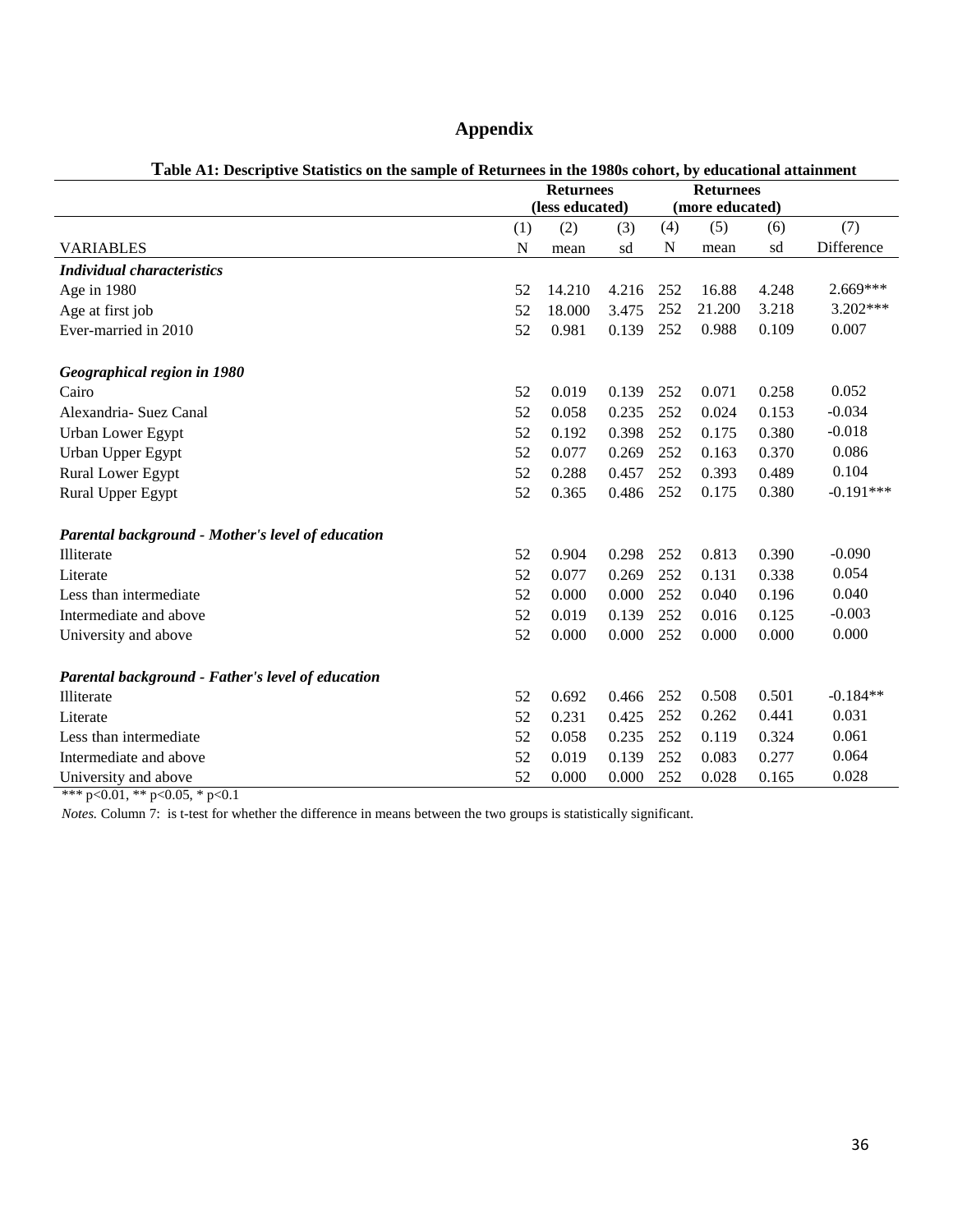| Table A2: First and current job characteristics for Returnees in the 1980s conort, by educational attainment<br><b>Returnees</b> |                                     |       |                 |             |       |       |             |
|----------------------------------------------------------------------------------------------------------------------------------|-------------------------------------|-------|-----------------|-------------|-------|-------|-------------|
|                                                                                                                                  | <b>Returnees</b><br>(less educated) |       | (more educated) |             |       |       |             |
|                                                                                                                                  | (1)                                 | (2)   | (3)             | (4)         | (5)   | (6)   | (7)         |
| <b>VARIABLES</b>                                                                                                                 | ${\bf N}$                           | mean  | sd              | $\mathbf N$ | mean  | sd    | Difference  |
| First job characteristics in the 1980s                                                                                           |                                     |       |                 |             |       |       |             |
| Sector of employment                                                                                                             |                                     |       |                 |             |       |       |             |
| Government                                                                                                                       | 52                                  | 0.039 | 0.194           | 252         | 0.139 | 0.347 | $0.100**$   |
| Public                                                                                                                           | 52                                  | 0.000 | 0.000           | 252         | 0.032 | 0.176 | 0.032       |
| Private                                                                                                                          | 52                                  | 0.962 | 0.194           | 252         | 0.794 | 0.405 | $-0.168***$ |
| Economic activity                                                                                                                |                                     |       |                 |             |       |       |             |
| Agriculture, Forestry, Fishing                                                                                                   | 52                                  | 0.385 | 0.491           | 252         | 0.159 | 0.366 | $-0.226***$ |
| Manufacturing, Mining, Quarrying                                                                                                 | 52                                  | 0.096 | 0.298           | 252         | 0.155 | 0.362 | 0.059       |
| Construction                                                                                                                     | 52                                  | 0.269 | 0.448           | 252         | 0.242 | 0.429 | $-0.027$    |
| Wholesale, retail trade, transportation and other activities                                                                     | 52                                  | 0.231 | 0.425           | 252         | 0.230 | 0.422 | $-0.001$    |
| Professional, scientific, technical and administrative activities                                                                | 52                                  | 0.000 | 0.000           | 252         | 0.040 | 0.196 | 0.040       |
| Other activities                                                                                                                 | 52                                  | 0.019 | 0.139           | 252         | 0.175 | 0.380 | $0.155***$  |
| Incidence of work contract and social security                                                                                   |                                     |       |                 |             |       |       |             |
| Work contract                                                                                                                    | 52                                  | 0.115 | 0.323           | 252         | 0.405 | 0.492 | $0.289***$  |
| Indicator for missing work contract                                                                                              | 52                                  | 0.404 | 0.495           | 252         | 0.198 | 0.400 | $-0.205***$ |
| Social security                                                                                                                  | 52                                  | 0.058 | 0.235           | 252         | 0.210 | 0.408 | $0.153***$  |
| Current job characteristics in 2010                                                                                              |                                     |       |                 |             |       |       |             |
| Sector of employment                                                                                                             |                                     |       |                 |             |       |       |             |
| Government                                                                                                                       | 52                                  | 0.212 | 0.412           | 252         | 0.560 | 0.497 | $0.348***$  |
| Public                                                                                                                           | 52                                  | 0.000 | 0.000           | 252         | 0.052 | 0.222 | $0.052*$    |
| Private                                                                                                                          | 52                                  | 0.788 | 0.412           | 252         | 0.389 | 0.488 | $-0.400***$ |
| Economic activity                                                                                                                |                                     |       |                 |             |       |       |             |
| Agriculture, Forestry, Fishing                                                                                                   | 52                                  | 0.250 | 0.437           | 252         | 0.064 | 0.244 | $-0.187***$ |
| Manufacturing, Mining, Quarrying                                                                                                 | 52                                  | 0.173 | 0.382           | 252         | 0.111 | 0.315 | $-0.062***$ |
| Construction                                                                                                                     | 52                                  | 0.135 | 0.345           | 252         | 0.060 | 0.237 | $-0.075*$   |
| Wholesale, retail trade, transportation and other activities                                                                     | 52                                  | 0.308 | 0.466           | 252         | 0.194 | 0.397 | $-0.113*$   |
| Professional, scientific, technical and administrative activities                                                                | 52                                  | 0.000 | 0.000           | 252         | 0.032 | 0.176 | 0.032       |
| Other activities                                                                                                                 | 52                                  | 0.135 | 0.345           | 252         | 0.540 | 0.499 | $0.405***$  |
| Incidence of work contract and social security                                                                                   |                                     |       |                 |             |       |       |             |
| Work contract                                                                                                                    | 52                                  | 0.250 | 0.437           | 252         | 0.643 | 0.480 | $0.393***$  |
| Indicator for missing work contract                                                                                              | 52                                  | 0.423 | 0.499           | 252         | 0.218 | 0.414 | $-0.205***$ |
| Social security                                                                                                                  | 52                                  | 0.346 | 0.480           | 252         | 0.722 | 0.449 | $0.376***$  |

### **Table A2: First and current job characteristics for Returnees in the 1980s cohort, by educational attainment**

\*\*\* p<0.01, \*\* p<0.05, \* p<0.1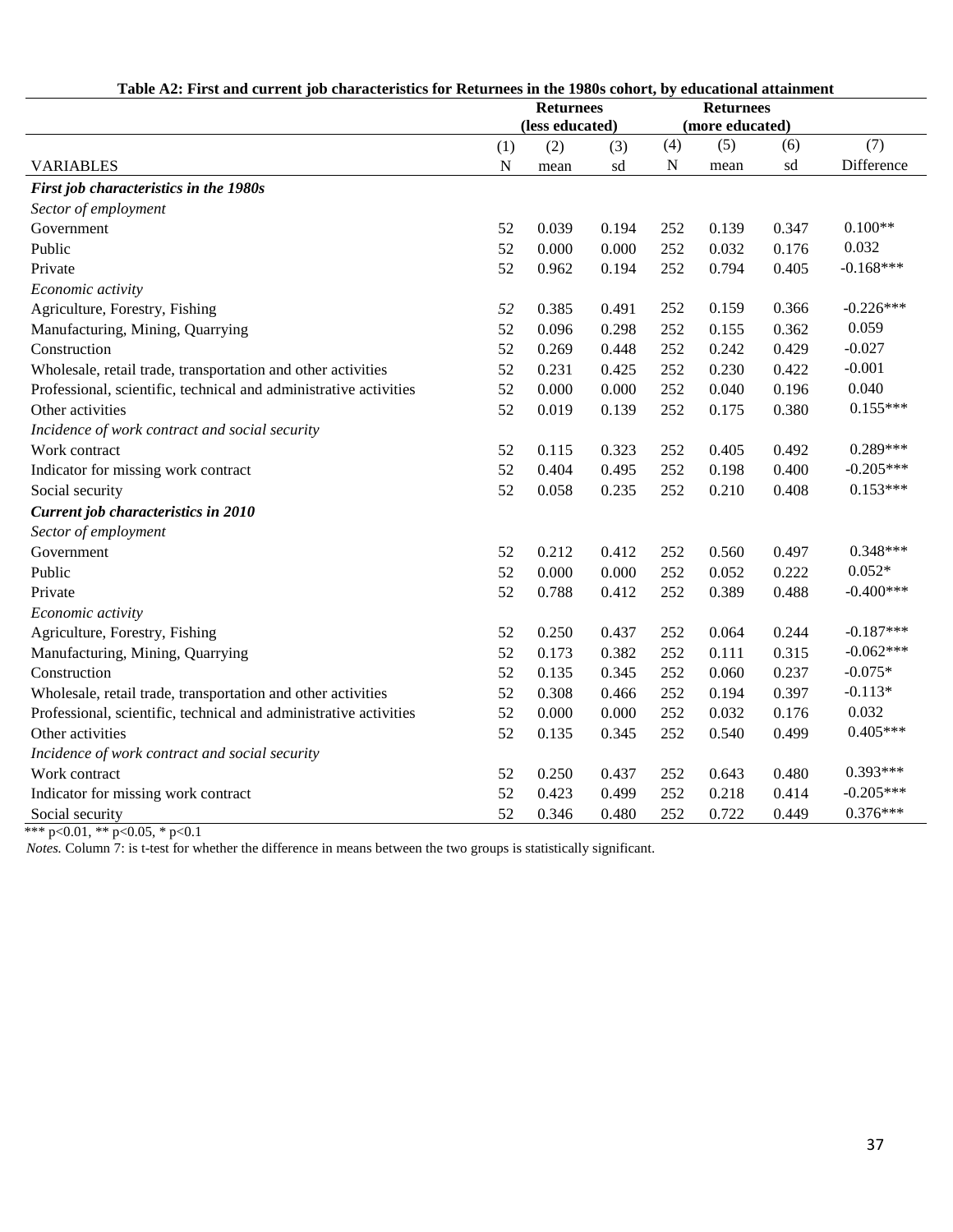| by educational attainment         |                  |                 |       |                  |       |       |             |
|-----------------------------------|------------------|-----------------|-------|------------------|-------|-------|-------------|
|                                   | <b>Returnees</b> |                 |       | <b>Returnees</b> |       |       |             |
|                                   |                  | (less educated) |       | (more educated)  |       |       |             |
|                                   | (1)              | (2)             | (3)   | (4)              | (5)   | (6)   | (7)         |
| <b>VARIABLES</b>                  | N                | mean            | sd    | N                | mean  | sd    | Difference  |
| First job occupation in the 1980s |                  |                 |       |                  |       |       |             |
| Agriculture                       | 52               | 0.385           | 0.491 | 252              | 0.159 | 0.366 | $-0.226***$ |
| Low-skilled blue collar           | 52               | 0.115           | 0.323 | 252              | 0.091 | 0.289 | $-0.024$    |
| High-skilled blue collar          | 52               | 0.365           | 0.486 | 252              | 0.302 | 0.460 | $-0.064$    |
| Low-skilled white collar          | 52               | 0.135           | 0.345 | 252              | 0.206 | 0.405 | 0.072       |
| High-skilled white collar         | 52               | 0.000           | 0.000 | 252              | 0.242 | 0.429 | $0.242***$  |
| Current job occupation in 2010    |                  |                 |       |                  |       |       |             |
| Agriculture                       | 52               | 0.250           | 0.437 | 252              | 0.064 | 0.244 | $-0.187***$ |
| Low-skilled blue collar           | 52               | 0.269           | 0.448 | 252              | 0.103 | 0.305 | $-0.166***$ |
| High-skilled blue collar          | 52               | 0.250           | 0.437 | 252              | 0.075 | 0.265 | $-0.175***$ |
| Low-skilled white collar          | 52               | 0.096           | 0.298 | 252              | 0.123 | 0.329 | 0.027       |
| High-skilled white collar         | 52               | 0.135           | 0.345 | 252              | 0.635 | 0.482 | $0.500***$  |
| Occupational mobility indicators  |                  |                 |       |                  |       |       |             |
| Degree of mobility                | 52               | 0.346           | 1.235 | 252              | 0.881 | 1.497 | $0.535**$   |
| Upward mobility                   | 52               | 0.269           | 0.448 | 252              | 0.504 | 0.501 | $0.235***$  |
| Downward mobility                 | 52               | 0.135           | 0.345 | 252              | 0.103 | 0.305 | $-0.031$    |
| Immobility                        | 52               | 0.596           | 0.495 | 252              | 0.393 | 0.489 | $-0.203***$ |

## **Table A3: First and current occupations and occupational mobility indicators for Returnees in the 1980s cohort,**

\*\*\* p<0.01, \*\* p<0.05, \* p<0.1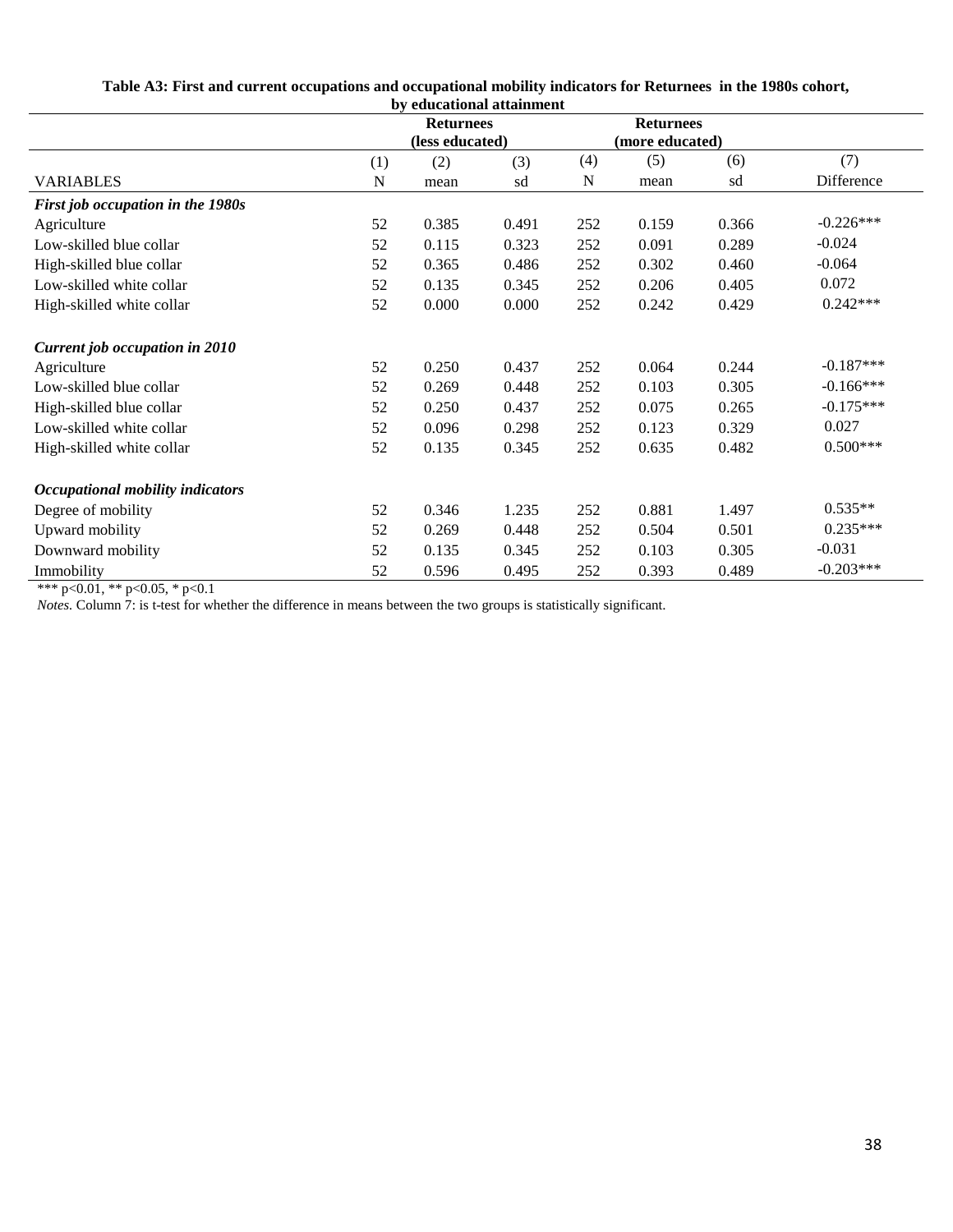| Are sumstics on the sumple of starters versus feeturilecs in the 1996s conort |             | <b>Stayers</b> |           |           | <b>Returnees</b> |           |             |
|-------------------------------------------------------------------------------|-------------|----------------|-----------|-----------|------------------|-----------|-------------|
|                                                                               | (1)         | (2)            | (3)       | (4)       | (5)              | (6)       | (7)         |
| <b>VARIABLES</b>                                                              | $\mathbf N$ | Mean           | Std. Dev. | ${\bf N}$ | Mean             | Std. Dev. | Difference  |
| <b>Individual characteristics</b>                                             |             |                |           |           |                  |           |             |
| Age in 1990                                                                   | 2,056       | 14.500         | 4.802     | 220       | 14.950           | 4.694     | $-0.446$    |
| Age at first job                                                              | 2,056       | 19.650         | 3.748     | 220       | 19.590           | 3.325     | 0.060       |
| Ever-married in 2010                                                          | 2,056       | 0.890          | 0.313     | 220       | 0.955            | 0.209     | $-0.064***$ |
| No educational degree                                                         | 2,056       | 0.089          | 0.285     | 220       | 0.055            | 0.228     | $0.034*$    |
| Primary or preparatory education                                              | 2,056       | 0.127          | 0.334     | 220       | 0.082            | 0.275     | $0.046**$   |
| Secondary education                                                           | 2,056       | 0.506          | 0.500     | 220       | 0.655            | 0.477     | $-0.148***$ |
| Above secondary education                                                     | 2,056       | 0.277          | 0.448     | 220       | 0.209            | 0.408     | $0.068**$   |
| Geographical region in 1990                                                   |             |                |           |           |                  |           |             |
| Cairo                                                                         | 2,056       | 0.093          | 0.290     | 220       | 0.055            | 0.228     | $0.038*$    |
| Alexandria and Canal cities                                                   | 2,056       | 0.085          | 0.279     | 220       | 0.023            | 0.149     | $0.062**$   |
| Urban Lower Egypt                                                             | 2,056       | 0.140          | 0.347     | 220       | 0.159            | 0.367     | $-0.019$    |
| Urban Upper Egypt                                                             | 2,056       | 0.179          | 0.383     | 220       | 0.100            | 0.301     | $0.079***$  |
| Rural Lower Egypt                                                             | 2,056       | 0.261          | 0.439     | 220       | 0.423            | 0.495     | $-0.162***$ |
| Rural Upper Egypt                                                             | 2,056       | 0.243          | 0.429     | 220       | 0.241            | 0.429     | 0.002       |
| Parental background - Mother's level of education                             |             |                |           |           |                  |           |             |
| Illiterate                                                                    | 2,056       | 0.786          | 0.410     | 220       | 0.873            | 0.334     | $-0.087***$ |
| Literate                                                                      | 2,056       | 0.094          | 0.292     | 220       | 0.064            | 0.245     | 0.030       |
| Less than intermediate                                                        | 2,056       | 0.067          | 0.249     | 220       | 0.023            | 0.149     | $0.044**$   |
| Intermediate and above                                                        | 2,056       | 0.037          | 0.188     | 220       | 0.036            | 0.188     | 0.001       |
| University and above                                                          | 2,056       | 0.017          | 0.129     | 220       | 0.005            | 0.067     | 0.012       |
| Parental background - Father's level of education                             |             |                |           |           |                  |           |             |
| Illiterate                                                                    | 2,056       | 0.511          | 0.500     | 220       | 0.536            | 0.500     | $-0.026$    |
| Literate                                                                      | 2,056       | 0.204          | 0.403     | 220       | 0.259            | 0.439     | $-0.055**$  |
| Less than intermediate                                                        | 2,056       | 0.141          | 0.348     | 220       | 0.082            | 0.275     | $0.059**$   |
| Intermediate and above                                                        | 2,056       | 0.092          | 0.290     | 220       | 0.073            | 0.260     | 0.020       |
| University and above                                                          | 2,056       | 0.052          | 0.222     | 220       | 0.050            | 0.218     | 0.016       |

**Table A4: Descriptive statistics on the sample of Stayers versus Returnees in the 1990s cohort**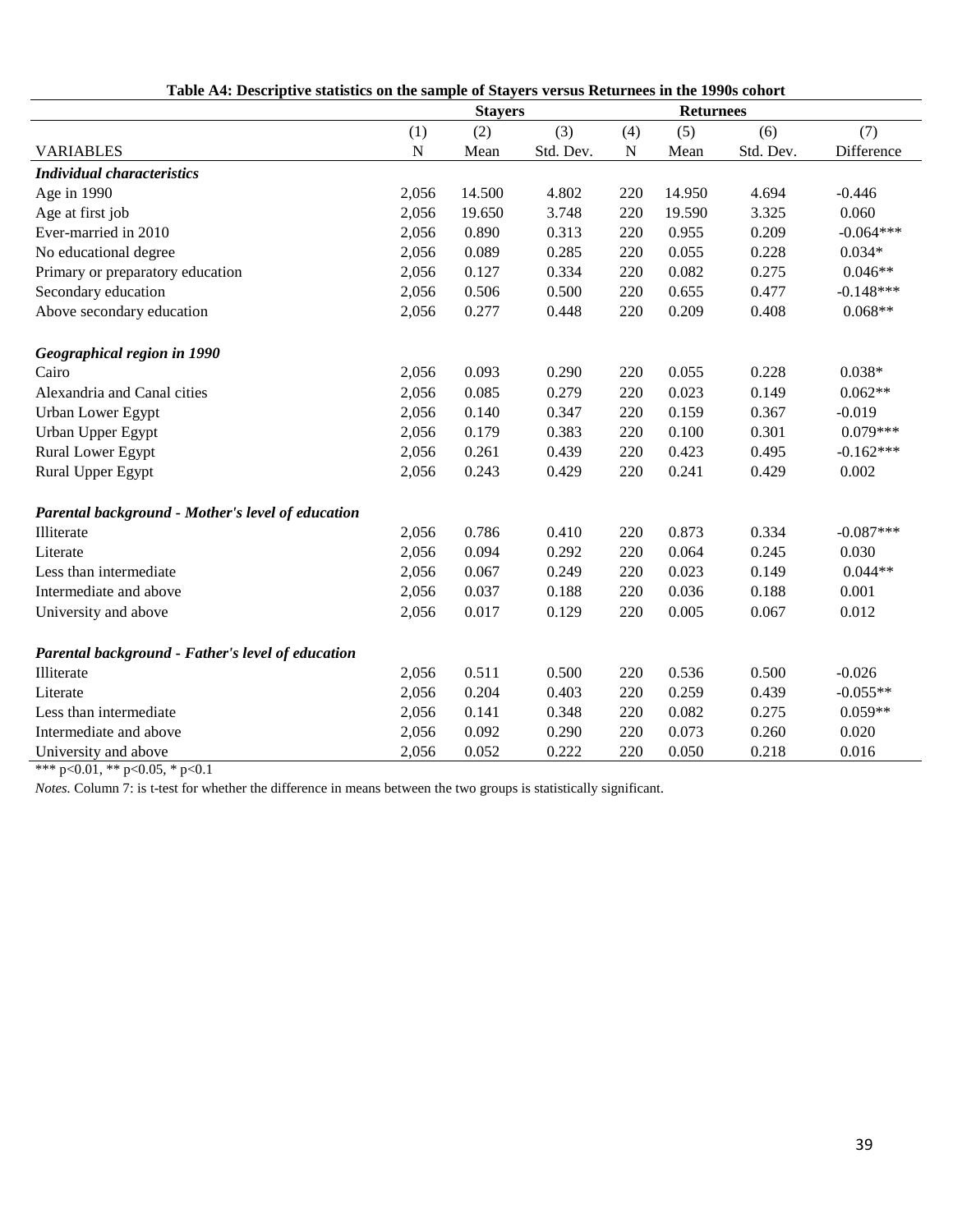|                                                                   | Table Ab . First and current job characteristics for Biayers and Keturnees in the 1990s conort<br><b>Stayers</b><br><b>Returnees</b> |            |           |           |            |           |             |
|-------------------------------------------------------------------|--------------------------------------------------------------------------------------------------------------------------------------|------------|-----------|-----------|------------|-----------|-------------|
|                                                                   | (1)                                                                                                                                  | (3)<br>(2) |           | (4)       | (5)<br>(6) |           | (7)         |
| <b>VARIABLES</b>                                                  | ${\bf N}$                                                                                                                            | Mean       | Std. Dev. | ${\bf N}$ | Mean       | Std. Dev. | Difference  |
| First job characteristics in the 1990s                            |                                                                                                                                      |            |           |           |            |           |             |
| Sector of employment                                              |                                                                                                                                      |            |           |           |            |           |             |
| Government                                                        | 2,056                                                                                                                                | 0.167      | 0.373     | 220       | 0.068      | 0.253     | $0.099***$  |
| Public                                                            | 2,056                                                                                                                                | 0.031      | 0.172     | 220       | 0.018      | 0.134     | 0.012       |
|                                                                   | 2,056                                                                                                                                | 0.802      | 0.399     | 220       | 0.914      |           | $-0.112***$ |
| Private                                                           |                                                                                                                                      |            |           |           |            | 0.282     |             |
| Economic activity                                                 |                                                                                                                                      |            |           |           |            |           |             |
| Agriculture, Forestry, Fishing                                    | 2,056                                                                                                                                | 0.193      | 0.394     | 220       | 0.218      | 0.414     | $-0.026$    |
| Manufacturing, Mining, Quarrying                                  | 2,056                                                                                                                                | 0.159      | 0.366     | 220       | 0.100      | 0.301     | $0.059**$   |
| Construction                                                      | 2,056                                                                                                                                | 0.159      | 0.365     | 220       | 0.318      | 0.467     | $-0.160***$ |
| Wholesale, retail trade, transportation and other activities      | 2,056                                                                                                                                | 0.280      | 0.449     | 220       | 0.250      | 0.434     | 0.030       |
| Professional, scientific, technical and administrative activities | 2,056                                                                                                                                | 0.036      | 0.185     | 220       | 0.023      | 0.149     | 0.013       |
| Other activities                                                  | 2,056                                                                                                                                | 0.175      | 0.380     | 220       | 0.091      | 0.288     | $0.084***$  |
| Incidence of work contract and social security                    |                                                                                                                                      |            |           |           |            |           |             |
| Work contract                                                     | 2,056                                                                                                                                | 0.247      | 0.431     | 220       | 0.236      | 0.426     | 0.011       |
| Indicator for missing work contract                               | 2,056                                                                                                                                | 0.330      | 0.470     | 220       | 0.277      | 0.449     | 0.052       |
| Social security                                                   | 2,056                                                                                                                                | 0.259      | 0.438     | 220       | 0.105      | 0.307     | $0.154***$  |
| Current job characteristics in 2010                               |                                                                                                                                      |            |           |           |            |           |             |
| Sector of employment                                              |                                                                                                                                      |            |           |           |            |           |             |
| Government                                                        | 2,056                                                                                                                                | 0.281      | 0.449     | 220       | 0.168      | 0.375     | $0.112***$  |
| Public                                                            | 2,056                                                                                                                                | 0.058      | 0.234     | 220       | 0.023      | 0.149     | $0.035**$   |
| Private                                                           | 2,056                                                                                                                                | 0.661      | 0.473     | 220       | 0.809      | 0.394     | $-0.148***$ |
| Economic activity                                                 |                                                                                                                                      |            |           |           |            |           |             |
| Agriculture, Forestry, Fishing                                    | 2,056                                                                                                                                | 0.193      | 0.394     | 220       | 0.141      | 0.349     | $-0.036*$   |
| Manufacturing, Mining, Quarrying                                  | 2,056                                                                                                                                | 0.159      | 0.366     | 220       | 0.091      | 0.288     | $0.084***$  |
| Construction                                                      | 2,056                                                                                                                                | 0.159      | 0.365     | 220       | 0.223      | 0.417     | $-0.096***$ |
| Wholesale, retail trade, transportation and other activities      | 2,056                                                                                                                                | 0.280      | 0.449     | 220       | 0.300      | 0.459     | $-0.025$    |
| Professional, scientific, technical and administrative activities | 2,056                                                                                                                                | 0.036      | 0.185     | 220       | 0.041      | 0.199     | $-0.009$    |
| Other activities                                                  | 2,056                                                                                                                                | 0.175      | 0.380     | 220       | 0.205      | 0.404     | $0.082***$  |
| Incidence of work contract and social security                    |                                                                                                                                      |            |           |           |            |           |             |
| Work contract                                                     | 2,056                                                                                                                                | 0.423      | 0.494     | 220       | 0.264      | 0.442     | $0.160***$  |
| Indicator for missing work contract                               | 2,056                                                                                                                                | 0.203      | 0.403     | 220       | 0.268      | 0.444     | $-0.065**$  |
| Social security                                                   | 2,056                                                                                                                                | 0.482      | 0.500     | 220       | 0.323      | 0.469     | $0.159***$  |

**Table A5 : First and current job characteristics for Stayers and Returnees in the 1990s cohort**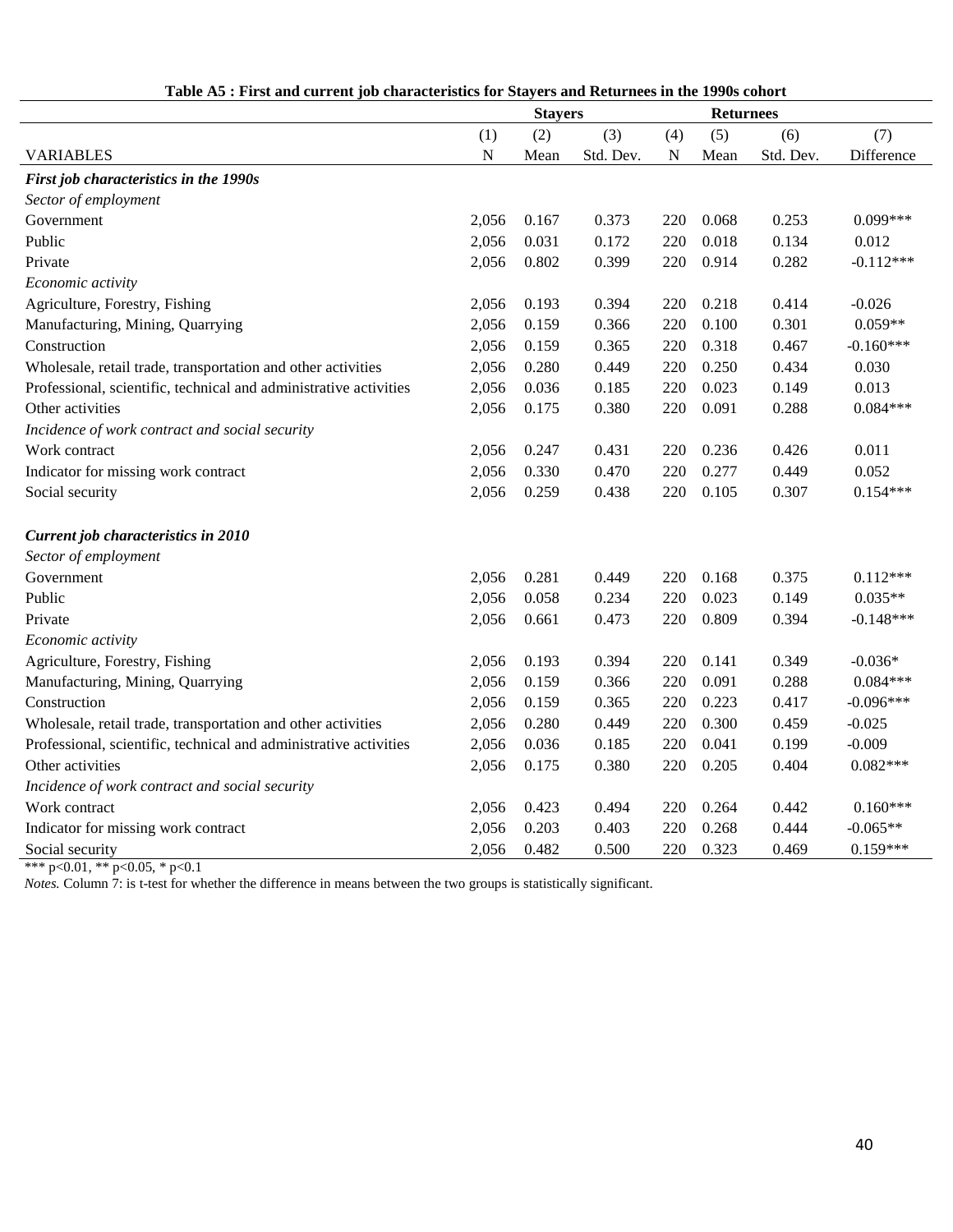**Table A6: First, current occupations and occupational mobility indicators for Stayers and Returnees in the 1990s cohort**

|                                         |       | <b>Stayers</b> |           | <b>Returnees</b> |       |           |             |
|-----------------------------------------|-------|----------------|-----------|------------------|-------|-----------|-------------|
|                                         | (1)   | (2)            | (3)       | (4)              | (5)   | (6)       | (7)         |
| <b>VARIABLES</b>                        | N     | Mean           | Std. Dev. | N                | Mean  | Std. Dev. | Difference  |
| First occupation in the 1990s           |       |                |           |                  |       |           |             |
| Agriculture                             | 2,056 | 0.183          | 0.387     | 220              | 0.209 | 0.408     | $-0.026$    |
| Low-skilled blue collar                 | 2,056 | 0.160          | 0.366     | 220              | 0.109 | 0.312     | $0.050**$   |
| High-skilled blue collar                | 2,056 | 0.240          | 0.427     | 220              | 0.373 | 0.485     | $-0.132***$ |
| Low-skilled white collar                | 2,056 | 0.170          | 0.376     | 220              | 0.150 | 0.358     | 0.020       |
| High-skilled white collar               | 2,056 | 0.247          | 0.431     | 220              | 0.159 | 0.367     | $0.088***$  |
| <b>Current occupation in 2010</b>       |       |                |           |                  |       |           |             |
| Agriculture                             | 2,056 | 0.099          | 0.298     | 220              | 0.136 | 0.344     | $-0.038*$   |
| Low-skilled blue collar                 | 2,056 | 0.199          | 0.400     | 220              | 0.195 | 0.397     | 0.004       |
| High-skilled blue collar                | 2,056 | 0.190          | 0.393     | 220              | 0.236 | 0.426     | $-0.046*$   |
| Low-skilled white collar                | 2,056 | 0.166          | 0.372     | 220              | 0.096 | 0.295     | $0.070***$  |
| High-skilled white collar               | 2,056 | 0.346          | 0.476     | 220              | 0.336 | 0.474     | 0.009       |
| <b>Occupational mobility indicators</b> |       |                |           |                  |       |           |             |
| Degree of mobility                      | 2,056 | 0.321          | 1.114     | 220              | 0.359 | 1.366     | $-0.038$    |
| Upward mobility                         | 2,056 | 0.240          | 0.427     | 220              | 0.318 | 0.467     | $-0.078***$ |
| Downward mobility                       | 2,056 | 0.090          | 0.286     | 220              | 0.091 | 0.288     | $-0.001$    |
| Immobility                              | 2,056 | 0.670          | 0.470     | 220              | 0.455 | 0.499     | $0.217***$  |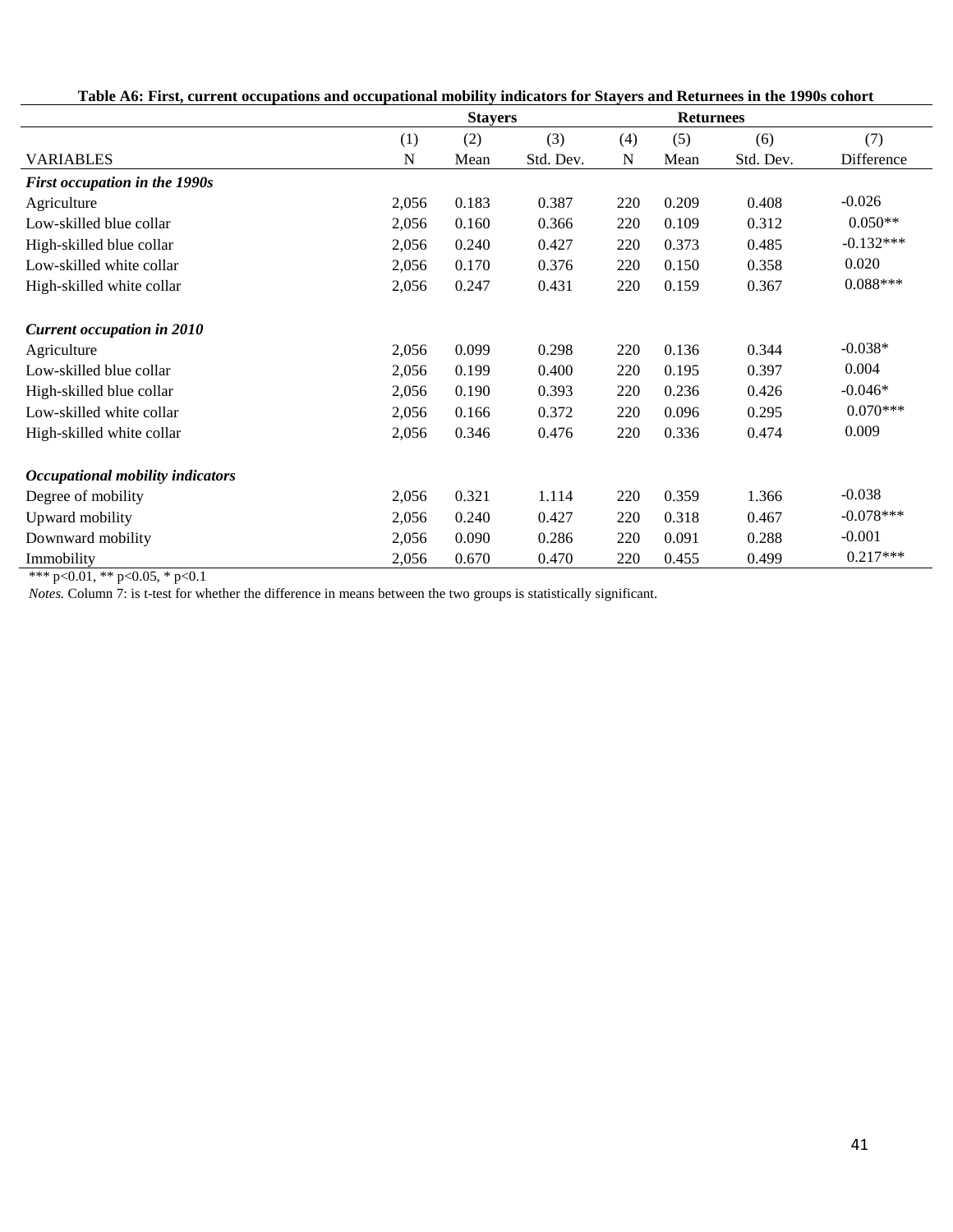|                            | таясты коллянсяя сисскя спиннание июяс это нам неп ямней этисе соции оссираноня аститя јол | 1980s cohort         |                  | 1990s cohort             |                      |                  |  |  |
|----------------------------|--------------------------------------------------------------------------------------------|----------------------|------------------|--------------------------|----------------------|------------------|--|--|
|                            | (1)                                                                                        | (2)                  | (3)              | (4)                      | (5)                  | (6)              |  |  |
|                            | Linear Probability Model                                                                   | <b>IV</b> Regression | <b>IV</b> Probit | Linear Probability Model | <b>IV</b> Regression | <b>IV Probit</b> |  |  |
| <b>VARIABLES</b>           | Upward mobility                                                                            | Upward mobility      | Upward mobility  | Upward mobility          | Upward mobility      | Upward mobility  |  |  |
|                            |                                                                                            |                      |                  |                          |                      |                  |  |  |
| Return migrant             | $0.064*$                                                                                   | $0.092**$            | $0.280**$        |                          |                      |                  |  |  |
|                            | (0.038)                                                                                    | (0.040)              | (0.126)          |                          |                      |                  |  |  |
| Return migrant             |                                                                                            |                      |                  | $0.143***$               | $0.106***$           | $0.299**$        |  |  |
|                            |                                                                                            |                      |                  | (0.037)                  | (0.040)              | (0.119)          |  |  |
| <b>Observations</b>        | 872                                                                                        | 856                  | 856              | 1,740                    | 1,729                | 1,729            |  |  |
| R-squared                  | 0.214                                                                                      | 0.213                |                  | 0.143                    | 0.138                |                  |  |  |
| <b>Individual Controls</b> | <b>YES</b>                                                                                 | <b>YES</b>           | <b>YES</b>       | <b>YES</b>               | <b>YES</b>           | <b>YES</b>       |  |  |
| <b>Household Controls</b>  | <b>YES</b>                                                                                 | <b>YES</b>           | <b>YES</b>       | <b>YES</b>               | <b>YES</b>           | <b>YES</b>       |  |  |
| First job characteristics  | <b>YES</b>                                                                                 | YES                  | YES              | YES                      | <b>YES</b>           | <b>YES</b>       |  |  |

**Table A7: Robustness checks eliminating those who had high skilled white collar occupations at first job**

Robust standard errors in parentheses

\*\*\* p<0.01, \*\* p<0.05, \* p<0.1

*Notes*. Coefficient estimates are reported using a linear probability model and IV-regression and marginal effects are reported using IV-Probit. As a robustness check, we eliminate men who had high skilled white collar occupations at first job for the 1980s cohort in columns (1) to (3) and for the 1990s cohort in columns (4) to (6), as they can't by definition move up the occupational ladder between their first job in the 1980s or the 1990s and their current job in 2010.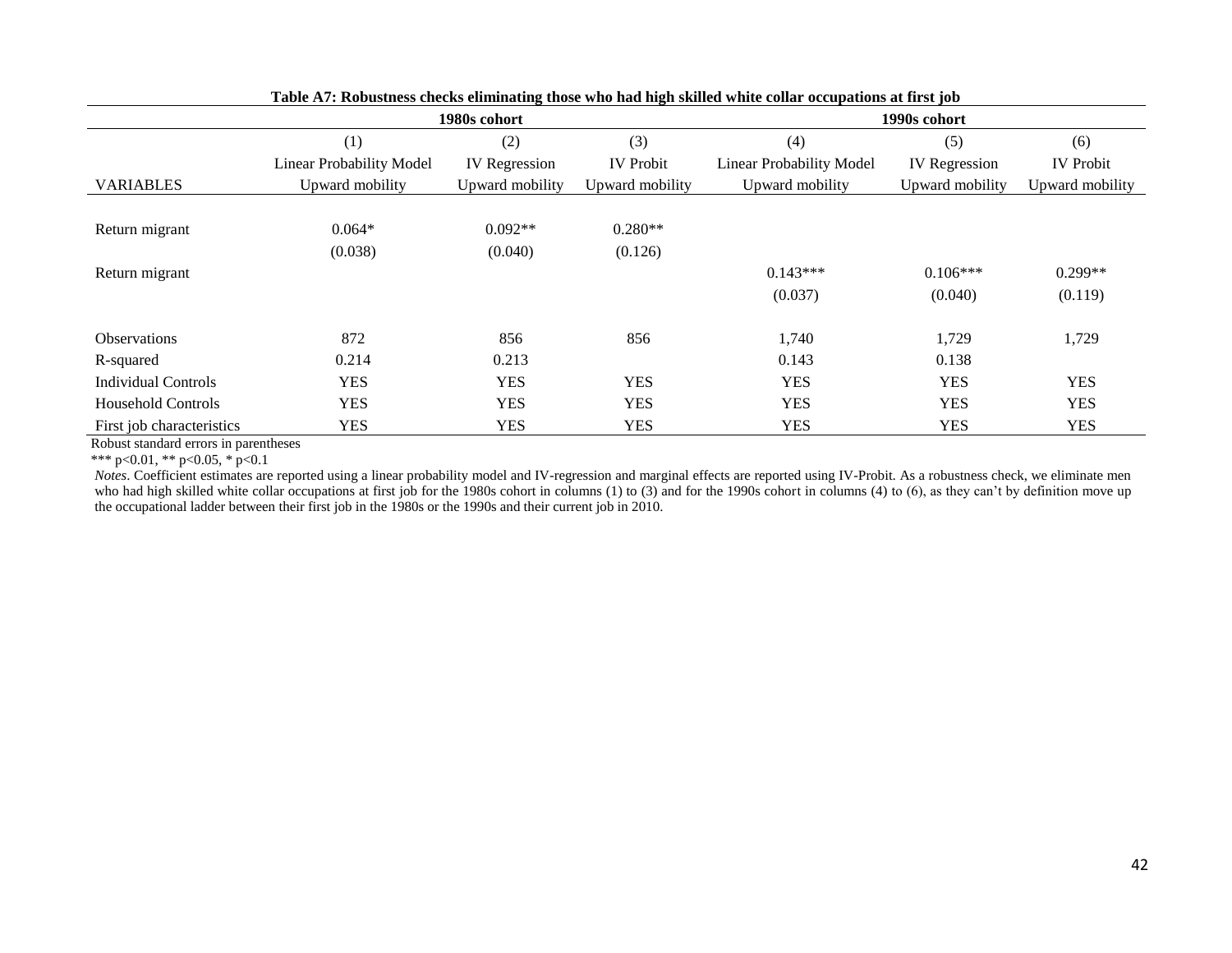|                           | Linear Probability Model | <b>IV-Regression</b> |
|---------------------------|--------------------------|----------------------|
|                           | (1)                      | (2)                  |
| <b>VARIABLES</b>          | Upward mobility          | Upward mobility      |
|                           |                          |                      |
| Return migrant            | $0.101**$                | $0.099**$            |
|                           | (0.043)                  | (0.045)              |
|                           |                          |                      |
| <b>Observations</b>       | 500                      | 478                  |
| R-squared                 | 0.383                    | 0.381                |
| Individual Controls       | YES                      | <b>YES</b>           |
| Household Controls        | YES                      | <b>YES</b>           |
| First job characteristics | YES                      | YES                  |
| <b>n</b> 1 1 1            | $\cdot$ 1                |                      |

**Table A8: Robustness checks, considering males aged 50 to 55 in 2010**

\*\*\* p<0.01, \*\* p<0.05, \* p<0.1

*Notes.* Coefficient estimates using a linear probability model and IV-regression. As a robustness check, we focused on workers aged 50 to 55 years old in 2010 and considered their mobility between the first occupation and their current occupation in 2010. We consider those aged at least 15 years old at first job. We control for all the variables at the year of first job.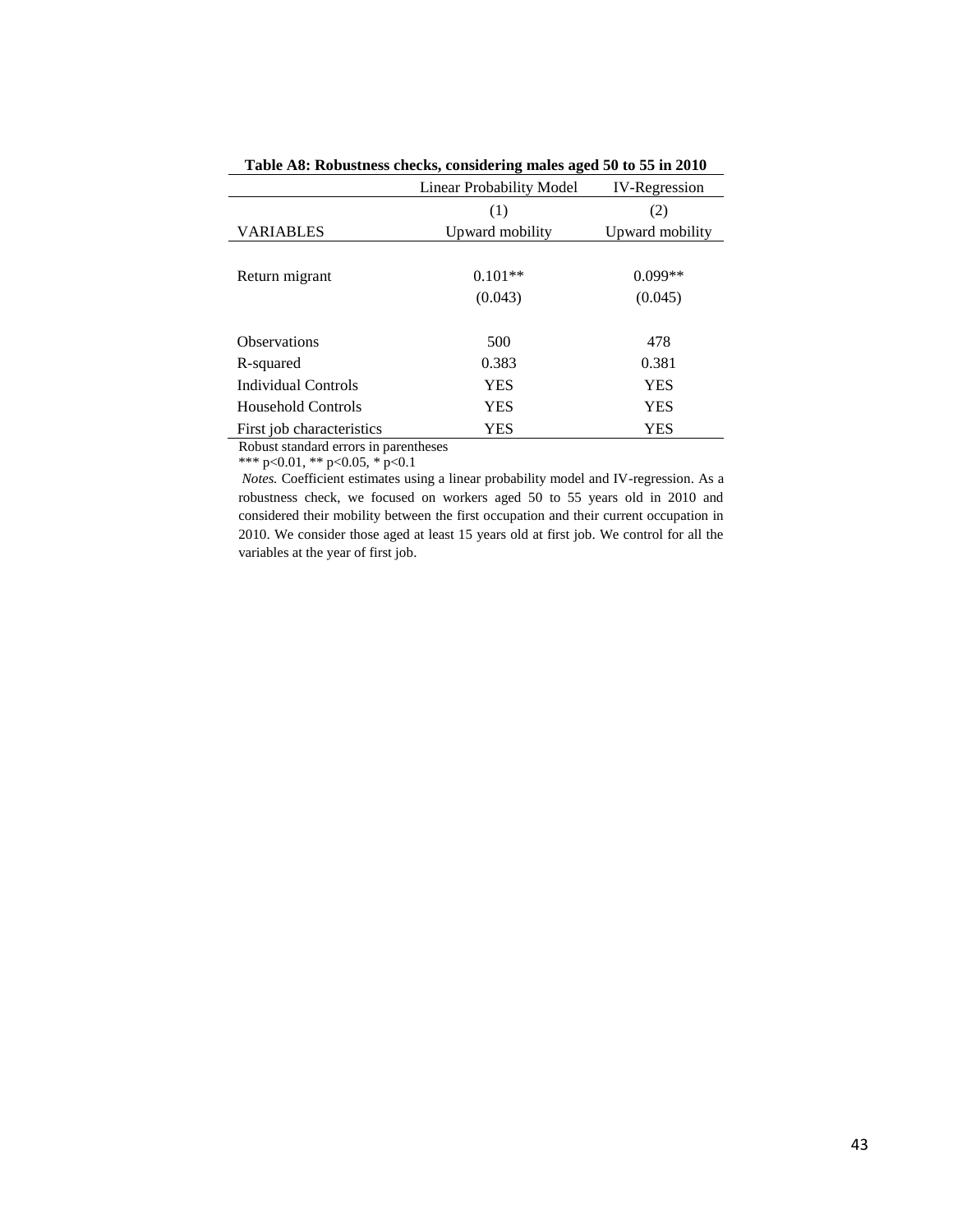## **References**

Assaad, R. and Krafft, C. (2013), "The Egypt Labor Market Panel Survey: Introducing the 2012 round", *IZA Journal of Labor & Development* 2013, 2**:**8.

Batista, C., Lacuesta, A. and Vicente, P. C. (2012), "Testing the 'Brain Gain' Hypothesis: Micro Evidence from Cape Verde" *Journal of Development Economics*, [97\(1\): 32-45.](http://dx.doi.org/10.1016/j.jdeveco.2011.01.005)

Beine, M., Defoort, C. and Docquier, F. (2011). "A Panel Data Analysis of The Brain Gain" *World Development*, 39(4): 523-532.

Bertoli, S. and Marchetta, F. (2015), "Bringing it all back home – Return Migration and Fertility Choices", *World Development*, Vol. 65, pp. 27-40.

Binzel, C., and Assaad, R. (2011), "Egyptian men working abroad: Labour supply responses by the women left behind", *Labour Economics*, 18(1): 98-114.

Carletto, C. and Kilic, T. (2011), "Moving up the ladder? The impact of migration experience on occupational mobility in Albania", *Journal of Development Studies*, 47(6): 846–869.

De Vreyer P, Gubert F, Robilliard AS (2010) "Are there returns to migration experience? An empirical analysis using data on return migrants and non-migrants in West Africa". *Ann Econ Stat* 97–98:307– 328.

Dos Santos, D. and Fabien, P-V (2003), 'Migration as a Source of Growth: The Perspective of a Developing Country', *Journal of Population Economics*, 16(1), 161–75.

Djajic, S. (2014), 'Temporary Emigration and Welfare: The Case of Low-Skilled Labor', *International Economic Review.* 55: 551-574.

Docquier, F. and Rapoport, H. (2012), "Globalization, Brain Drain, and Development". *Journal of Economic Literature,* 50:3, 681.730.

Dustmann, C. and Gorlach, J.-S. (2015), "The Economics of Temporary Migrations" *Journal of Economic Literature*. Forthcoming.

Dustmann, C., Fadlon, I., Weiss, Y. (2011), "Return Migration, Human Capital Accumulation and the Brain Drain". *Journal of Development Economics*, 95: 58.67.

Heitmueller, A. (2004), "Job Mobility in Britain: Are the Scots different?", *Scottish Journal of Political Economy*, 51(3): 329-358.

Lacuesta, A. (2010) "A revision of the self-selection of migrants using returning migrant's earnings." *Ann Econ Stat* 97(98):235–259.

Lucas, REB (2008) *International migration and economic development: lessons from low-income countries*. Edward Elgar Publishing, Cheltenham